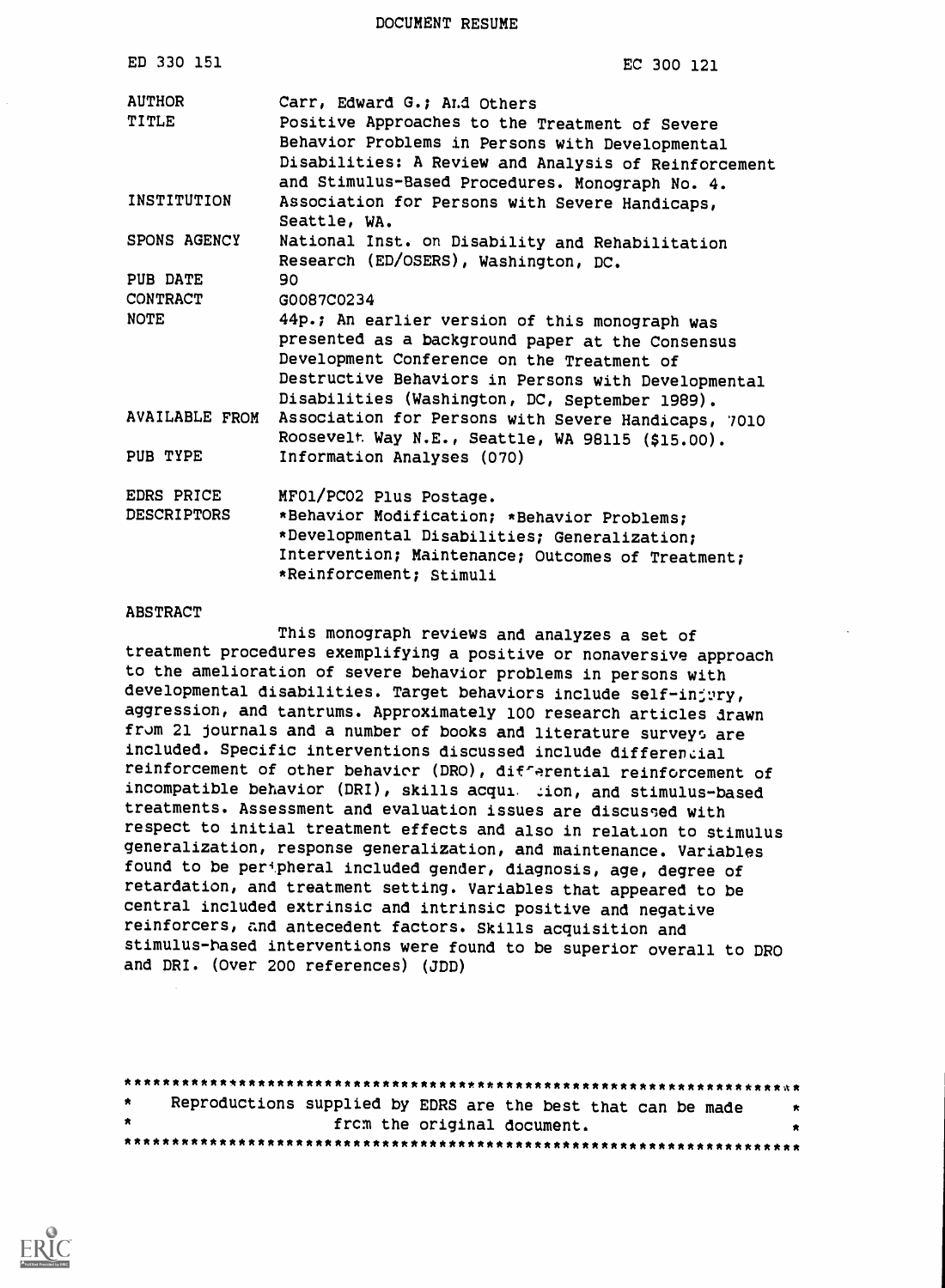U.S. DEPARTMEN7 OF EDUCATION Office ot Educational Research and Improvement EDUCATIONAL RESOURCES INFORMATION CENTER (ERIC)

r This document has been reproduced as received from the person or organization originating it

[I Minor changes have been made to improve reproduction quality

Points 01 view or opinions stated in this docu-<br>ment :do: not :necessarily :represent: official<br>OERI position or policy

Positive Approaches to the Treatment of Severe Behavior Problems in Persons with Developmental Disabilities: A Review and Analysis of Reinforcement and Stimulus-Based Procedures

> Edward G. Carr Sarah Robinson Jill C. Taylor Jane I. Carlson

# BEST COPY AVAILABLE



 $41$ 



Monograph of The Association for Persons with Severe Handicaps Monograph No. 4

"PERMISSION TO REPRODUCE THIS MATERIAL IN MICROFICHE ONLY HAS BEEN GRANTED BY

 $\sim$  1114144

TO THE EDUCATIONAL RESOURCES INFORMATION CENTER (EPIC)."

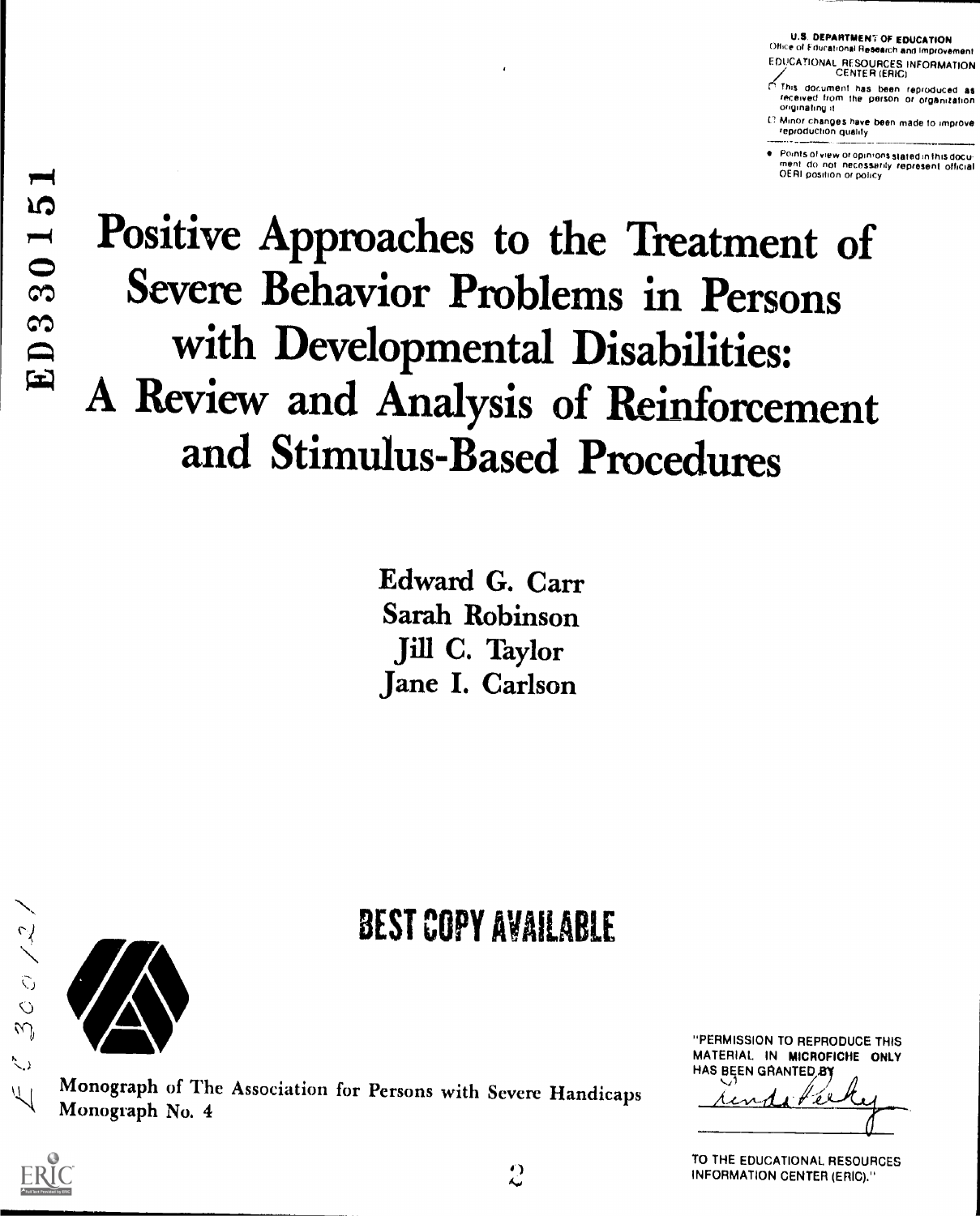Positive Approaches to the Treatment of Severe Behavior Problems in Persons with Developmental Disabilities: A Review and Analysis oi Reinforcement and Stimulus-Based Procedures

> Edward G. Carr Sarah Robinson Jill C. Taylor Jane I. Carlson

State University of New York at Stony Brook and Suffolk Child Development Center

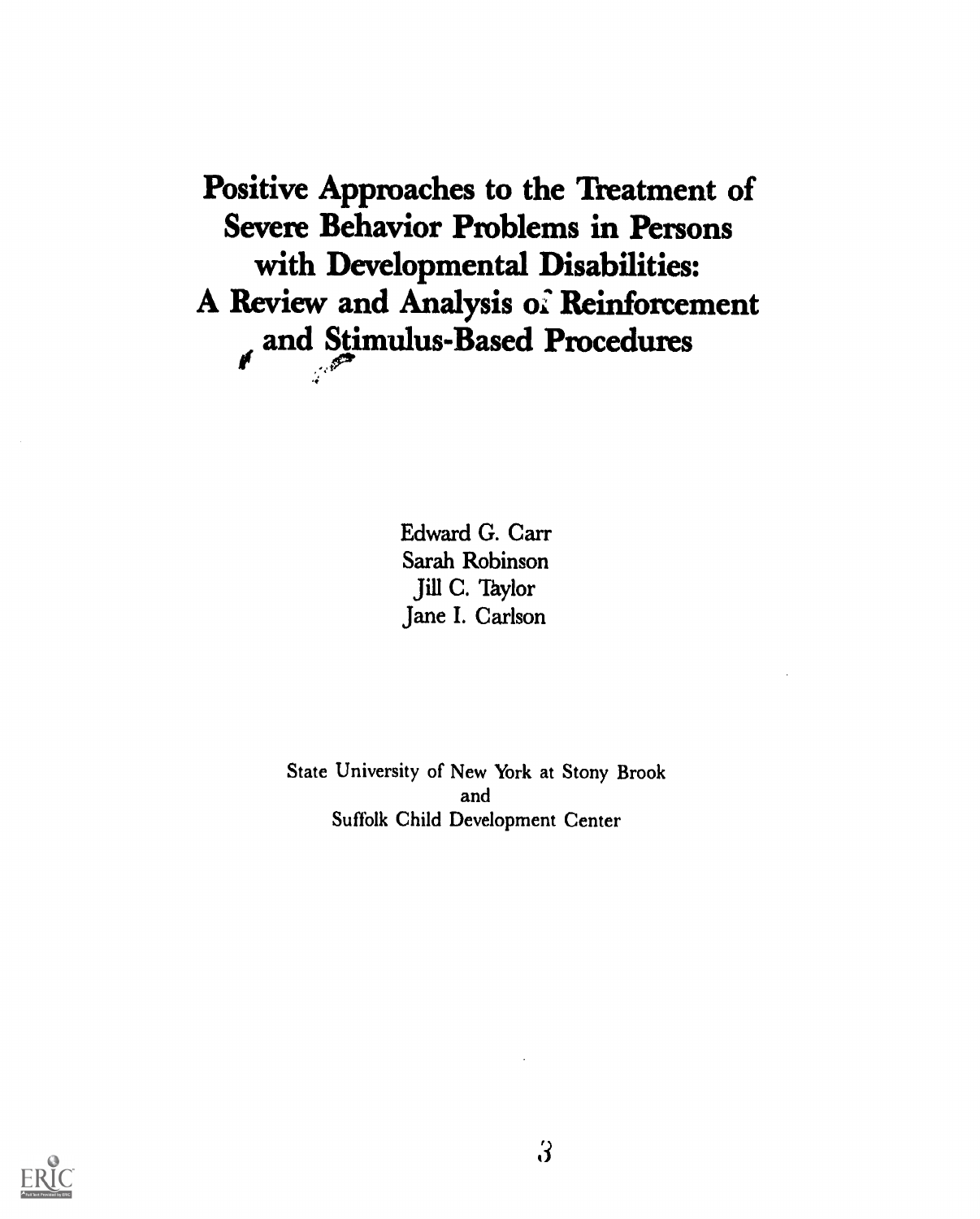# Editor Lori Goetz San Francisco State University

# Managing Editor Sharon Franklin

Preparation of this monograph was supported in part by Cooperative Agreement G0087C0234 from the National Institute on Disability and Rehabilitation Research, 'A Rehabilitation Research and Training Center on Community-Referenced Technologies for Nonaversive Behavior Management." An earlier version of this monograph was presented as a background paper at the Consensus Development Conference on the 'freatment of Destructive Behaviors in Persons with Developmental Disabilities, National Institutes of Health, Washington, DC, September 1989.

The authors thank Rob Homer, Wayne Sailor, Lori Goetz, and two anonymous reviewers for their helpful critiques.

All correspondence should be addressed to Edward Carr, Department of Psychology, State University of New York, Stony Brook, NY 11794-2500.

Published by The Association for Persons with Severe Handicaps Copyright © 1990

TASH membership communications and requests for permission to reprint all or part of this monograph should be addressed to The Association for Persons with Severe Handicaps, 7010 Roosevelt Way N.E., Seattle, WA 98115; ph. 206/523-8446.



4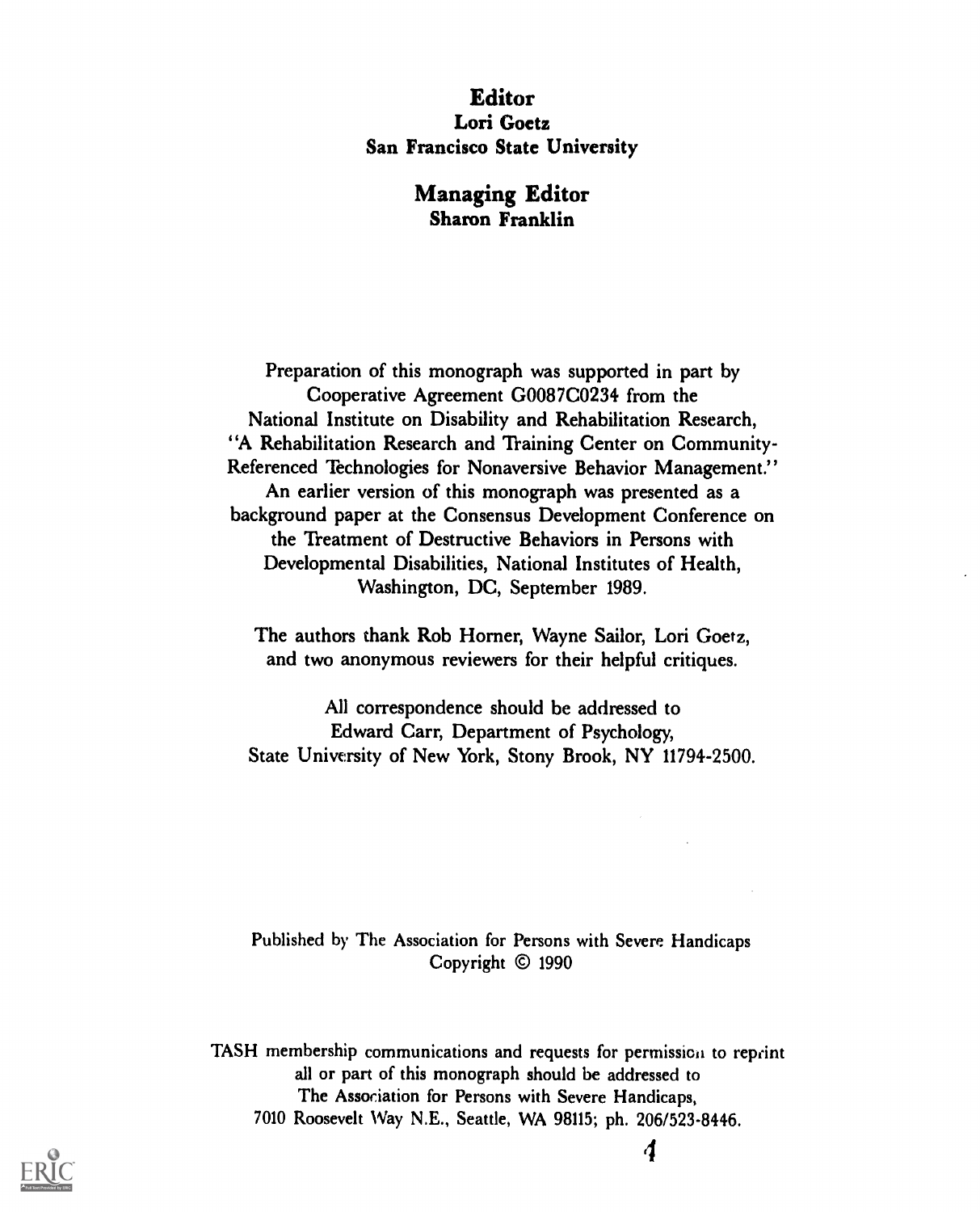# Table of Contents

| The Nature of Positive Approaches to Treatment . 3                     |
|------------------------------------------------------------------------|
| Reinforcement-Based Treatments • 3                                     |
| Differential Reinforcement of Other Behavior (DRO) . 3                 |
| Differential Reinforcement of Incompatible Behavior (DRI) . 4          |
| Skills Acquisition • 4                                                 |
| Compliance training $\bullet$ 4                                        |
| Self-management • 4                                                    |
| Differential reinforcement of communicative behavior (DRC) . 5         |
| Functional independence training $\bullet$ 5                           |
| Stimulus-Based Treatments • 5                                          |
| Introduce Stimuli That Control Low Rates of Behavior Problems . 5      |
| Modify Stimuli That Control High Rates of Behavior Problems . 5        |
| Embed Stimuli That Control High Rates of Behavior Problems Among Those |
| That Control Low Rates of Behavior Problems . 5                        |
| Modify Educational Curricula Associated with Behavior Problems . 6     |
| Ameliorative Use of Setting Events • 6                                 |
|                                                                        |
| Target Behaviors • 7                                                   |
| Literature Reviewed • 7                                                |
| Methodological Adequacy . 8                                            |
|                                                                        |
| III. ASSESSMENT ISSUES                                                 |
| Need for Measures of Severity • 11                                     |
| Need for Measures of Treatment Fidelity • 11                           |
| Functional Analysis • 11                                               |
| Primacy of Conditional Probability . 13                                |
|                                                                        |
| Treatment Effects • 15                                                 |
| How Measured • 15                                                      |
| Reliability of Computation $\bullet$ 15                                |
| Speed of Effect • 15                                                   |
| The Issue of Crisis Management • 15                                    |
| Relation to Positive Approaches • 15                                   |
| $DRO \cdot 15$                                                         |
| DRI $\cdot$ 16                                                         |
| Skills acquisition • 16                                                |
| Stimulus-based treatments • 16                                         |
| Conclusion $\bullet$ 16                                                |
| Combination Treatments • 17                                            |
| Interpretive Problems • 17                                             |
| The Issue of Hierarchy of Treatments • 17                              |
| Variables That Appear to be Peripheral • 17                            |
| Gender • 17                                                            |
| Diagnosis • 18                                                         |
| Age • 19                                                               |
| Degree of Retardation • 19                                             |
| Treatment Setting • 19                                                 |
| Target Behavior • 20                                                   |
| Conclusion • 20<br>r.                                                  |
|                                                                        |

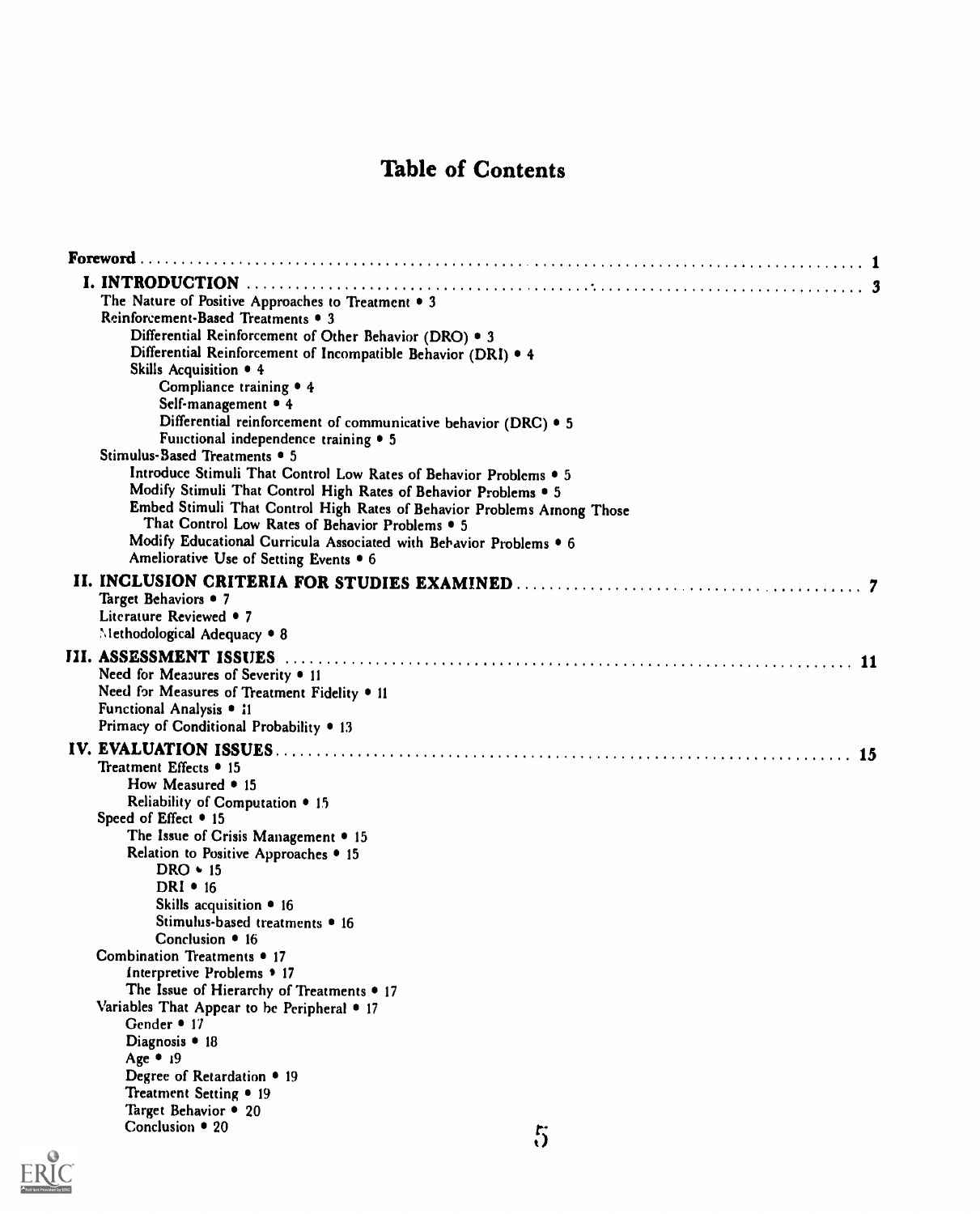| Variables That Appear to be Central • 20                           |
|--------------------------------------------------------------------|
| Motivational Factors • 21                                          |
| Positive reinforcers: Extrinsic (social and tangible) $\bullet$ 21 |
| Positive reinforcers: Extrinsic and intrinsic (sensory) • 21       |
| Positive reinforcers: Intrinsic (organic) • 21                     |
| Negative reinforcers: Extrinsic and intrinsic (escape) • 22        |
| Antecedent Factors • 22                                            |
| Impact on Treatment Planning . 23                                  |
| Generalization • 23                                                |
| Stimulus Generalization • 23                                       |
| Response Generalization • 23                                       |
| Maintenance • 23                                                   |
|                                                                    |
| DRO $\cdot$ 25                                                     |
| Treatment Effects • 25                                             |
| Relation to Central Variables • 25                                 |
| Advantages and Disadvantages • 26                                  |
| DRI $\cdot$ 26                                                     |
| Treatment Effects • 26                                             |
| Relation to Central Variables • 26                                 |
| Advantages and Disadvantages • 27                                  |
| Skills Acquisition • 27                                            |
| Treatment Effects • 27                                             |
| Relation to Central Variables . 27                                 |
| Advantages and Disadvantages • 27                                  |
| Stimulus-Based Treatments • 28                                     |
| Treatment Effects • 28                                             |
| Relation to Central Variables • 28                                 |
| Advantages and Disadvantages • 28                                  |
| Comparative Effectiveness • 29                                     |
| Generalization $\bullet$ 29                                        |
| Stimulus Generalization • 29                                       |
| Response Generalization • 30                                       |
| Maintenance • 31                                                   |
|                                                                    |
|                                                                    |

# List of Tables

| $\mathbf{1}$ | Sources Used to Identify Studies Involving Reinforcement and Stimulus-Based                       |  |
|--------------|---------------------------------------------------------------------------------------------------|--|
|              |                                                                                                   |  |
| $\mathbf{2}$ |                                                                                                   |  |
| 3            |                                                                                                   |  |
| 4            |                                                                                                   |  |
| $5 -$        |                                                                                                   |  |
|              | 6 Relationship of Degree of Retardation to Treatment Outcome for Various Procedures  19           |  |
| 7            |                                                                                                   |  |
| 8            |                                                                                                   |  |
| 9.           |                                                                                                   |  |
|              | 10 Comparative Effectiveness of Positive Approaches Using a 90% or More Suppression Criterion  29 |  |
|              |                                                                                                   |  |



 $\mathbb{R}^2$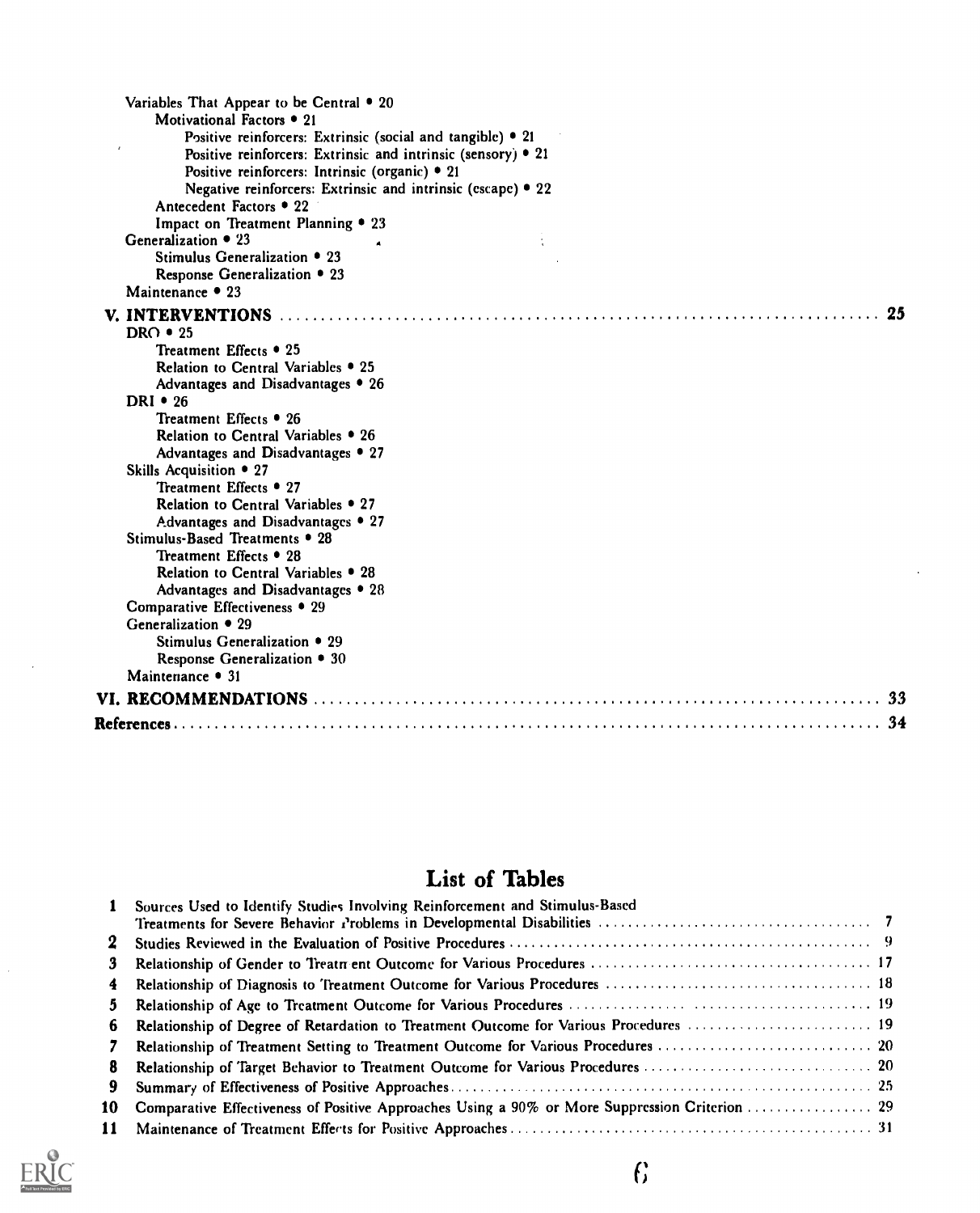# Foreword

# Wayne Sailor San Francisco State University

The material in this monograph puts to rest once and for all the often repeated sentiment that while positive approaches to the management of difficult behavior are nice in theory, there is simply no demonstrated technology for use with severe behavior problems. Edward Carr and his colleagues could have settled simply for providing a timely and comprehensive review of the literature in support of the above assertion, but they have chosen instead to provide a much more valuable contribution with this seminal work. The authors have created a conceptual framework for the advancing field of positive behavior management that not only places the various strategies and tactics in relational perspective to one another, but also supplies the reader with a model with which to analyze examples of severe behavior disorder and to generate solutions from the analysis that will have a high probability of success.

Carr and his colleagues have described the heart of this conceptual framework in numerous publications; in this monograph it is fully elaborated in terms of functional analysis. Functional analysis is predicated on a general assumption of behavioral pragmatism; that is, that we behave for reasons of adaptation to the changing circumstances of our environment. We are not static organisms, but part of a dynamic, ongoing systeman ecology. Since there is a tendency toward order in the universe, so our ongoing adaptations within our ecosystems will show and reflect patterns of order and predictability. Thus, these adaptations can be isolated or segmented and specified as hypotheses for study and testing.

The conceptual framework developed here is consistent with that adopted by generic practitioners of behavioral science. Yet, a different picture emerges when one examines the history of management of difficult behavior. It is very much a history of "treat the symptom and ignore the disease." To suggest the use of shock, ammonia, mist, and other aversives as solutions to the social problems presented by behavior disorder represents an unnecessarily extreme set of tactics.

If we choose to consider why a problem behavior occurs, then a variety of potential solutions begin to emerge from the background. If we functionally analyze a severe behavior disorder, then we seek to intervene in the social ecosystem of the individual to solve the problem, rather than attack the symptom directly.

Here is a question to ponder as you read the pages to follow: What do the processes of deinstitutionalization and the development of positive behavior management strategies have in common? The answer may be that both processes focus increasingly on the issue of social ecology. Perhaps, therefore, the time has come to examine this issue within the context of functional analysis. In all probability, the treatment setting will become of interest to the social scientist as the independent variable in the further study of positive social change for people with disabilities.



1

 $\tilde{I}$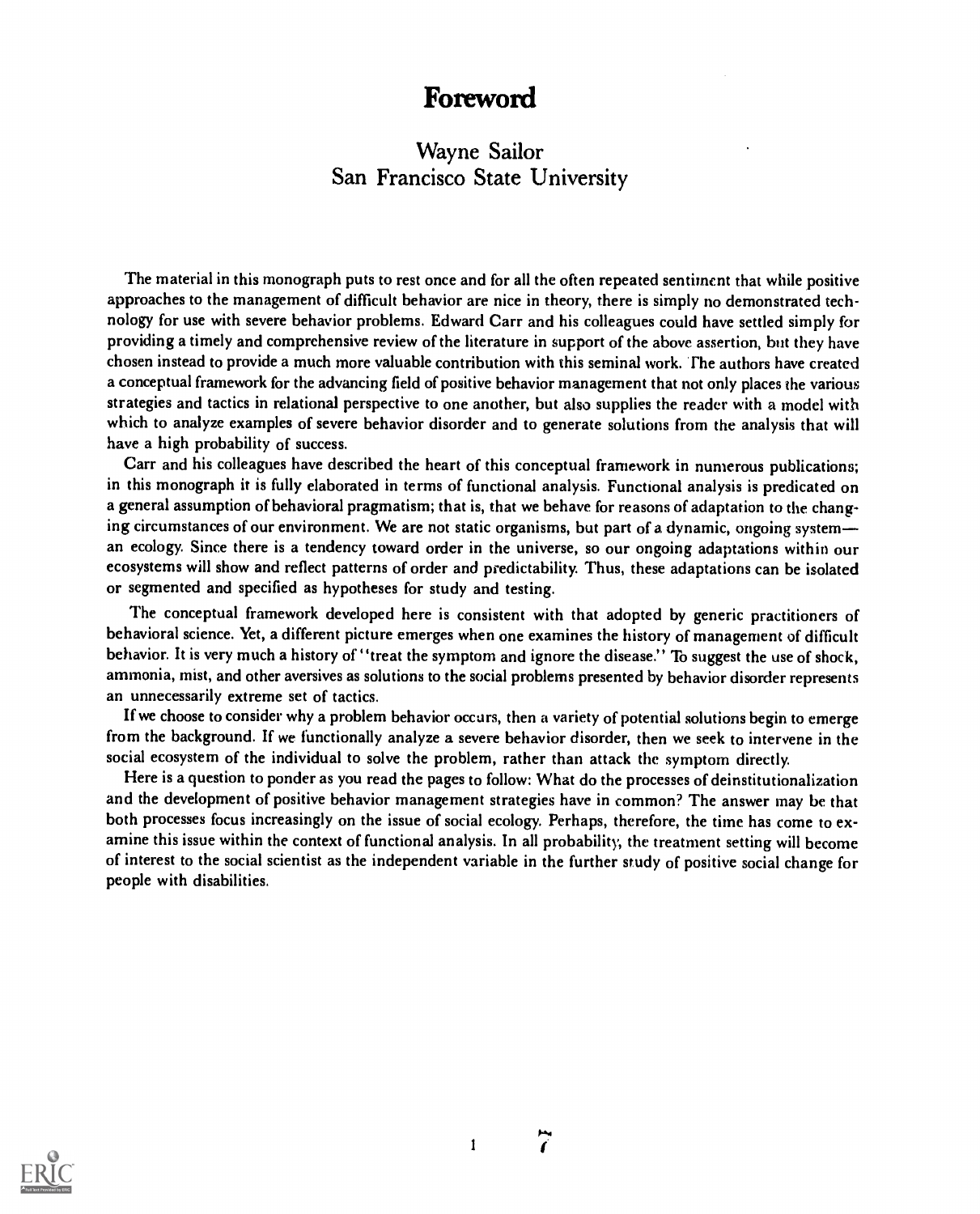Carr, E.G., Robinson, S., Taylor, J.C., & Carlson, J.I. (1990). Positive approaches to the treatment of severe behavior problems in persons with developmental disabilities: A review and analysis of reinforcement and stimulus-based procedures (Monograph No. 4). Seattle: The Association for Persons with Severe Handicaps.

The positive approach to treating severe behavior problems involves the use of interventior that are designed to make socially desirable responses more probable. As these responses become more probable, challenging behaviors including aggression, self-injury, tantrums, and property destruction become less probable. These effects are documented in a review of close to 100 research articles drawn from 21 journals and a large number of books and survey of the literature. The positive approaches reviewed fall into two broad categories: those that are reinforcement based and those that are stimulus based. Assessment and evaluation issues are discussed not only with respect to initial treatment effects but also in relation to stimulus generalization, response generalization, and maintenance. The central notion of the monograph is that effective treatment ultimately depends on a thorough understanding of the variables that control severe behavior problems. Therefore, functional analysis provides a unifying theme for the field across research, educational, and clinical perspectives.

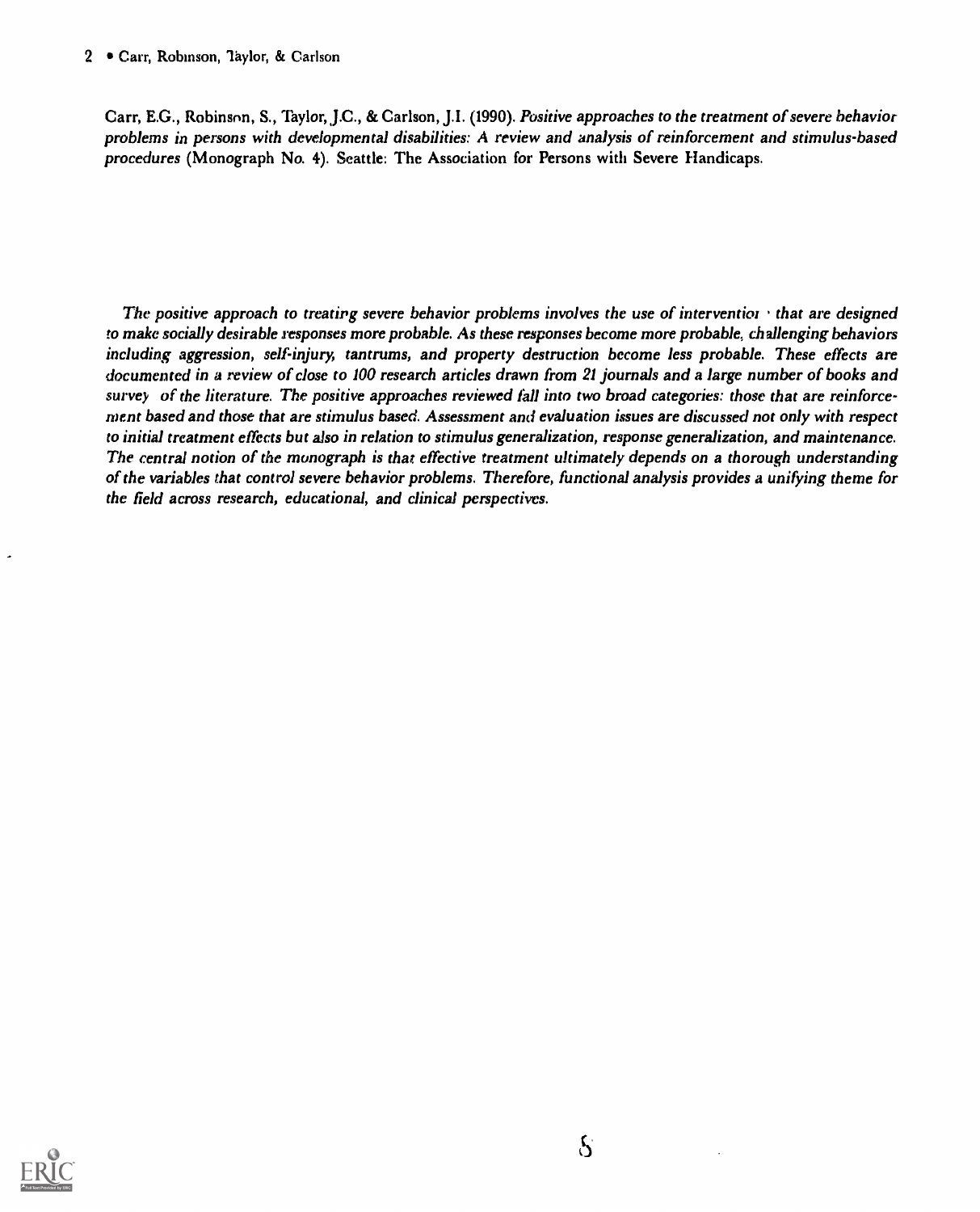# I. INTRODUCTION

The purpose of this monograph is to review and analyze a set of treatment procedures that are generally recognized as exemplifying a positive or nonaversive approach to the amelioration of severe behavior problems in persons with developmental disabilities. Although the technological aspects of treatment will be reviewed in some detail, the central theme of this monograph, one that we have intimated elsewhere as well (Carr, Robinson, & Palumbo, in press), is that effective treatment ultimately depends on a thorough understanding of the variables that control severe behavior problems. A motor without a steering wheel is a dangerous thing; so too is technology in the absence of understanding.

The content of this monograph is structured along two dimensions. Specifically, we consider treatment interventions that derive their effects primarily from the manipulation of consequences (reinforcement-based procedures) and treatment interventions that derive their effects primarily from the manipulation of antecedents (stimulus-based procedures). Assessment issues are discussed that pertain to the adequacy of both the independent and dependent variables chosen for study. Also evaluated are data pertaining to the speed of treatment effects, along with data identifying which variables are peripheral and which are central in planning treatment. Finally, we consider the impact of reinforcement and stimulus-based procedures on stimulus generalization, response generalization, and maintenance.

The theoretical framework of this monograph deserves some comment. Both the literature reviewed and the parameters selected for evaluating this literature are derived from the orientation of applied behavior analysis (Baer, Wolf, & Risley, 1968). Other orientations exist and within these orientations, different constellations of variables are emphasized. Specifically, approaches based on educational principles (Evans & Meyer, 1985), ecological/systems analysis (Landesman & Vietze, 1987), and biobehavioral considerations (Guess et al., 1988) have emerged in recent years, bringing with them new ideas for treatment and research. Notwithstanding these welcome developments, applied behavior analysis has remained an enduring approach within the field of developmental disabilities. In light of what we have just noted, we believe that it is especially timely to review the strengths and limitations of applied behavior analysis to see how far we have come and where we must go. Perhaps we then will be in a better position to appreciate what the new developments, previously mentioned, have to offer. Applied behavior analysis, like any field of inquiry, must evolve if it is to remain viable. The

intent of this monograph is to help speed that evolutionary process, particularly as it pertains to the use of positive approaches to treatment.

# The Nature of Positive Approaches to Treatment

The positive approach to the management of severe behavior problems focuses on interventions that are designed to make socially desirable responses more probable. As the probability of these desirable responses increases, the probability of undesirable responses (e.g., self-injury, aggression) decreases. The precise mechanisms by which the replacement of one response class by another occurs are not, for the most part, delineated in the literature, although the question is now being actively researched.

Positive approaches to treatment may be described as falling into one of two groups: those associated with manipulation of reinforcers and those associated with manipulation of discriminative stimuli.

# Reinforcement-Based Treatments

Reinforcement-based treatments focus on making desirable responses more probable by arranging for reinforcement to be made contingent on these responses. There are three broad classes of reinforcement-based interventions: (a) differential reinforcement of other behavior (DRO), (b) differential reinforcement of incompatible behavior (DRI), and (c) skills acquisition.

#### Differential Reinforcement of Other Behavior (DRO)

This procedure initially was developed in the context of basic animal learning research. In the prototypical laboratory experiment, a pigeon is first taught to peck a key (translucent disc) in order to receive food reinforcement dispensed by automated equipment. Once key pecking has been established, reinforcement is given whenever a specified period of time has elapsed in which any behavior other than key pecking has occurred, hence the term differential reinforcement of other behavior (DRO). The effect of DRO is to reduce markedly the frequency of the key-pecking response. Since the DRO procedure was first systematically investigated and introduced into the basic research literature (Reynolds, 1961), there have been numerous studies replicating its response reductive effects in both animals (e.g., Carr & Reynolds, 1974; Nevin & Shettleworth, 1966; Zimmerman, Hanford, & Brown, 1967) and humans (e.g., Baer, Peterson, & Sherman, 1967; Goetz, Holmberg, & LeBlanc, 1975).

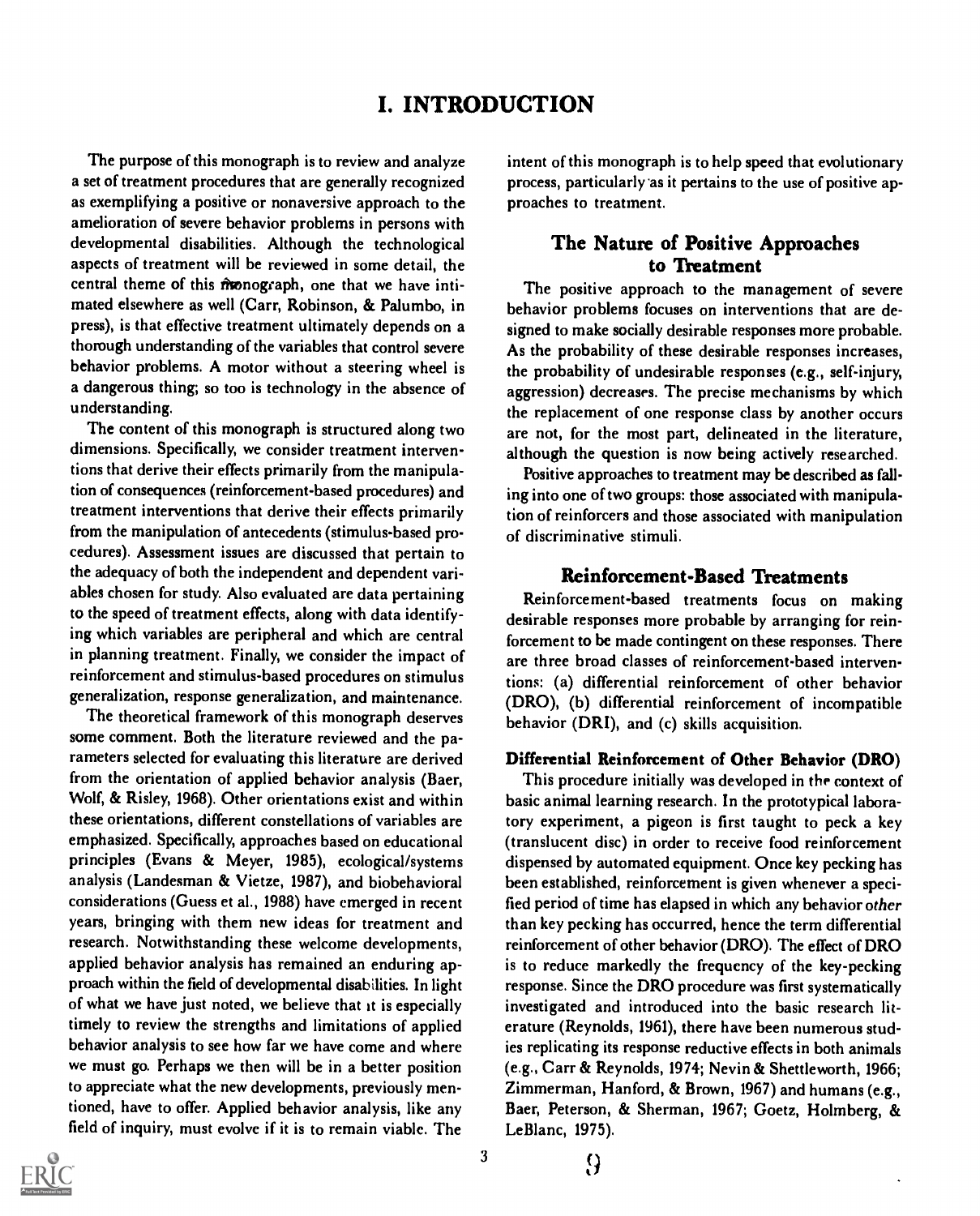The extension of DRO to the treatment of severe behavior problems has been a feature of behavioral intervention for the past 25 years. Consider the treatment of self-injurious head-banging by means of DRO. First, an appropriate reinforcer would be selected. Typically, the reinforcer would involve highly preferred foods, which might in turn be accompanied by a social reinforcer such as praise. Next, a DRO interval would be specified. The interval is likely to be quite brief, perhaps 10 to 15 s in duration. Finally, the contingency is operationalized. Thus, it might be stated that the individual will receive a favorite food plus praise for any response that occurs after 10 s have elapsed in which there is no head-banging. If self-injury occurs before the 10 s have elapsed, the interval is reset to zero. That is, self-injury causes a further delay of reinforcement. There are, of course, many variations on this basic procedure. For example, some clinicians gradually increase the length of the DRO interval as the individual improves. In this manner, the rate of reinforcer delivery drops and the treatment becomes less costly in terms of time and personnel involved.

It is believed that DRO produces its reductive effect because a wide variety of desirable responses occurring at the end of the time interval are reinforced and, as these responses become more frequent over successive DRO intervals, they compete with and eventually replace undesirable behavior. Although this hypothesis is plausible on theoretical grounds, no one has yet demonstrated that it is true empirically.

# Differential Reinforcement of Incompatible Beh: 'or (DRI)

In DRI, an alternative behavior is chosen that is physically incompatible with the problem behavior. For example, if a young boy is observed to slap himself in the face repeatedly, he may be taught to draw pictures on a piece of paper. As long as both of his hands are in contact with the paper and the crayon is being moved across the surface of the paper, the child receives reinforcement on an intermittent basis. It is obvious from this example that the behavior of drawing pictures is physically incompatible with face-slapping; therefore, increases in the frequency of drawing will necessarily produce decreases in the frequency of self-injury.

#### Skilh Acquisition

In the skills acquisition approach to treatment, the responses that are reinforced are those seen as enhancing the individual's ability to perform competently in the daily living environment. The approach differs from DRO in that the response to be reinforced is directly specified ahead



of time, whereas in DRO any response that occurs at the end of the DRO interval is reinforced and the response cannot therefore be specified in advance. The approach also differs from DRI in that there is an emphasis on strengthening behavior that is likely to enhance individual and social competence; in DRI the focus is on choosing responses that are physically incompatible with problem behavior whether or not those responses enhance competence. Four types of skills acquisition procedures, directly relevant to dealing with severe behavior problems, can be identified from the published literature: (a) compliance training, (b) selfmanagement, (c) differential reinforcement of communicative behavior, and (d) functional independence training.

Compliance training. The alternative response reinforced in compliance training consists of responding correctly to a variety of commands. For example, an individual may be given a series of simple commands such as "come here," "sit down," or "stand up." When the individual complies, he or she receives a reinforcer. The rationale for expecting compliance training to produce a reduction in behavior problems is not made clear in the literature. One plausible hypothesis, however, is that for most individuals, especially children, reinforcement is seldom forthcoming following compliance unless compliance occurs in the absence of behavior problems (Russo, Cataldo, & Cushing, 1981). For example, a mother will not praise her child for complying te a command such as "come here" if the child is screaming as he or she approaches the mother. Thus, most children have a personal history in which compliance and behavior problems constitute mutually exclusive response classes. Although this history of reinforcement explanation is appealing at a theoretical level, no investigator has yet demonstrated its validity empirically.

Self-management. Self-management involves up to three component skill areas, each of which can be conceptualized as an alternative response with respect to problem behavior. The first component, self-monitoring, consists of teaching the individual to discriminate appropriate versus inappropriate behaviors and to label them as such (e.g., "I made my lunch" versus "I hit myself in the face"). The second component, self-evaluation, consists of labeling a behavior as desirable versus undesirable. For example, immediately after making lunch, the client might be taught to say "I did a good job." In contrast, after face-hitting, the client might be taught to say "I didn't do a good job." The third component, self-reinforcement, consists of teaching the client to deliver reinforcers (e.g., tokens or points that can in turn be traded in for a variety of reinforcing activities) to himself or herself following a positive selfevaluation but not after a negative self-evaluation. Essentially, the client is being taught to positively reinforce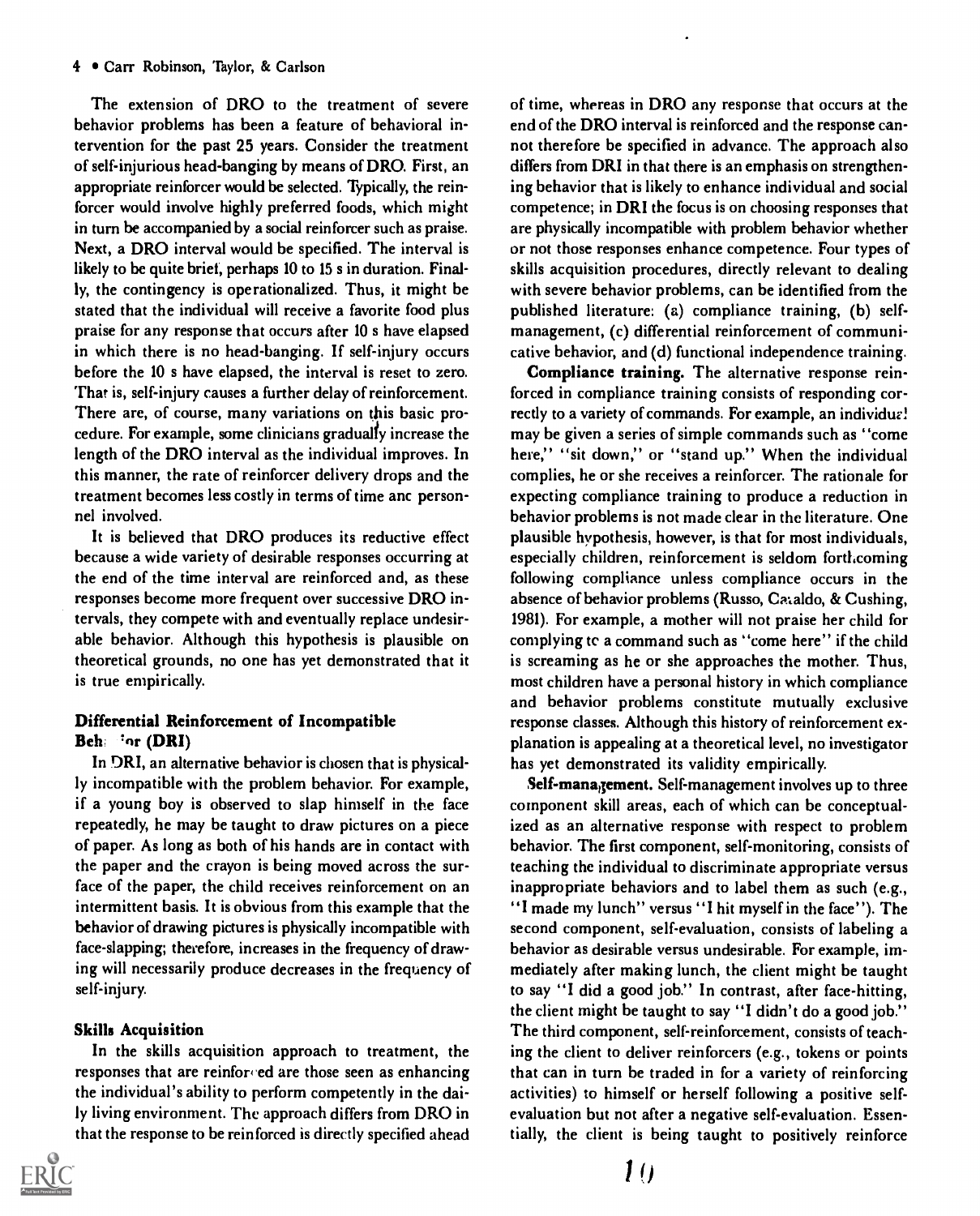desirable response alternatives to the problem behavior. However, the rationale for why one would expect these  $p \text{ if } f \text{ is a constant}$ ticular response alternatives to interfere with and eventually reduce problem behavior is not articulated in the literature.

Differential reinforcement of communicative behavior (ERC). This approach is designed to deal with behavior problems that are maintained by positive and negative reinforcement variables. It is important to understand that these two sets of variables are categories, each of which contains many subcategories. Thus, the positive reinforcement variables that control behavior problems include a great variety of social, tangible, and activity events. The negative reinforcement variables that control behavior problems include a great variety of aversive events such as those relating to frustration, boredom, or stressful social interaction.

The core idea underlying DRC is the notion that some, but certainly not all, behavior problems can be profitably viewed as a nonverbal form of communication (Carr, 1985; Carr & Durand, 1985a; Donnellan, Mirenda, Mesaros, & Fassbender, 1984; Neel et al., 1983; Reichle & Yoder, 1979). This idea draws support from the literature in developmental psychology (e.g., Bell & Ainsworth, 1972; Brownlee & Bakeman, 1981; Wolff, 1969) as well as developmental disabilities (e.g., Shodell & Reiter, 1968; Talkington, Hall, & Altman, 1971). Through functional analysis procedures, it is sometimes possible to identify the pragmatic intent (see Bates, Camaioni, & Volterra, 1975; Leung & Rheingold, 1981) of the behavior problem; that is, whether the problem is a request for positive reinforcement (e.g., food, attention, preferred activities) or negative reinforcement (e.g., task cessation, termination of social interaction). When the analysis identifies a specific request function, new (non-  $\gamma$ . blematic) forms of requesting can be taught to replace the problem behavior (Carr, McConnachie, Levin, & Kemp, in press). For example, if an individual is headbanging ostensibly to gain attention from others, that individual could be taught to request attention through more common linguistic means; for example, by tapping the other person on the shoulder, by signing the person's name, or by speaking to the other person. Recent data demonstrate that more general training in communication skills can also produce reductions in behavior problems (Hunt, Alwell, & Goetz, 1988; Koegel, Koegel, Murphy, & Ryan, 1989).

Functional independence training. This strategy involves training a variety of socially useful behaviors such as leisure skills, vocational skills, and self-help skills. The literature does not make clear why this strategy should be effective in reducing behavior problems. It is plausible, though, that a reinforcement competition hypothesis may be relevant. That is, the natural reinforcers that follow a



variety of socially useful behaviors are hypothesized to be more powerful than those that follow aberrant behavior. Therefore, the individual engages in greater levels of desirable behaviors and these eventually replace the aberrant behaviors.

#### Stimulus-Based Treatments

Stimulus-based treatments focus on making desirable responses more probable by arranging for stimuli that control nonproblematic behavior to be presented more often, or by altering stimuli that control high rates of behaving problems so that they no longer do so, but instead evoke nonproblematic behavior. The literature on stimulus-based treatments is small but growing. Five stimulus-based intervention strategies are discussed here in order to give some indication of the direction of this emerging technology.

#### Introduce Stimuli That Control Low Rates of Behavior Problems

In this procedure, a detailed observational assessment is made initially in order to identify situations and settings that are correlated with low rates of behavior problems. Thus, it may be found that behavior problems are rare in the presence of certain group home staff members or that problems seldom occur during particular activities such as physical education or supported employment. The strategy then becomes one of re-cheduling staff and activities, most often temporarily, in order to multiply the individual's exposure to those situations and settings that are correlated with low rates of behavior problems.

# Modify Stimuli That Control High Rates of Behavior Problems

In this strategy, those stimuli that most often evoke behavior problems are fitst identified. For example, direct observation may indicate that the presentation of difficult instructional demands reliably produces self-injury and aggression in a particular individual. The next step involves modifying the offending stimulus to reduce problem behavior. In the example given, one might break the difficult task into smaller and more manageable components, thereby mitigating frustration and failure. The modified stimulus now no longer evokes self-injury and aggression.

### Embed Stimuli That Control High Rates of Behavior Problems Among Those That Control Low Rates of Behavior Problems

Again, one may find that some stimuli such as instructional demands reliably evoke behavior problems, whereas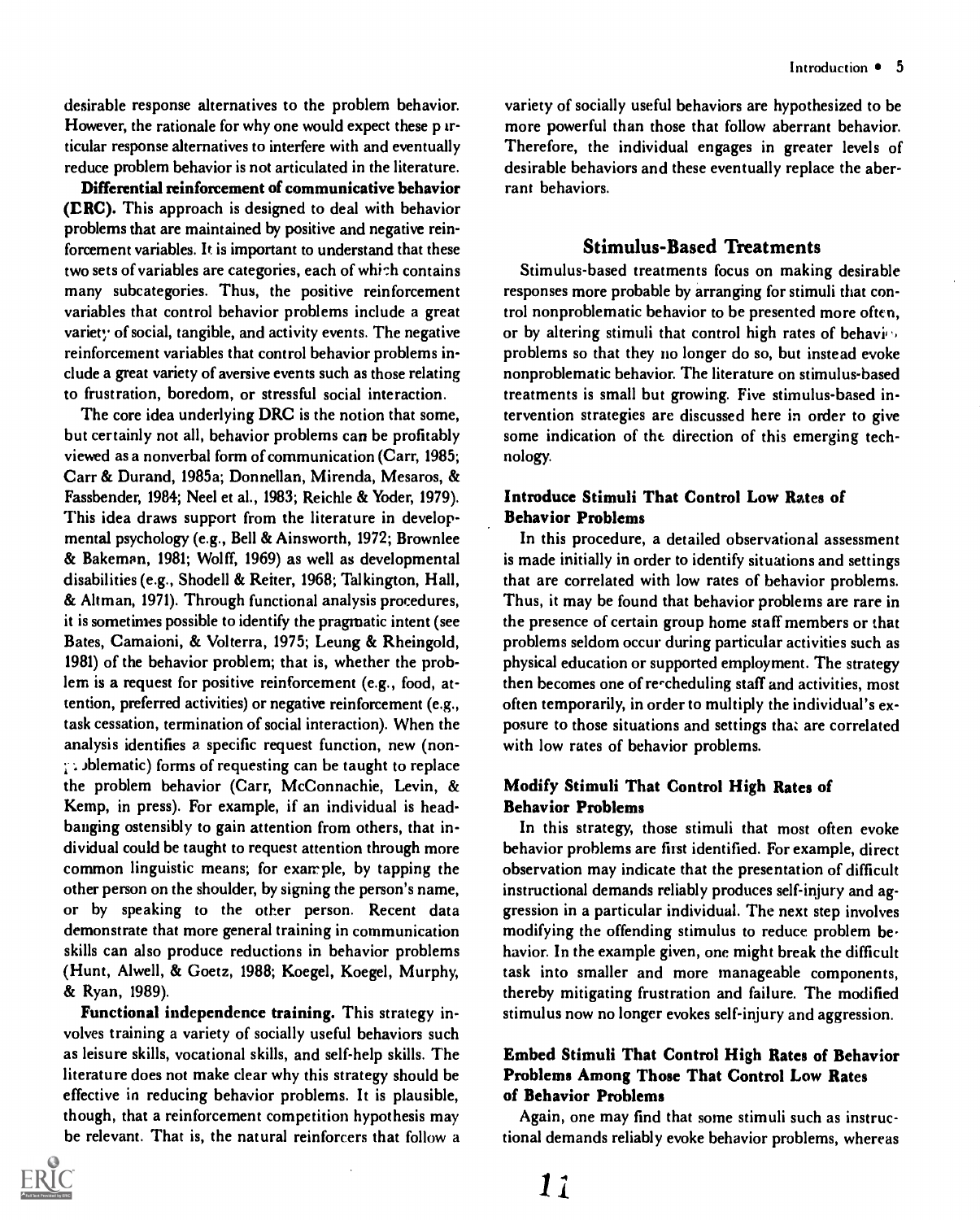other stimuli such as those comprising a conversational exchange on a topic of interest do not. The embedding strategy could involve occasionally presenting the offending stimuli (difficult demands) in the context of a positive conversational exchange. This strategy can attenuate the influence of the offending stimuli and produce a decrease in problem behavior. Furthermore, the strategy is worthwhile because it allows continued presentation of stimuli (e.g., instructional demands) that may be crucial for producing normalized functioning.

# Modify Educational Curricula Associated with Behavior Problems

Some educational curricula may be observed to be correlated with high rates of behavior problems. For example, one may find that devoting an entire instructional session to a single task (e.g., labeling) is associated with many behavior problems. In contrast, teaching a variety of tasks (e.g., labeling, self-help skills, and concept acquisition) within the same instructional session may be associated with few behavior problems. If so, educational curricula can be modified to maximize varied teaching and minimize repetitive teaching. Curricular change, in this instance, may constitute a treatment for severe behavior problems.

# Ameliorative Use of Setting Events

Setting events is the term given to a broad category of variables that affect preexisting stimulus-response relationships (Bijou & Baer, 1978; Wahler & Fox, 1981; Wahler & Graves, 1983). Consider a young boy who likes eating cookies. Every time he sees a cookie, he asks for one. Thus,

there is a strong association between a stimulus (sight of the cookie) amd a response (requesting the cookie). One day he fails to make the request in spite of the fact that cookies are present. Upon investigation we may find that he is not hungry today because someone just gave him ten cookies. Alternatively, we may find that he has a stomach flu. Or, we may find that he is more interested in the presence of a powerful competing activity, perhaps a video game, that has suddenly become available. Hunger, illness, and competing activities constitute a few examples of the many events that can alter preexisting stimulus-response relationships. There is a growing interest in identifying setting events that can be used to alter those stimulus-response relationships that involve behavior problems. It is thought that behavior problems can be reduced by manipulating such setting events.

Here is one example of how setting events might be used to effect beha tior change: A young boy diagno: - d as retarded regularly becomes self-injurious (the  $r \in \mathcal{S}$  onse) whenever he is subjected to a dental examination (the stimulus). Given this problem, a treatment protocol is designed in which the child is permitted to become familiar with the examination room and dental instruments over a period of days and is given relaxation exercises shortly before the examination. It is found that the combination of familiarization and relaxation constitutes a setting event that alters the preexisting stimulus-response relationship. Specifically, the introduction of the setting event results in the elimination of self-injury as a response to the dental examination even though the offending stimulus itself (i.e., the dental examination) remains unchanged.

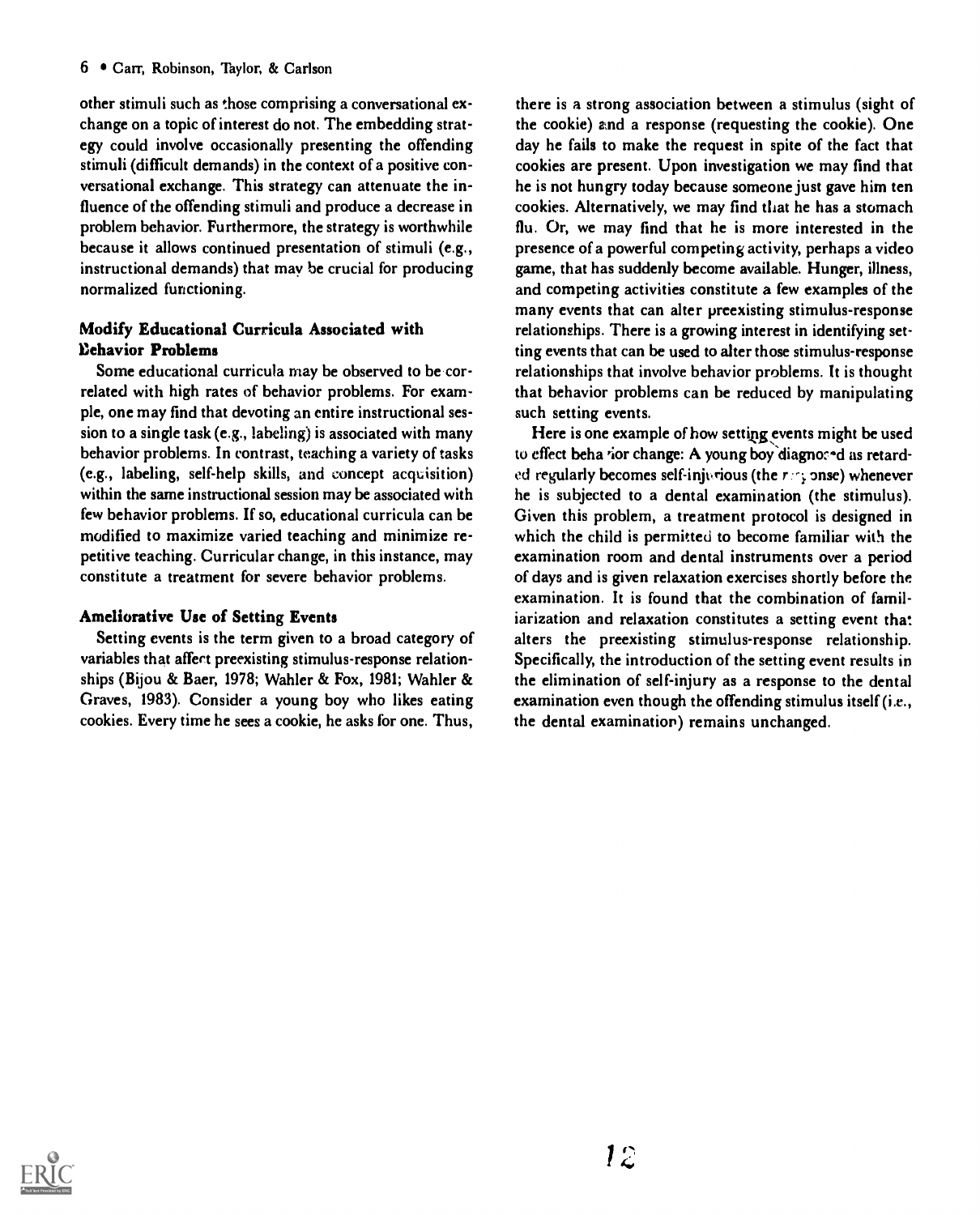# II. INCLUSION CRITT.RIA FOR STUDIES EXAMINED

### Target Behaviors

Severe behavior problems are defined as those involving self-injury, aggression, and tantrums. Self-injury includes but is not limited to head-banging, self-biting, selfscratching, self-punching, eye-gouging, trichotillomania, pica, and rumination. Aggression includes violent acts directed against other people and against property. Tantrums include instances of yelling, crying, and whining that occur singly or in combination over a period of time and with great intensity. We did not review the literature on self-stimulation unless it was clear that such behavior produced measurable tissue damage. We did not review the literature on mild disruption, including but not limited to out-of-seat behavior, nagging, teasing, showing off, or swearing, nor did we review material concerning stealing or anorexia. Finally, encopresis was excluded from the review unless the behavior was accompanied by rectal digging.

#### Literature Reviewed

Table 1 presents the complete list of sources from which we drew studies for analysis. Two sources were used: (a) journals arid (b) review papers and books. In addition, we incorporated information provided by the National Institutes of Health from the National Library of Medicine MEDLINE search on the literature pertaining to selfinjurious and aggressive behavior.

We rejected from our pool of studies those papers that

|  | Table :                                                                                           |  |
|--|---------------------------------------------------------------------------------------------------|--|
|  | Sources Used to Identify Studies Involving Reinforcement and Stimulus-Based Treatments for Severe |  |
|  | Behavior Problems in Developmental Disabilities                                                   |  |

| Journals reviewed                                         | Donnellan, Mirenda, Mesaros, & Fassbender (1984)         |
|-----------------------------------------------------------|----------------------------------------------------------|
| American Association for the Education of the Severely/   | Evans & Meyer (1985)                                     |
| Profoundly Handicapped Review (1976-1979)                 | Favell, Azrin, Baumeister, Carr, Dorsey, Forehand, Foxx, |
| American Journal of Mental Deficiency (1960-1987)         | Lovaas, Rincover, Risley, Romanczyk, Russo, Schroeder,   |
| American Journal on Mental Retardation (1987-1989)        | & Solnick (1982)                                         |
| Analysis and Intervention in Developmental Disabilities   | Frankel & Simmons (1976)                                 |
| $(1981 - 1986)$                                           | <b>Fulcher (1984)</b>                                    |
| Applied Research in Mental Retardation (1980-1986)        | Gardner & Cole (1984)                                    |
| Behavior Modification (1977-1989)                         | Gorman-Smith & Matson (1985)                             |
| Behaviour Research & Therapy (1963-1989)                  | Guess, Helmstetter, Turnbull, & Knowlton (1987)          |
| Behavior Therapy (1970-1989)                              | Harris & Ersner-Hershfield (1978)                        |
| Child Behavior Therapy (1979-1981)                        | Hollis <sup>7</sup> : Meyers (1982)                      |
| Child and Family Behavior Therapy (1982-1989)             | Homer & Peterson (1980)                                  |
| <b>Education and Training of the Mentally Retarded</b>    | Johnson & Baumeister (1978)                              |
| $(1966 - 1989)$                                           | LaGrow & Repp (1984)                                     |
| Education and Treatment of Children (1977-1989)           | LaVigna & Donnellan (1986)                               |
| Journal of Applied Behavior Analysis (1968-1989)          | LaVigna, Willis, & Donnellan (1989)                      |
| Journal of The Association for Persons with Severe        | Lennox, Miltenberger, Spengler, & Erfanian (1988)        |
| Handicaps (1983-1989)                                     | Lundervold & Bourland (1988)                             |
| Journal of Autism and Developmental Disorders (1971-1989) | Maisto, Baumeister, & Maisto (1978)                      |
| Journal of Behavior Therapy and Experimental Psychiatry   | Matson & DiLorenzo (1984)                                |
| $(1971-1989)$                                             | Matson & Gorman-Smith (1986)                             |
| Journal of Consulting and Clinical Psychology (1960-1988) | Matson & Taras (1989)                                    |
| Journal of Experimental Child Psychology (1962-1989)      | Mulick & Kedesdy (1988)                                  |
| Journal of the Multihandicapped (1988-1989)               | Murphy & Wilson (1985)                                   |
| Mental Retardation (1963-1989)                            | Picker, Poling, & Parker (1979)                          |
| Research in Developmental Disabilities (1987-1989)        | Poling & Ryan (1982)                                     |
|                                                           | Schroeder, Bickel, & Richmond (1986)                     |
| Review papers and books                                   | Schroeder, Mulick, & Rojahn (1980)                       |
| Albin (1977)                                              | Schroeder, Rojahn, Mulick, & Schroeder (in press)        |
| Ainerican Medical Association (1987)                      | Schroeder, Schroeder, Rojahn, & Mulick (1981)            |
| <b>Bachman</b> (1972)                                     | Singh (1981)                                             |
| Bates & Wehman (1977)                                     | Smolev (1971)                                            |
| Baumeister & Rollings (1976)                              | Snell & Beckman-Brindley (1984)                          |
| Berkson & Landesman-Dwyer (1977)                          | Starin & Fuqua (1987)                                    |
| Carr (1977)                                               | Voeltz & Evans (1982)                                    |
| Davis & Cuvo (1980)                                       | Voeltz & Evans (1983)                                    |



7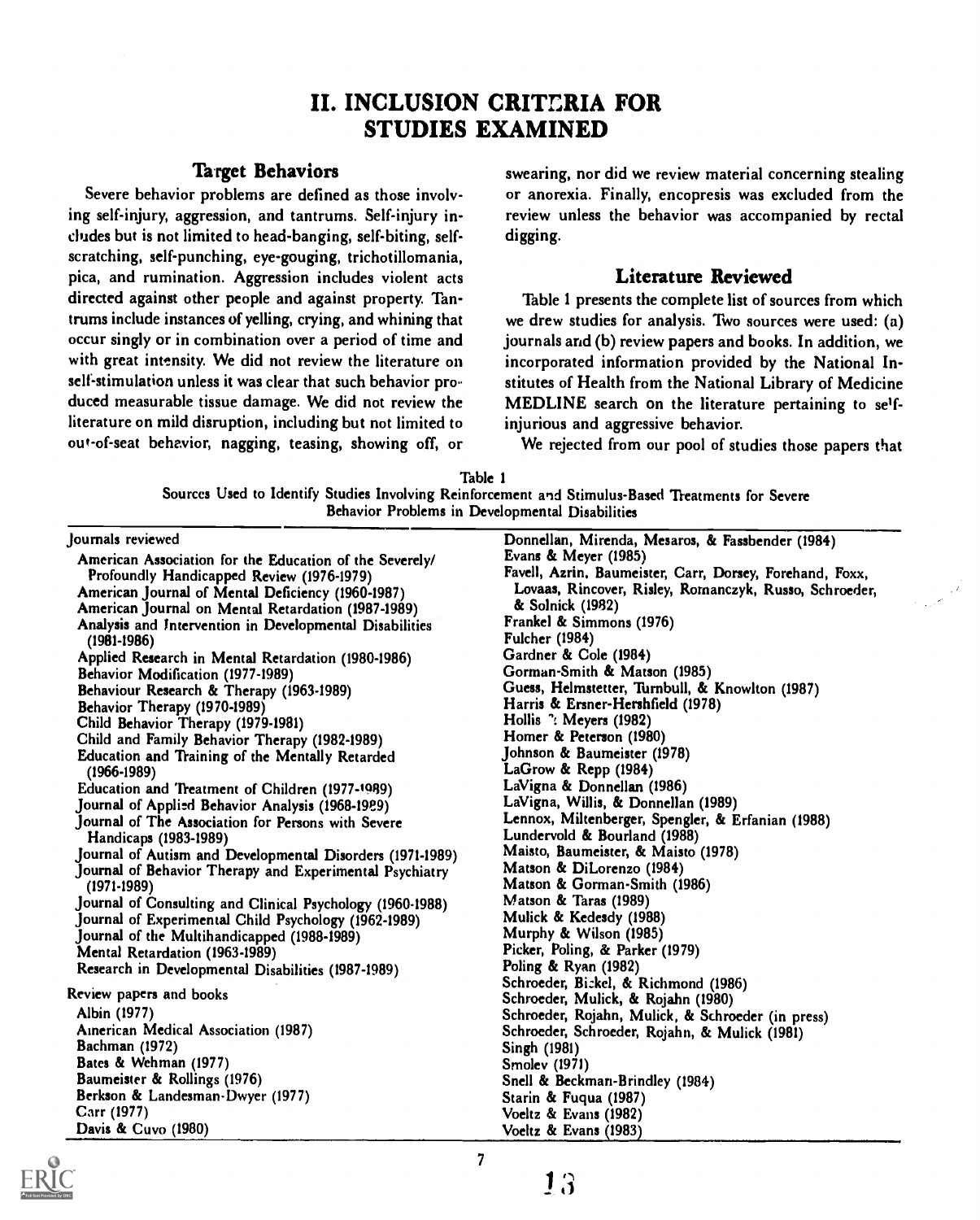were purely anecdotal, as well as foreign language papers. Also, we did not review studies that involved individuals who were nonhandicapped or individuals with handicaps, but who were not developmentally disabled. We eliminated several nonexperimental studies in which treatment effects were reported only as group means, thereby making it impos.,ible to determine how any one individual responded to a treatment. Finally, inclusion criteria involved certain considerations pertaining to methodological adequacy and the use of cotnbinations of treatments. These issues are discussed in later sections of the monograph.

# Methodological Adequacy

The evaluation of treatment effectiveness is typically ade using a variant of either the reversal design (ABAB) the multiple baseline design (Hersen & Barlow, 1976). ln the typical reversal design, a baseline (BL) or A condition is alternated with a treatment or B condition. Consider the reversal design employed in a study of self-injury conducted by Rose (1979). In the initial baseline (A) condition, the child bit herself at the rate of 1.04 responses per min. When the DRO treatment (B) condition was introduced, the rate of hand-biting fell to .07 responses per min. When the child was returned to the baseline condition, the downward trend in her self-injury reversed, and she exhibited .43 responses per min. Reinstatement of the DRO treatment once again caused a decrease in the rate of selfbiting to .05 responses per min. Since the systematic application and removal of the treatment intervention (independent variable) produced systematic changes in the level of self-injury, experimental control (internal validity) was demonstrated.

In the multiple baseline design, treatment is introduced after baselines of varying lengths have been taken across a number of settings and/or responses and/or treatment agents and/or subjects. Consider the multiple baseline across settings design used to evaluate the DRO treatment of self-biting in a study by Luiselli, Helfen, Colozzi, Donellon, & Pemberton (1978). Baselines of nrogressively greater lengths were taken in three consecutive instructional settings; namely, language, prewriting, and shoe-tying. The mean rate of self-biting was .42 responses per min during baseline in the language setting. When DRO was introduced into that setting, the mean rate of self-biting decreased to .04 responses per min. Meanwhile, self-biting remained high in the prewriting and shoe-tying settings in which DRO had not yet been introduced. When it was introduced into the prewriting setting, self-biting decreased from a baseline level of .16 responses per min to .01 responses per min. At the same time that self-biting decreased in the prewriting setting, it remained high in the



shoe-tying setting. When DRO was finally introduced into that setting as well, self-biting decreased from a baseline level of .20 responses per min to only .02 responses per min.  $T^{\mu}$  logic of the multiple baseline design across settings is that a decrease in behavior problems should occur only when treatment is systematically introduced into a specific setting and not before. When this outcome is obtained, as it was in the Luiselli et al. (1978) study, experimental control (internal validity) is demonstrated (Baer et al., 1968). A similar lngic applies to the use of the multiple baseline design across treatment agents, across responses, and across subjects.

Table 2 lists the specific empirical studies examined that dealt with DRO, DRI, skills acquisition, and stimulusbased intervention, including the various subcategories of the latter two treatment strategies. The vast majority of the studies listed used a variant of either the reversal or multiple baseline design. Studies in which the treatment of at least one individual was evaluated with an appropriate experimental design are indicated with an asterisk. Studies that do not have an asterisk used nonexperimental designs and therefore must be interpreted conservatively. All the studies did, however, provide baseline data. Studies not providing baseline data were eliminated from further consideration, since they did not permit meaningful treatment evaluation. Also, a handful of studies reported data based on groups of subjects in which different subjects received different treatments. However, the studies did not make clear which subjects received which treatments. Because interpretation of treatment effects was therefore not possible, these studies also were excluded from further consideration.

The majority of studies listed in Table 2 involves a small N, often as few as one or two subjects. This fea'ure is typical of most behavior modification research and probably reflects the intensive, time-consuming nature of treatment, the lack at any one facility of large groups of individuals showing severe behavior problems, the extreme heterogeneity of the population that makes matched comparisons and more traditional control group designs difficult to arrange, and ethical considerations that make it unacceptable to delay treatment ( e.g., waiting list control) for individuals showing dangerous behavior problems. Of course, the use of small  $N$  designs makes statements concerning the external validity of treatment procedures somewhat uncertain. Nonetheless, generality is demonstrated when an intervention is successful across a wide variety of age groups, diagnostic categories, treatment settings, and target behaviors. In other words, the issue of generality is addressed by noting the systematic replication (Sidman, 1960) of clinical effects across a cumulative body of research studies.

Ł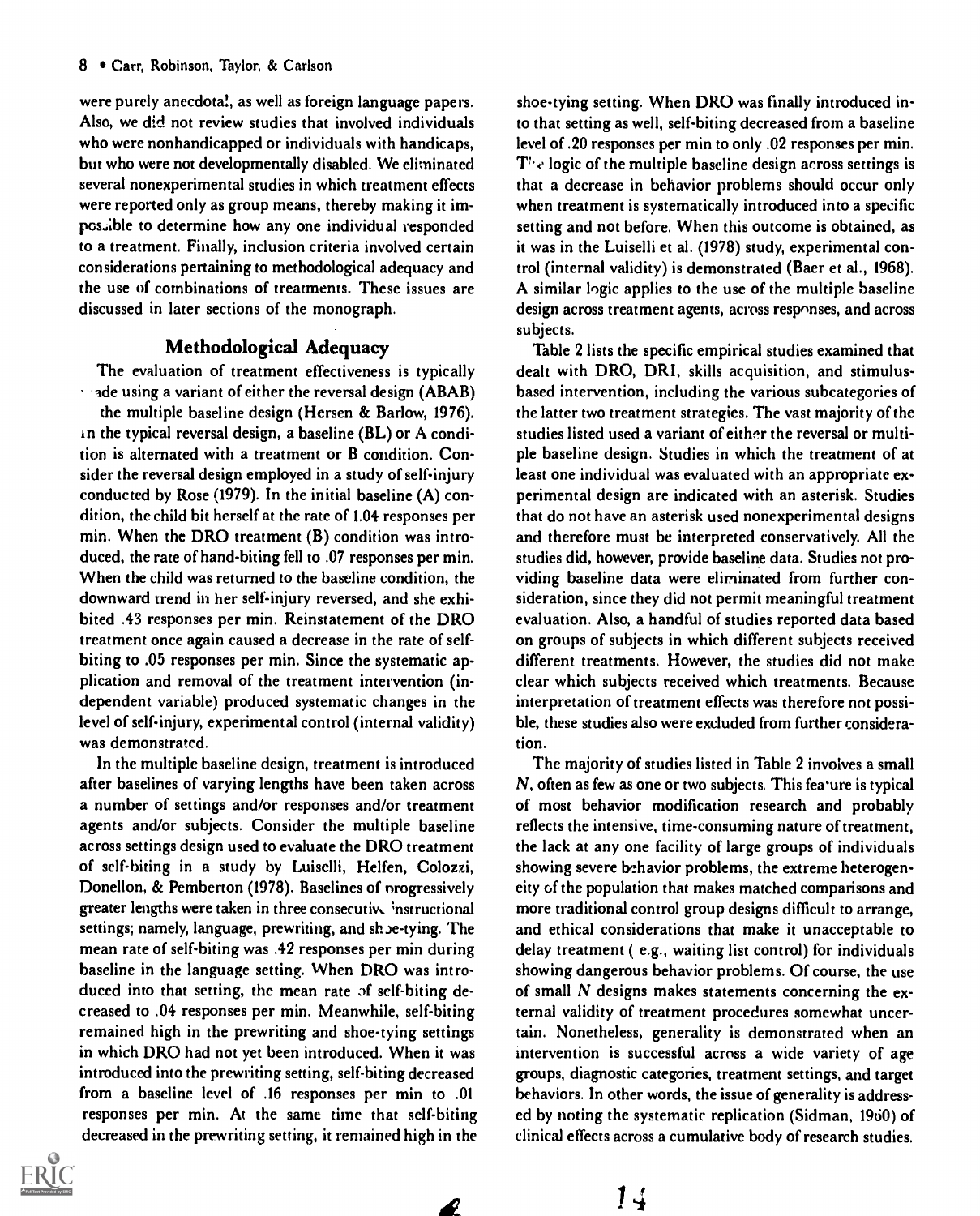|                                                           | Table 2 |  |
|-----------------------------------------------------------|---------|--|
| Studies Reviewed in the Evaluation of Positive Procedures |         |  |

#### DRO

- Altman & Krupshaw (1983)
- Anderson, Dancis, & Alpert (1978) Augustire & Cipani (1982)
- # Azrin, Besalel, Jamner, & Caputo (1988)
- # Barman (1980)
- # Conrin, Pennypacker, Johnston, & Rast (1982)
- # Corte, Wolf, & Locke (1971)
- # Deitz, Repp, & Deitz (1976) Dorsey, Iwata, Cng, & McSween (1980)
- Fryx & Shapiro (1978) Fr, akel, Moss, Schofield, & Simmons (1976)
- Friman, Barnard, Altman, & Wolf (1986)
- Garcia & DeHaven (1975)
- # Lockwood & Bourland (1982)
- Luce, Delquadri, & Hall (1980)
- # Lucero, Frieman, Spoering, & Fehrenbacher (1976) Luiselli (1984)
	- Luiselli (1988)
- # Luiselli, Colozzi, & O'Toole (1980)
- # Luiselli, Helfen, Colozzi, Donellon, & Pemberton (1978)
- # Luiselli, Myles, Evans, & Boyce (1985)
- Luiselli, Myles, & Littman-Quinn (1983)
- # Luiselli & Reisman (1980)
- Luiselli & Slocumb (1983) Luiselli, Suskin, & Slocumb (1984)
- Mulick, Schroeder, & Rojahn (1980)
- Myers (1975)
- Neufeld & Fantuzzi (487)
- # Parrish, Cataldo, Keika, Neef, & Egel (1986) Poling, Miller, Nelson, & Ryan (1978) Polvinale & Lutzker (1980)
- Rapoff, Altman, & Christophersen (1980)
- Repp, Barton, & Brulle (1983)
- # Repp, Deitz, & Deitz (1976) Rolider & Van Houten (1985)
- $\bullet$
- # Rose (1979)
- Singh & Pulman (1979)
- Sisson, Van Hassell, Hersen, & Aurand (1988)
- Tarpley & Schroeder (1979)
- Weiher & Harman (1975)

#### DRI

- <sup>\*</sup> # Azrin, Besalel, Jamner, & Caputo (1988)
- Friman, Barnard, Altman, & Wolf (1986)
- Gaylord-Ross, Weeks, & Lipner (1980)
- Luiselli (1984)
- # Mace, Kratochwill, & Fiello (1983)
- Measel & Alfieri (1976)
- Mulick, Schroeder, & Rojahn (1980)

Indicates acceptable experimental design

- Neufeld & Fantuzzo (1987)
- # Saposnek & Watson (1974)
- Smith (1987)
- # Steege, Wacker, Berg, Cigrand, & Cooper (1989) # Steen & Zuriff (1977)

Indicates that study includes at least one subject who was a treatment success  $\int$ 

- # Tarpley & Schroeder (1979)
- Young & Wincze (1974)

# Skills acquisition

#### DRC

- # Billingsley & Neel (1985)
- # Carr & Durand (1985a)
- Carr, Newsom, & Binkoff (1980)
- # Casey (1978)
- # Day, Rea, Schussler, Larsen, & Johnson (1988)
- # Durand & Kishi (1987)
- # Horner & Budd (1985)

#### Compliance

- Brawley, Harris, Allen, Fleming, & Peterson (1969)
- Cataldo, Ward, Russo, Riordan, & Bennett (1986)
- # Parrish, Cataldo, Kolko, Neef, & Egel (1986)
- # Russo, Cataldo, & Cushing (1981)
- # Schneider, Ross, & Dubin (1979)
- # Slifer, Ivancic, Parrish, Page, & Burgio (1986)

#### Self-management

- # Gardner, Cole, Berry, & Nowinski (1983)
- # Shapiro & Klein (1980)

#### Functional independence

- # Azrin, Jamner, & Besalel (1986)
- # Bryant & Budd (1984)
- # Lovaas, Freitag, Gold, & Kassorla (1965)

#### Stimulus-based treatments

Introduce stimuli that control low rates of behavior problems # Touchette, MacDonald, & Langer (1985)

- Modify stimuli that control high rates of behavior problems
	- Hughes & Davis (1980)
	- # Weeks & Gaylord-Ross (1981)

#### Embedding

# Carr, Newsom, & Binkoff (1976)

Modify educational curricula

- # Altman, Hobbs, Roberts, & Haavik (1980)
- # Winterling, Dunlap, & O'Neill (1987)

Use of setting events

- # Ball, Hendricksen, & Clayton (1974)
- Baumeister & MacLean (1984)
- # Carr & Newsom (1985)
- Carr, Newsom, & Binkoff (1980) Dorsey, Iwata, Reid, & Davis (1982)
- # Dura, Mulick, & Hammer (1988)
- Favell, McGimsey, & Schell (1982) Gordon, Handleman, & Harris (1986)
- Jackson, Johnson, Ackron, & Crowley (1975)
- # Jansma & Combs (1987)
- # Lancioni, Smeets, Ceccarani, Capodaglio, & Campanari (1984)
- Lobato, Carlson, & Barrera (1986)
- # Rast & Johnston (1986)
- # Rast, Johnston, Drum, & Conrin (1981)
- Rojahn, Mulick, McCoy, & Schroeder (1978)
- Silverman, Watanabe, Marshall, & Baer (1984)
- Thomas & Howard  $(197!)$
- # Wells & Smith (1983)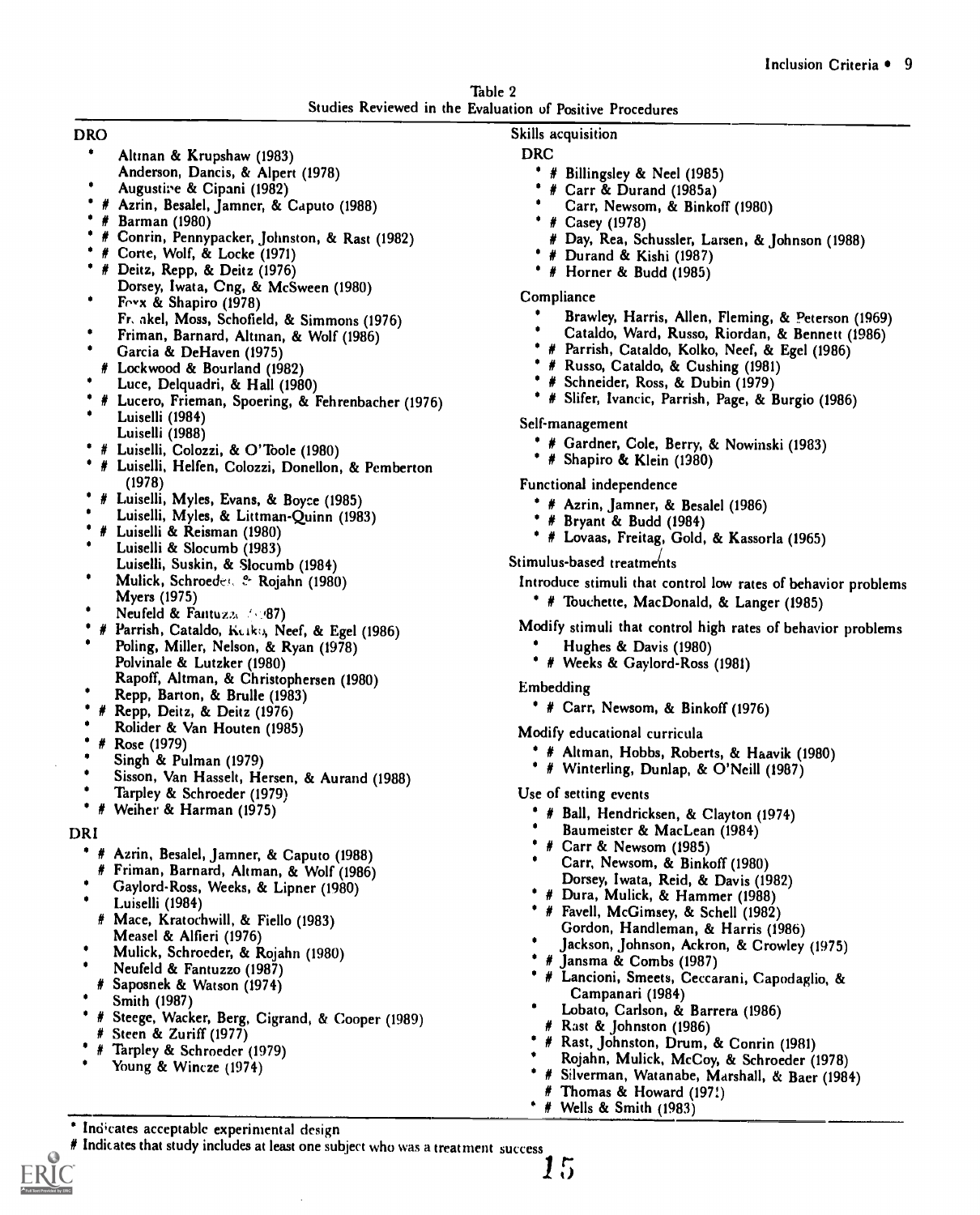# Need for Measures of Severity

In the published literature, behavior problems typically are assessed using measures of frequency, rate, or duration. Unfortunately, these measures tell little or nothing about the severity or intensity of the problem. Thus, 50 low amplitude head-bangs per day may be less a problem than a single high amplitude head-bang once per month that results in hospitalization. The field has not yet resolved the issue of how to measure low frequency but high intensity behavior problems. More generally, attempts to quantify the severity of behavior problems from the published literature have been frustrating. No studies have been reviewed in which a reliable, valid instrument was used to assess severity. Instead, a few studies have reported anecdotal observations such as weight loss (Barman, 1980), or abrasions following self-biting (Luiselli et al., 1978), or bruising others through aggressive acts (Luiselli, Myles, Evans, & Boyce, 1985). Since severity of behavior problems is often as great a clinical concern as frequency, the field must begin to develop instruments designed to measure this dimension of behavior as well.

# Need for Measures of Treatment Fidelity

As noted earlier, a great deal of attention has been paid to assessing various aspects of the dependent variable; namely, frequency, rate, and duration of behavior problems. Unfortunately, there has not been a parallel emphasis on assessing the integrity of the independent variable (i.e., procedural reliability or treatment fidelity). A substantial number of published articles do not report data confirming that the treatment occurred as described and many papers do not report operational definitions that identify the specific characteristics of the treatment procedures used, omissions that impede replication efforts (Peterson, Homer, & Wonderlich, 1982; Voeltz & Evans, 1983). The absence of treatment fidelity measures in studies reporting failure raises the possibility that treatment was inconsistently or incompetently applied. Furthermore, when procedures previously demonstrated to be effective are not replicated, it is important to examine how well the original procedures were operationalized and whether later investigators were in fact applying procedures similar to those in earlier studies. Of course, treatment failure may in fact indicate that an intervention has little or no clinical merit. However, many positive procedures are complex in nature and may have multiple components. In this case, the issue of treatment fidelity looms large and, without an adequate assessment of whether the independent variable was applied reliably and with integrity, one cannot rule out the possibility that clinical failure is due to poor implementation rather than defects inherent in the procedure itself.

# Functional Analysis

The functional analysis of behavior is a term used to refer to a method of assessment that relies on a detailed experimental analysis of the variables of which behavior is a function (Skinner, 1953, 1959). These variables can include antecedents, in which case the analysis focuses on sti nulus control and setting events, and it can include consequences, in which case the analysis focuses on the positive and negative reinforcement variables that maintain the behavior. The essence of functional analysis is that it is experimental in nature. That is, assessment involves the direct manipulation of the variables thought to control the behavior.

Two examples illustrate the use of functional analysis in behavior assessment. Martin and Foxx (1973) treated a 22-year-old woman who was diagnosed as retarded. The woman exhibited high levels of aggressive behavior toward others, including behaviors such as slapping, punching, and biting. Because the investigators suspected that the woman's aggression was maintained by positive social reinforcement (i.e., attention from other adults), they experimentally manipulated (in a reversal design) the amount of attention that the woman received for her aggressive behavior. When they ignored her aggression (extinction), the frequency of the behavior decreased quickly from four attacks per 15 min evaluation during the first 10 sessions to near zero during the following 90 sessions. In the next phase, aggressive behavior was attended to by others (social reinforcement). For example, other adults would tell the woman, "Don't you ever do that again." Following this intervention, aggressive behavior increased again, eventually reaching a level of 29 attacks per session. Finally, when extinction was reinstated, the woman's aggressive behavior declined to zero after five sessions and remained there for the rest of the study. The fact that aggressive behavior increased and decreased systematically as a function of the presence or absence of social reinforcement from others established that positive reinforcement (in the form of attention) was a controlling variable for this woman's aggression.

A second example (Carr, Newsom, & Binkoff, 1980) involved the treatment of a 14-year-old boy who was diagnosed as retarded. The child exhibited high levels of aggression toward others, including behaviors such as scratching, hitting, kicking, and biting. Because previously col

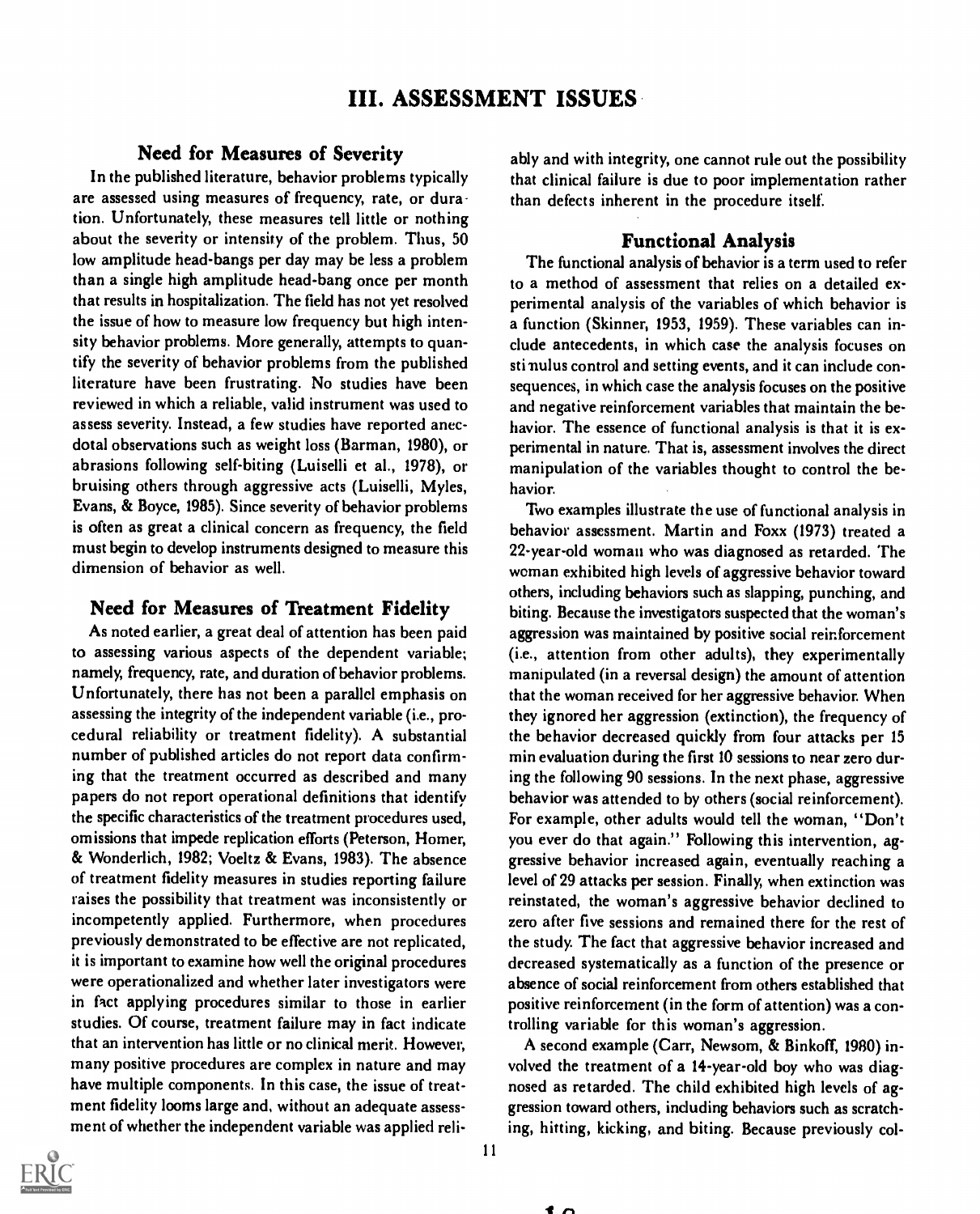lected data showed that the child was aggressive primarily when demands were made upon him, the investigators suspected that aggression was an escape response maintained by negative reinforcement (i.e., the termination of an aversive stimulus, in this case, demands). That is, in lay terms, the child had learned to aggress in order to get out of task situations that he did not like. If this hypothesis were true, then ceasing instruction contingent on aggression should actually cause an increase in aggression, whereas continuing instruction in spite of aggression should produce a decrease in the behavior since the behavior would no longer function to extricate the child from the demand situation. These hypotheses were tested in a reversal design. When the adult first continued instruction in spite of aggression, the child's aggressive behavior fell over a period of eight 1-hr sessions to only one or two aggressive acts per session. In contrast, when the adult subsequently allowed the child to escape instruction contingent on aggression, aggressive behavior increased to 1625 aggressive acts in a 1-hr session. These effects were replicated in the later components of the reversal design. The fact that aggressive behavior increased and decreased systematically as a function of the opportunity (or lack thereof) to escape from an instructional situation established that negative reinforcement (in the form of cessation of demands) was a controlling variable for this boy's aggression.

The examples described make clear two points. First, one cannot predict which variables are important in the control of aggression simply from a knowledge of diagnosis. The woman and the boy were both diagnosed as retarded, yet the woman's aggression was systematically related to positive reinforcement variables, whereas the boy's aggression was systematically related to negative reinforcement variables. Second, knowing the topography of a behavior problem may not provide any clues to appropriate treatment. Both the woman and the boy were aggressive, yet the woman's aggression responded to removal of attention, while the boy's aggression responded to continued presentation of demands. A functional analysis of controlling variables provides the kind of information one needs for treatment planning. Traditional diagnosis and description of behavior topography do not.

For 25 years, textbooks and position papers in the field of applied behavior analysis have advised that treatments should be based on a thorough functional analysis (Baer et al., 1968; Bandura, 1969; Bellack & Hersen, 1977; Gelfand, Jenson, & Drew, 1988; Kanfer & Saslow, 1969; Kazdin, 1980; Ross, 1980; Sulzer-Azaroff & Mayer, 1977; Ullman & Krasner, 1965). Early in the development of the field, there were in fact a number of instances in which this advice was followed (e.g., Hawkins, Peterson, Schweid, &



Bijou, 1966; Lovaas, Freitag, Gold, & Kassorla, 1965; Patterson, Littman, & Bricker, 1967; V, ahler, 1969; Wolf, Birnbrauer, Williams, & Lawler, 1965). However, the attempt was short-lived. There has been ample documentation that functional analysis, although still widely respected and taught, has been all but abandoned in favor of purely technical interventions that are oriented toward quick suppression of behavior problems without any prior analysis of the variables controlling those problems (Deitz, 1978; Hayes, Rincover, & Solnick, 1980; Lundervold & Bourland, 1988). Of course, it can be argued from the literature that a variety of interventions have been successful in spite of the absence of functional analysis in treatment planning. This statement, however, is only partly true, since the literature also documents numerous treatment failures and weak effects. Two plausible clinical examples involving DRO and DRI respectively will suffice to indicate at a conceptual level how treatment implemented without prior functional analysis can be a pointless, if not counterproductive, exercise. Consider first the case of a boy with autism who bites himself whenever he has to urinate. A standard DRO procedure, implemented without benefit of functional analysis, might be to give the child a small glass of juice for every 5 min that elapse without any instances of self-injury. This procedure, of course, would actually exacerbate the problem by contributing to the need for urination. A functional analysis, in contrast, would have identified the relationship between self-biting and the need to urinate, thereby permitting a more rational treatment choice such as teaching the child to request toileting.

Consider next the case of a girl diagnosed as severely retarded who screams whenever she is frustrated by a difficult task. A standard DRI procedure, implemented without benefit of functional analysis, might be to teach the child to sing, because this behavior would be physically incompatible with screaming. The procedure, of course, would not address the fact the screaming is the result of task frustration. A functional analysis, in contrast, would have identified the relationship between screaming and frustration, thereby permitting a more rational treatment choice such as teaching the child to request help with the task. It is impossible to know from the literature how many failures can be attributed to :..tproper treatment selection due to ignorance of the variables controlling the problem behavior. However, the possibility that treatme at failures may be more likely in the absence of prior functional analysis has led to a renewed interest in the field in this topic. This trend is most notable during the last four to five years and has led to a small but growing literature that represents a return to the conceptual roots of applied behavior analysis.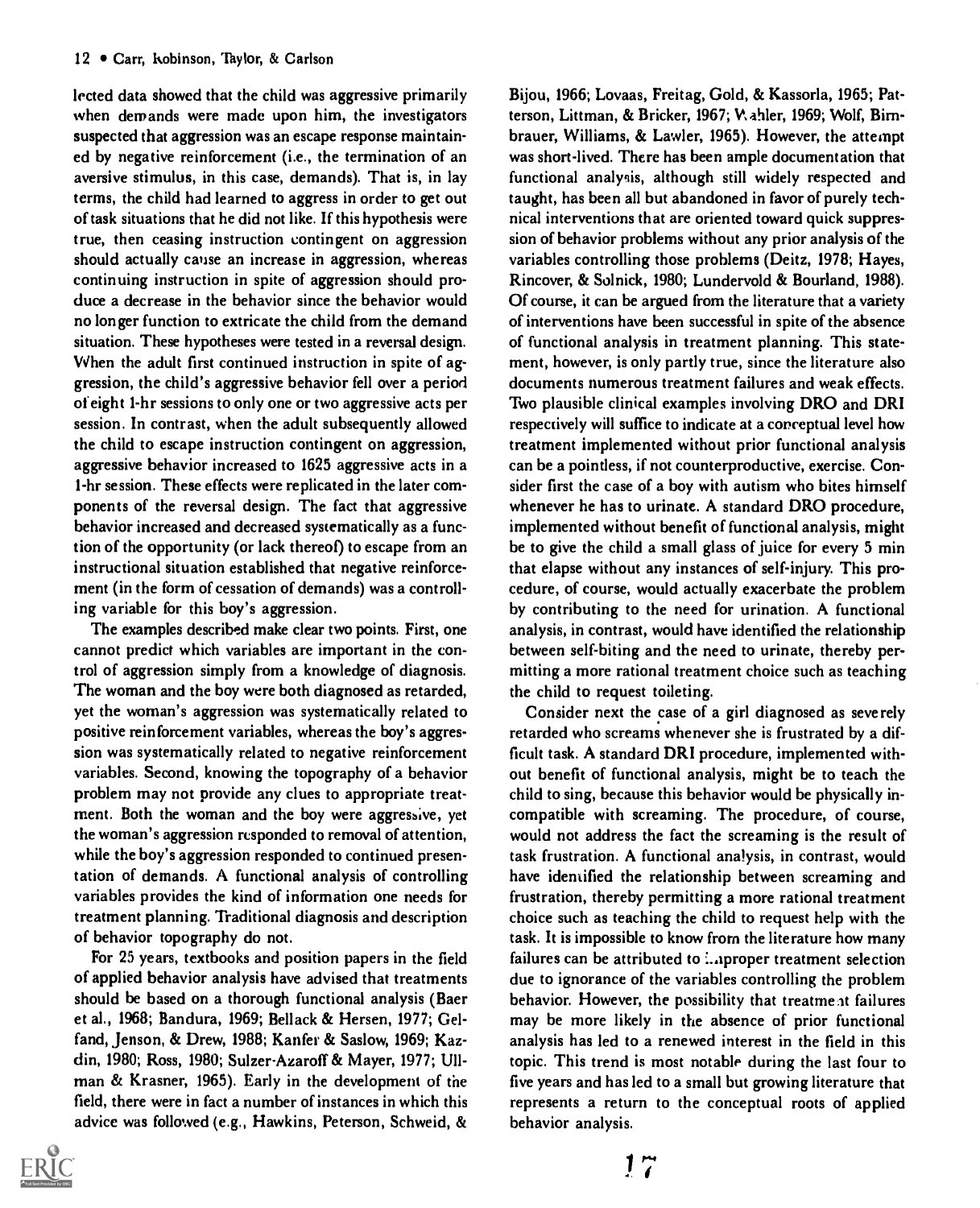# Primacy of Conditional Probability

The most typical dependent measures assessed in a functional analysis concern frequency, rate, and duration. Increasingly, however, researchers have begun to consider these measures as incomplete and sometimes misleading. Consider a situation in which the assessment of a man's aggressive behavior uses frequency as the dependent measure. The average daily frequency of aggressive acts is determined to be 100. A closer examination reveals, however, that most of these acts take place when the individual is asked to brush his teeth. Specifically, the conditional probability of aggression given a request to brush his teeth is .98. Clearly, the conditional probability measure is more revealing from a functional analytic perspective than the measure of overall frequency. Clinically, this finding would focus subsequent treatment efforts on designing interventions to deal with a very specific situation; namely, the possibility that the problem behavior is escapemotivated and toothbrushing is an aversive event.

Conditional probability measures have been common in the literature on conduct disorders for a number of years (Patterson, 1982). However, until recently, their use in the area of developmental disabilities has been implicit; that is, they have been limited to the relatively few studies that have highlighted the role of stimulus variables in the discriminative control of behavio: problems (e.g., Carr & Durand, 1985a; Touchette, MacDonald, & Langer, 1985; Winterling, Dunlap, & O'Neill, 1987). It appears that an important trend in the field concerns the gradual replacement of global frequency measures with more functionally relevant measures involving conditional probability.

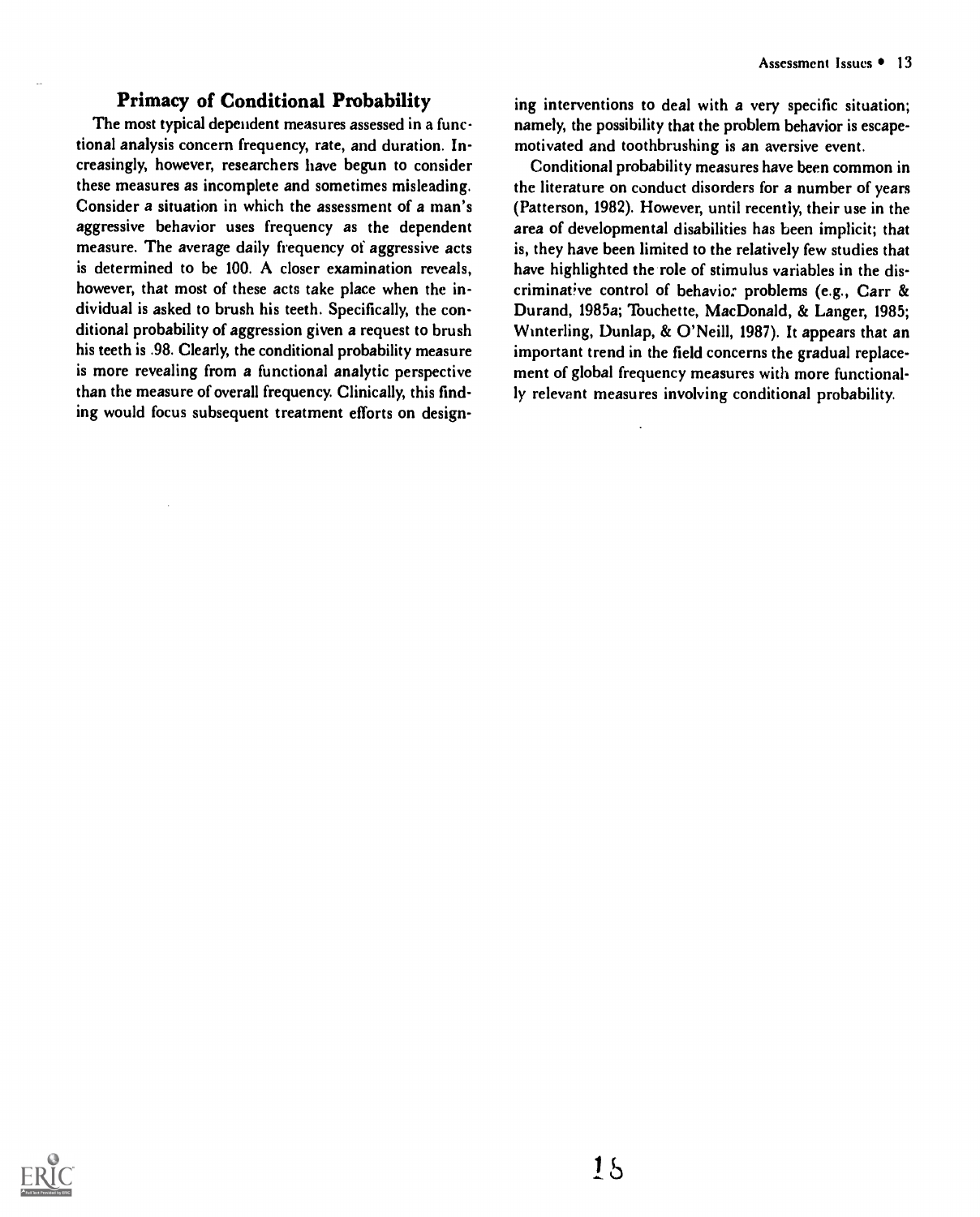# IV. EVALUATION ISSUES

### Treatment Effects

#### How Measured

As noted before, all of the studies listed in Table 2 have, at a minimum, a baseline phase and a treatment phase. Treatment effects were always measured in terms of percent reduction in behavior problems relative to baseline. In many of the studies a reversal design is used; therefore, there are often several treatment conditions that alternate with several baseline conditions. When this type of design is used, the final, rather than earlier, treatment conditions are deemed most important, since the critical question that needs to be addressed concerns how well the subject is doing by the end of treatment. Additionally, because treatment frequently produces a steady downward trend over time in the level of behavior problems, the overall mean for a treatment ondition may actually underrepresent the final effect. To minimize this problem, the mean of the last three treatment sessions (when available) is used so that a judgment can be made concerning subject improvement at the termination point of a study. In those few cases in which it is not possible to determine from the data presented the mean of the last three sessions, we used the overall mean for the treatment condition of interest. In sum, treatment effects were measured as percentage reduction in behavior problems from baseline during the final three sessions (typically) of the final treatment condition.

#### Reliability of Computation

Many studies do not report treatment means in the text; therefore, it often was necessary to estimate these means directly from the figures provided. Since it was possible that errors of estimation could occur, a reliability computation was carried out on the measurements described in the preceding section. Five studies from each of the four treatment categories were randomly selected from the pool of 96 studies. Two people independently calculated the relevant means for all of the cases represented by the 20 studies. These data include the baseline and treatment outcome means calculated in all treatment settings. The Pearson product-moment correlation coefficient was +0.99. Reliability was statistically significant,  $t(103) = 202.3$ ,  $p < .002$ .

### Speed of Effect

#### The Issue of Crisis Management

A central issue in the management of severe behavior problems concerns the question of how quickly an intervention is able to contain a dangerous situation, that is, a crisis. In fact, a major advantage cited for the use of aversive treat-



ment procedures relates to the speed with which these procedures suppress behavior problems. However, one extensive review of the literature in this area (Guess, Helmstetter, Turnbull, & Knowlton, 1987) notes that, across a variety of studies, aversive procedures took an average of 15 hr per subject to suppress aggression-disruption (range: .2 to 150 hr) and .9 hr per subject to suppress self-injury (range: .2 to 150 hr). Apparently, instantaneous suppression is not a general feature of aversive intervention, although some studies report very rapid suppression. Undoubtedly, crisis management is a critical topic when one deals with behaviors that pose immediate danger to an individual or to others who come in contact with that individual. However, crisis management is not the central focus of positive procedures and therefore, the speed of effect issue is, with a few exceptions noted later, largely irrelevant to evaluating these procedures.

The central focus of positive procedures, as described earlier, is on increasing the probability that socially desirable behaviors will occur and eventually replace problem behaviors. Because there is a premium placed on the scmetimes arduous task of strengthening alternative responses, treatment effects often take time. Related to this fact is a methodological issue. Specifically, treatment data are sometimes reported only after a period of training has occurred. Since the duration of this training may not be readily ascertained from procedural descriptions, treatment probe data by themselves do not necessarily reflect how quickly behavior problems come under control. Notwithstanding these caveats, we will provide some indication, later in this review, of how quickly positive procedures can achieve their effects. The fact that some positive procedures may be capable of dealing quickly and effectively with crisis situations tends to undermine arguments that accord a unique role for aversive procedures in crisis management (Carr et al., in press). At this point we note simply that the goals of aversive and positive procedures may be quite different. The major goal of aversive intervention is crisis management, hence the centrality of speed of effect issues. The major goal of positive intervention is behavior replacement, hence the centrality of response selection and maintenance issues.

#### Relation to Positive Approaches

DRO. A study by Luiselli et al. (1985) illustrates the use of DRO to control aggression. A 15-year-old girl who was deaf and blind and diagnosed as retarded engaged in frequent slapping, punching, and scratching of others. A DRO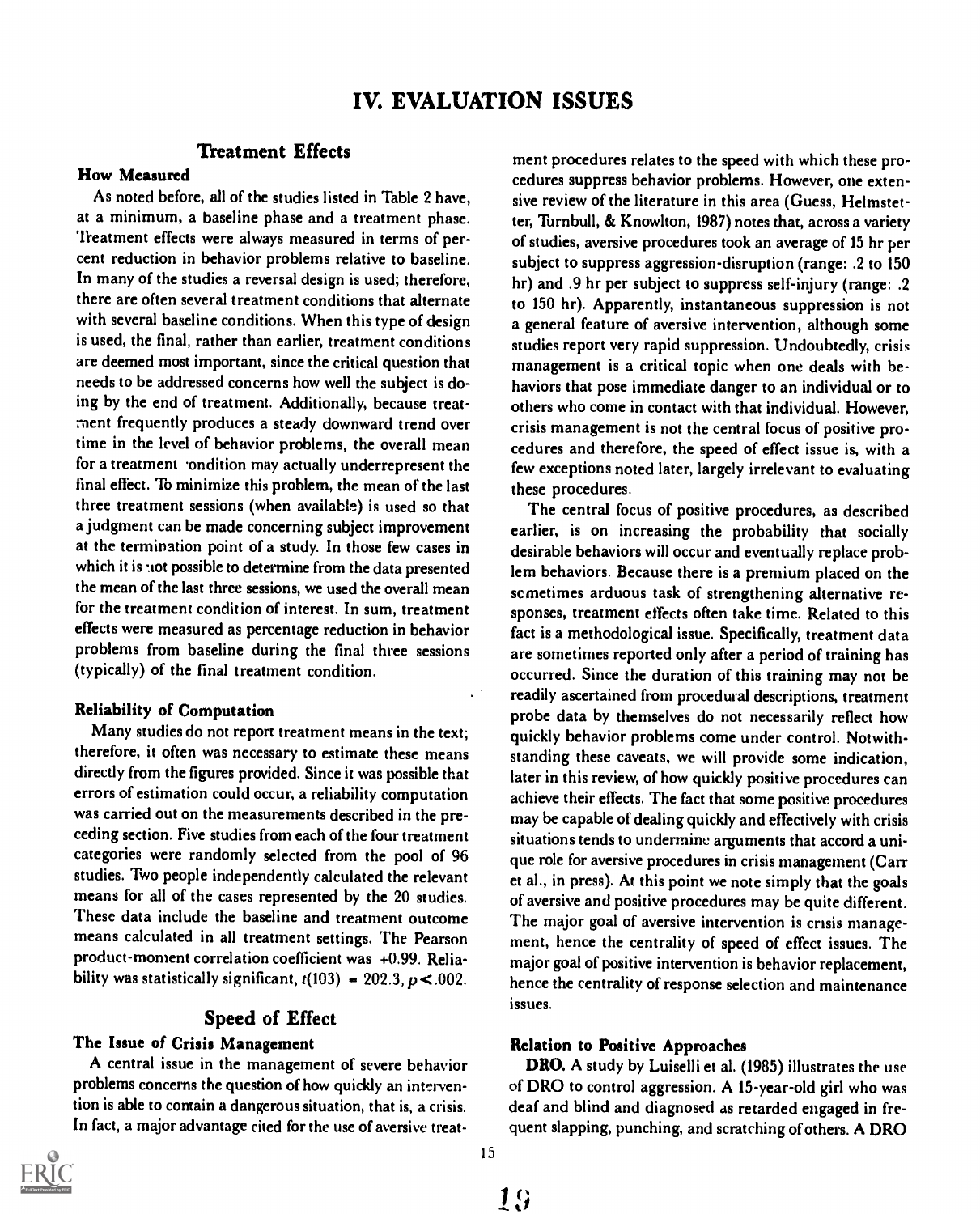of 5 min was established. If the girl did not engage in aggressive behavior for the 5-min period, she was given edible and tactile reinforcement. As she improved the DRO interval was increased gradually to a maximum of 30 min. Using this regimen, the investigators demonstrated a greater than 90% suppression of aggressive behavior within four school days, a total of 24 hr of treatment.

A paper by Rose (1979) examined the use of DRO to control self-injury. A 9-year-old girl diagnosed as schizophrenic was observed to exhibit a high rate of handbiting. A DRO 5-min schedule was established with food as the reinforcer. Intervention produced a greater than 98% decrease in self-injury within 50 min and a stable low rate within 3.3 hr of treatment.

DRI. A paper by Tarpley and Schroeder (1979) demonstrates the use of DRI to treat self-injury. One of the individuals treated in the study was an 8-year-old boy who had a diagnosis of Down syndrome. The child engaged in faceslapping and face-punching. A DRI of 30 s was employed in which the child was required to engage in a behavior that was physically incompatible with the self-injury. Specifically, he had to play with a ball for 30 s at a time without exhibiting self-injury after which he would receive a food reward. This intervention resulted in a greater than 90% decrease in self-injury within 40 min.

Mace, Kratochwill, and Fiello (1983) worked with a 19-year-old young man diagnosed as mentally retarded. This individual exhibited severe tantrums. Eating ice cream was the response chosen as being physically incompatible with tantrum behavior, a response that clearly had its own built-in reinforcer. With this treatment, total suppression of tantrums was observed within 10 min.

Skills acquisition. A study by Russo et al. (1981) examined the use of compliance training to control self-injury and aggression. One of the children who was treated was 3.5 years old with an IQ in the retarded range. This boy engaged in self-inflicted head-banging and hand-biting, as well as kicking and biting others. The child was taught simple compliance skills in response to commands such as "come here" or "sit down." Appropriate compliance was reinforced with a variety of foods as well as verbal praise and physical contact. Behavior problems declined by more than 90% of the baseline level within 40 min (4 sessions) in the presence of one therapist and within 10 min (1 session) in the presence of a second therapist.

Darr & Durand (1985a) trained specific communication skills in order to control aggression, tantrums, and selfinjury in four children ranging in age from 3 to 6 years and having varying diagnoses of autism, brain damage, and developmental delay. Each child first was taught a phrase that served the same function as the behavior problem it



was to replace. Thus, behavior problems motivated by attention-seeking were treated by teaching the child to solicit attention verbally from the teacher (e.g., asking an adult, "Am I doing good work?"). Following a period in which the communication skill was trained, each child showed greater than 90% suppression of behavior problems within 10 to 20 min (i.e., 1 or 2 sessions).

Stimulus-based treatments. A paper by Touchette et al. (1985) illustrates the use of stimuli correlated with low rates of behavior problems as a means to control those problems. One of the individuals treated was an 18-year-old young woman diagnosed as autistic. She engaged in a variety of aggressive behaviors, including hitting, kicking, and headbutting. Certain activities were identified that were correlated with low rates of behavior problems. When these activities were substituted for others that had been associated with many behavior problems, the number of assaults decreased by more than 90% within the first day of treatment.

Winterling et al. (1987) demonstrated the use of curriculum changes to control aberrant behavior. Three individuals, ages 5, 12, and 20 years, all diagnosed as autistic, participated. Initially, the investigators demonstrated that teaching a single task, repetitively, within individual sessions was associated with high rates of aggression and tantrums. When the curriculum was changed so that a variety of tasks were taught within sessions, behavior problems decreased dramatically. Specifically, there was a greater than 90% decrease in aggression and tantrums for all three children within 10 to 15 min (one treatment session).

Conclusion. The studies cited suggest that there are many instances in which positive interventions can produce effects that are as rapid as those reported in the literature on aversives. However, several qualifications are in order. First, as will be noted later, there are many studies involving the use of positive interventions in which there are no treatment effects or the effects are weak. Obviously, for these studies, speed of effect is not a relevant issue. However, there is a more important qualification noted earlier. Specifically, the true significance of positive approaches lies in their focus on replacing behavior problems with other, more desirable behavior. This focus often necessitates periods of training (e.g., in communication, self-management) that generally occur when the individual is not engaging in problem behaviors (i.e., when there is no crisis). Thus, speed of effect is more generally relevant to the literature on aversives than to the literature on positive interventions. The major exception to this statement, and one that questions the necessity for aversives, involves the use of stimulusbased interventions, which by their nature are likely to produce quick behavior change.

20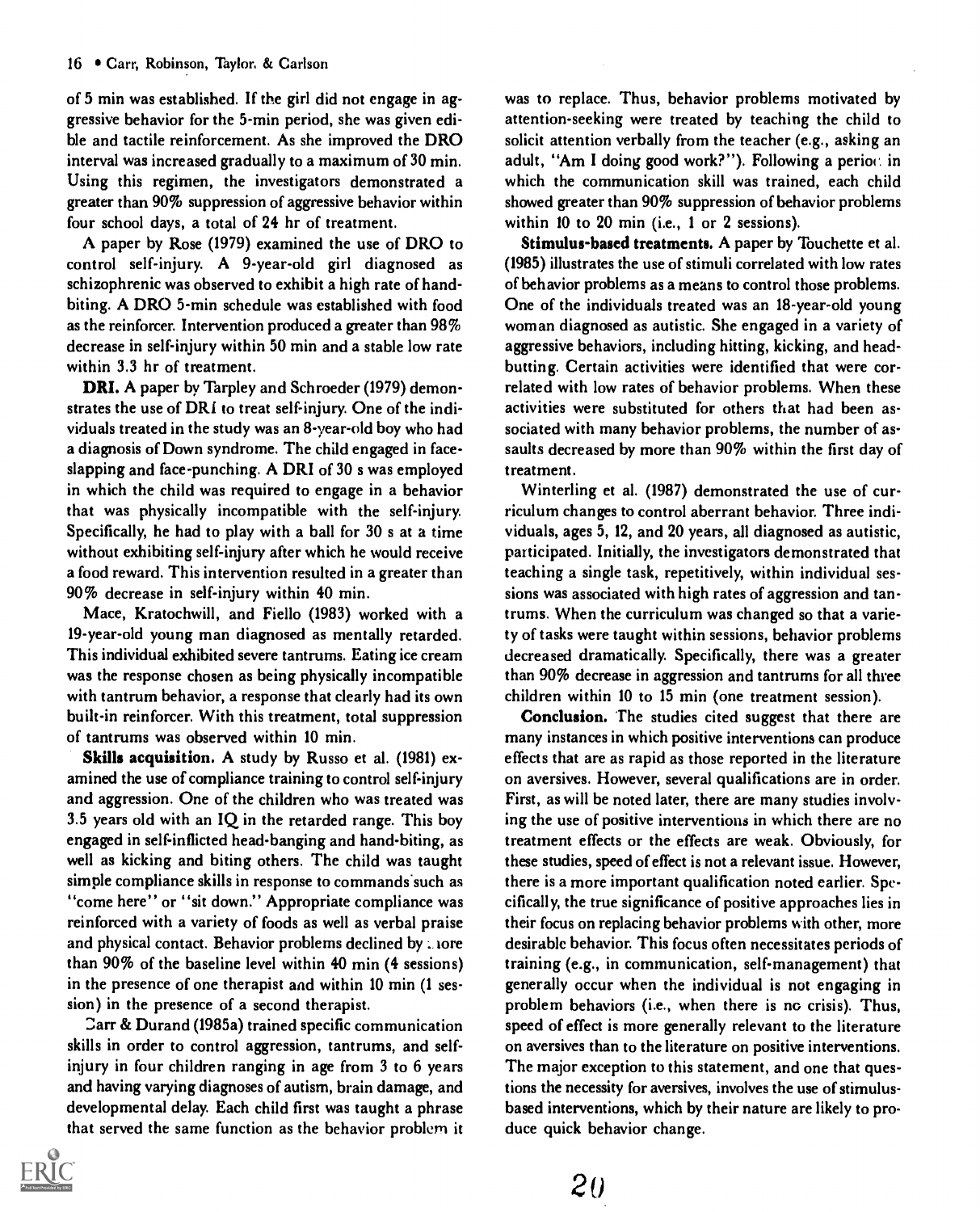# Combination Treatments

#### Interpretive Problems

Positive procedures are sometimes combined with aversive procedures in order to produce treatment "packages." Studies employing this strategy pose major problems in interpretation. Consider a study by Repp & Deitz (1974) in which DRO was combined with response cost (loss of token reinforcers contingent on behavior problems) and verbal reprimands in order to treat successfully the aggressive behavior of a 13-year-old boy diagnosed as mentally retarded. Overall, the combination treatment suppressed aggressive behavior to negligible levels, a highly desirable clinical outcome. However, from an evaluation standpoint, the study does not permit an analysis of the unique contribution made by DRO to the treatment effect. Only by carrying out analyses in which treatment packages are dismantled can one evaluate the unique effects of each component of the package (including the positive procedures). Unfortunately, dismantling studies, sometimes also referred to as component analyses (Barlow, Hayes, & Nelson, 1984), are rare in the literature. Therefore, one cannot determine from the literature on intervention packages the extent to which positive or aversive procedures contribute to the overall treatment effect.

#### The Issue of Hierarchy of Treatments

There is a widespread consensus in the field that less intrusive treatment procedures should be tried before more intrusive procedures. This notion of a hierarchy of treatments is sometimes referred to as the principle of the "least restrictive alternative" (Martin, 1975), meaning that if several treatment alternatives are available one should select first the treatment that best combines two features: a reasonable probability of success and the least risk to the individual. In practice, this principle has been translated to mean that positive procedures should be tried before aversive procedures. Thus, in virtually all studies involving aversives, one reads that positive procedures were tried first and only when they failed were aversives introduced. At this point it is important to note that there is a second consensus in the field; namely, that even if aversive procedures are effective, one should combine them with positive interventions designed to strengthen response alternatives to the behavior problems. Practically, this point of view has led to a literature on aversive treatment in which the majority of studies also include one or more of the positive interventions that we have been examining. To review all of these combined treatments would he tantamount to undertaking a review of most of the literature on aversive intervention. Since this literature has recently been analyz-



ed in depth (Guess et al., 1987), there is no need to review it again.

### Variables That Appear to be Peripheral

As noted earlier, Table 2 lists the specific empirical studies dealing with DRO, DRI, skills acquisition, and stimulus-based intervention that served as the basis for our evaluation. Some studies are marked with an asterisk (\*) denoting that they were methodologically adequate. Specifically, 77 out of 96 studies evaluated (80%) met our earlier described criteria for methodological adequacy. Some studies are also marked with a pound sign (#), denoting that at least one subject in a particular study was a treatment success. We defined a treatment success as a 90% or better reduction in the level of behavior problems relative to baseline as measured during the final three sessions of the final treatment condition. As noted earlier, when it was not possible to determine from the data presented the mean of the last three sessions, we used the overall mean for the treatment condition of interest. Using this criterion, 53 out of 96 studies evaluated (55%) included at least one treatment success.

Although two of the treatment categories, skills aquisition and stimulus-based intervention, are further divided into subcategories, for purposes of evaluation we will combine the studies listed under the various subcategories. The number of subjects represented in many of the subcategories is quite small and therefore does not justify a separate analysis at this time.

#### Gender

Table 3 presents data on the relationship between gender and treatment outcome for various procedures. The key question is whether gender is an important consideration in choosing one treatment over another. In this table and the tables chot follow, the data presented refer to the total number of cases across studies (e.g., for male DRO, 14 out

Table 3 Relationship of Gender to Treatment Outcome for Various Procedures

| Gender | Procedure          | Number of<br>successes | % Successes |
|--------|--------------------|------------------------|-------------|
| Male   | DRO                | 14 out of 48           | 29          |
|        | DRI                | 6 out of 19            | 32          |
|        | Skills acquisition | $16$ of $27$           | 59          |
|        | Stimulus-based     | 19 out of 44           | 43          |
| Female | DRO                | 5 out of 21            | 24          |
|        | DRI                | $3$ out of $8$         | 38          |
|        | Skills acquisition | 8 out of 14            | 57          |
|        | Stimulus-based     | $7$ out of $10$        | 70          |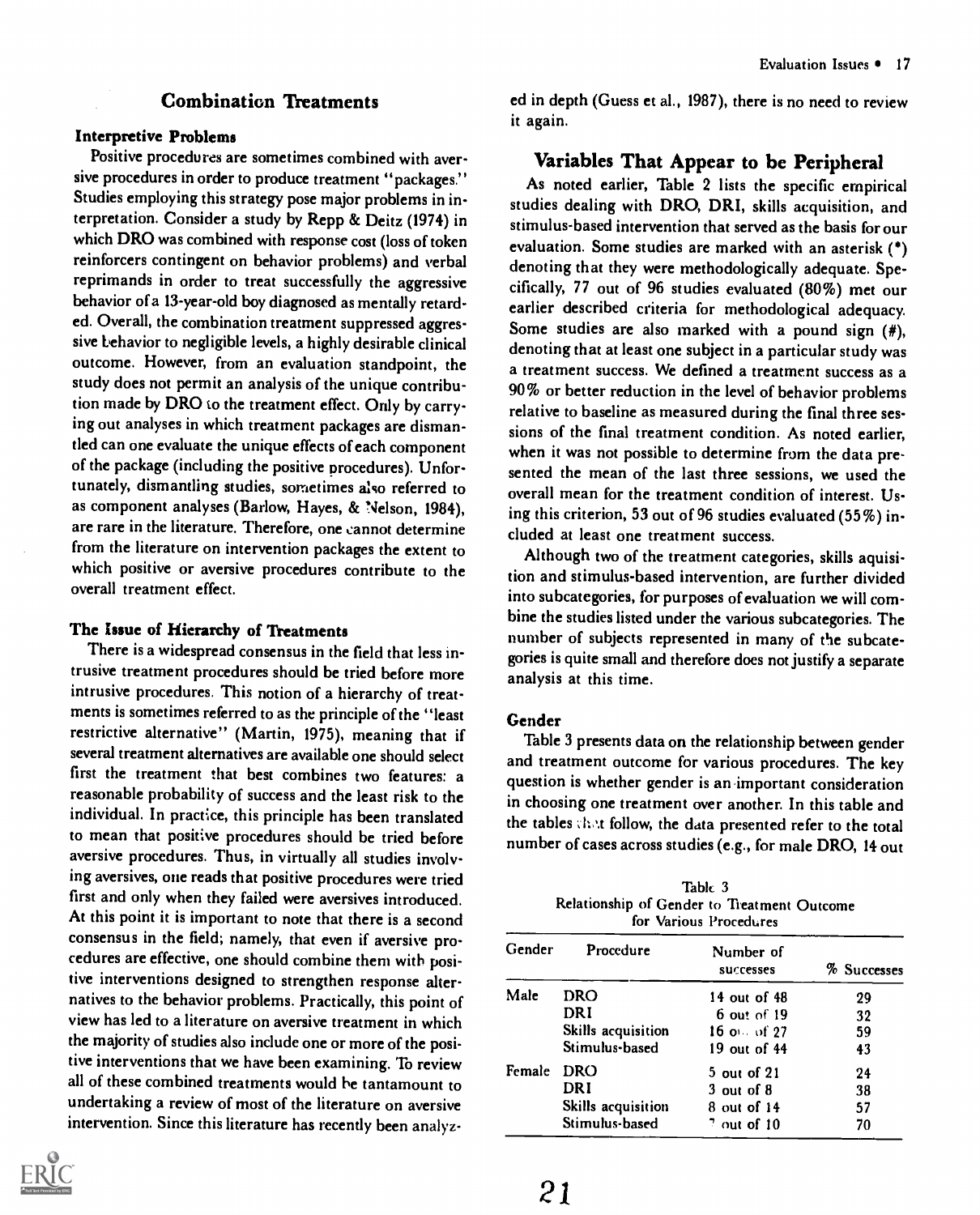of 48 means that 14 cases out of a total of 48 cases across various studies were reported as tr:atment successes). Neither DRO nor DRI, from the studies evaluated, are very effective with either gender. Skills acquisition appears somewhat effective with both genders, and stimulus-based intervention appears especially effective with females. However, neither of these two procedures is dramatically more effective than the other with respect to either gender. In other words, treatment effectiveness does not appear to be strongly influenced by gender.

#### Diagnosis

Table 4 presents data on the relationship between diagnosis and treatment outcome for various procedures. Unfortunately, the most commonly cited diagnostic category in the literature is mental retardation with unspecified characteristics. This group is likely to be quite heterogeneous in nature and therefore treatment outcome is difficult to evaluate. The remaining diagnostic groups all involve small numbers of subjects and therefore any treatment differences may be due to sampling error. Keeping these limitations in mind, the key question is whether diagnostic category is an important consideration in choos-

Table 4 Relationship of Diagnosis to Treatment Outcome for Various Procedures

| Diagnosis           | Procedure                       | Number of<br>successes | %<br><b>Successes</b> |
|---------------------|---------------------------------|------------------------|-----------------------|
| Mental retardation- | <b>DRO</b>                      | $1$ out of $10$        | 10                    |
| identifiable        | DRI                             | 1 out of 3             | 33                    |
| chromosomal or      | Skills acquisition              | 1 out of 1             | 100                   |
| genetic abnormality | Stimulus-pased                  |                        |                       |
| Mental retardation- | <b>DRO</b>                      | $4$ out of $10$        | 40                    |
| with sensory        | DRI                             | 1 out of 5             | 20                    |
| impairment          | Skills acquisition              | $3$ out of $7$         | 43                    |
|                     | Stimulus-based                  | 7 out of 16            | 44                    |
| Mental retardation- | <b>DRO</b>                      | 13 out of 44           | 30                    |
| unspecified         | DRI                             | $5$ out of $16$        | 31                    |
|                     | Skills acquisition 12 out of 22 |                        | 55                    |
|                     | Stimulus-based                  | 12 out of 26           | 46                    |
| <b>Autism</b>       | <b>DRO</b>                      | $0$ out of $3$         | 0                     |
|                     | DRI                             | $2$ out of $3$         | 67                    |
|                     | Skills acquisition              | 6 out of 9             | 67                    |
|                     | Stimulus-based                  | 5 out of 9             | 56                    |
| Childhood           | DRO                             | 1 out of 2             | 50                    |
| schizophrenia/      | DRI                             |                        |                       |
| childhood psychosis | Skills acquisition              | 1 out of 1             | 100                   |
|                     | Stimulus-based                  | $2$ out of $3$         | 67                    |
| Not reported        | DRO                             |                        |                       |
|                     | DRI                             |                        |                       |
|                     | Skills acquisition              | 1 out of 1             | 100                   |
|                     | Stimulus-based                  |                        |                       |



ing one treatment over another. Table 4 shows that DRO, skills acquisition, and stimulus-based intervention are about equal and produce the best outcome in treating persons diagnosed as mentally retarded with sensory impairment. Also, skills acquisition and stimulus-based intervention are about equal and produce the best outcome in treating persons diagnosed as mentally retarded with unspecified characteristics. Finally, DRI, skills acquisition, and stimulusbased intervention are about equal and produce the best outcome in treating persons diagnosed with autism. Interpretation is difficult in the other cases because of small sample size associated with several of the procedures. It is clear, however, that for each of the diagnostic catege inmentioned, several different treatments appear to be ef. tive. That is, no strong relationship emerges between a specific diagnostic category and a specific treatment procedure in terms of clinical outcome.

If there is a relationship between diagnosis and treatment, it does not seem to be a compelling one. First, there are many instances in which individuals who have strikingly different diagnoses nonetheless receive the same treatment. Consider, for example, the use of DRO to control behavior problems. A study by Rose (1979), involving a girl diagnosed as schizophrenic, found an 88% reduction in problem behavior. A study by Singh and Pulman (1979), involving a boy with de Lange syndrome, found an 89% reduction in problem behavior. In other words, treatment outcome was about the same in spite of radically different diagnoses.

Second, there are many instances in which individuals who have the same diagnosis nonetheless receive different treatments. A study by Azrin, Besalel, Jamner, & Caputo (1988), involving a girl diagnosed as autistic, found a 92% reduction in problem behavior following the use of DRI. A study by Carr and Durand (1985a), involving a boy diagnosed as autistic, found a 100% reduction in problem behavior following the use of DRC. In other words, treatment outcome was about the same in spite of radically different treatments applied to individuals who had the same diagnosis.

It is true, of course, that traditional diagnostic categories included in DSM III-R are very important in addressing certain issues in developmental disabilities such as those pertaining to etiology and prognosis (Baroff, 1974; Rutter and Schopler, 1978). However, these same categories do not appear to be central in selecting an effective treatment directed at serious behavior problems in people with developmental disabilities. In fact, of the 96 studies presented in Table 2, none justified selection of a particular treatment in terms of an individual's diagnosis. There is an implicit consensus in the field that diagnosis, at least the traditional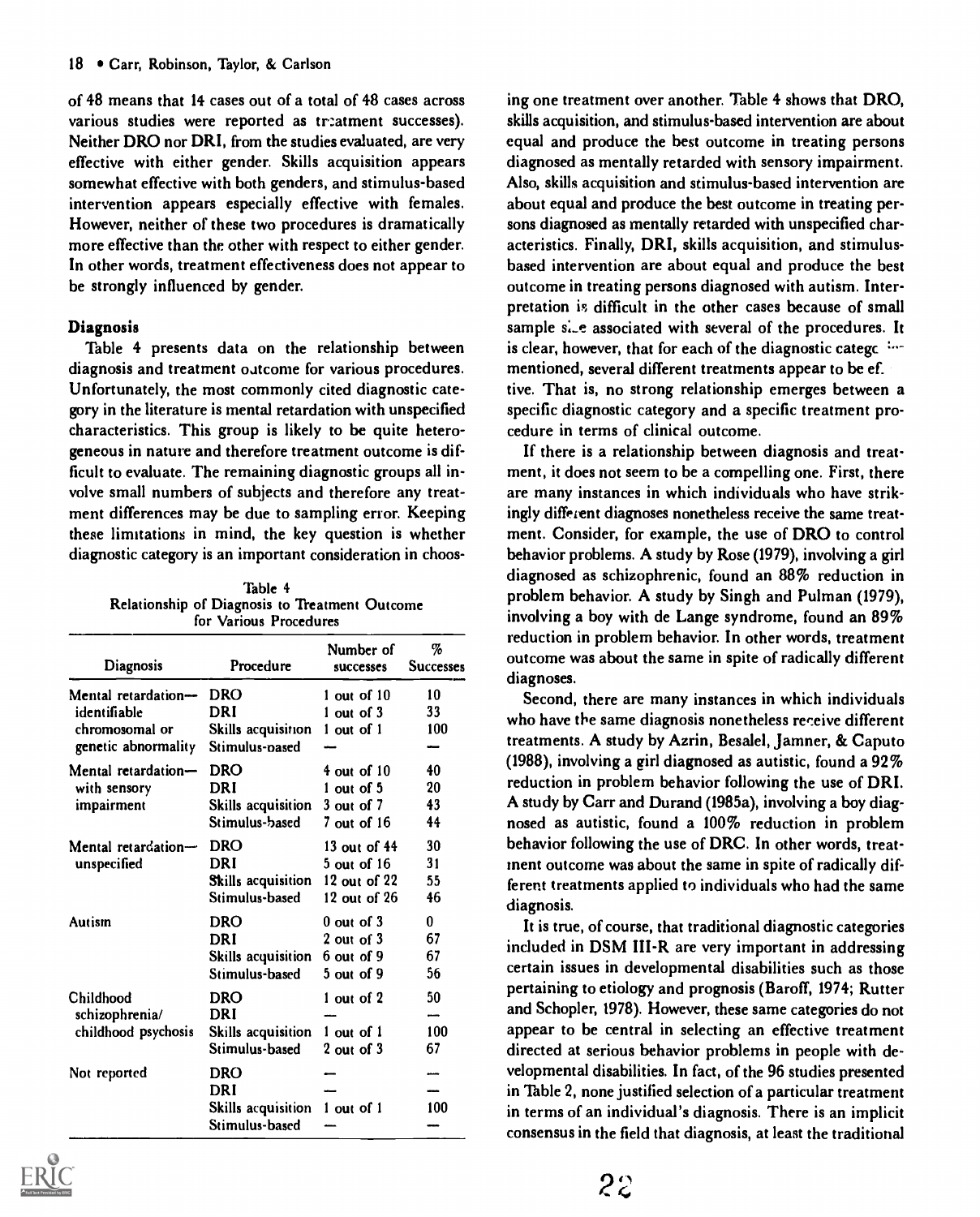variety, is not helpful in treatment planning.

#### Age

Table 5 presents data on the relationship between age and treatment outcome for various procedures. The table divides the population into 4 groups: preschool (0-5 years), elementary school (6-12 years), adolescence (13-19 years), and postadolescence (20 years and above). Again, small numbers of subjects in several of the groups hamper interpretation. The key question is whether age is an important consideration in choosing one treatment over another. If one excludes those data based on only a single case, then skills acquisition is best in treating the preschool and postadolescent groups and is tied with stimulus-based intervention in treating the adolescent group. Skills acquisition is second to DRI for the elementary school group. The fact that one intervention, skills acquisition, can be effective across the entire age range, suggests that treatment outcome is not strongly influenced by age.

#### Degree of Retardation

Table 6 presents data on the relationship between the degree of retardation (mild, moderate, severe, and profound) and treatment outcome for various procedures. The key question is whether degree of retardation is an important consideration in choosing one treatment over another. If one excludes those data based on only one case, then a

| Table 5                                                         | ple |
|-----------------------------------------------------------------|-----|
| Relationship of Age to Treatment Outcome for Various Procedures | O,  |

| Age (Years) | Procedure                 | Number of<br>successes | % Successes |
|-------------|---------------------------|------------------------|-------------|
| $0 - 5$     | <b>DRO</b>                | 1 out of 6             | 17          |
|             | DRI                       | 1 out of 1             | 100         |
|             | <b>Skills acquisition</b> | 5 out of 9             | 56          |
|             | Stimulus-based            | $1$ out of $3$         | 33          |
| $6 - 12$    | <b>DRO</b>                | 8 out of 31            | 26          |
|             | DRI                       | 4 out of 5             | 80          |
|             | Skills acquisition        | 10 out of $17$         | 59          |
|             | Stimulus-based            | 6 out of 12            | 50          |
| $13 - 19$   | <b>DRO</b>                | 7 out of 18            | 39          |
|             | DRI                       | 2 out of 7             | 29          |
|             | Skills acquisition        | 4 out of 6             | 67          |
|             | Stimulus-based            | 10 out of 15           | 67          |
| $20 +$      | <b>DRO</b>                | 3 out of 14            | 21          |
|             | DRI                       | 2 out of 14            | 14          |
|             | <b>Skills acquisition</b> | $5$ out of $9$         | 56          |
|             | Stimulus-based            | 6 out of 19            | 32          |
| Not         | <b>DRO</b>                |                        |             |
| reported    | DRI                       |                        |             |
|             | Skills acquisition        |                        |             |
|             | Stimulus-based            | 3 out of 5             | 60          |



| Table 6                                                    |  |
|------------------------------------------------------------|--|
| Relationship of Degree of Retardation to Treatment Outcome |  |
| for Various Procedures                                     |  |

| Degree of<br>retardation | Procedure                 | Number of<br>successes | % Successes |
|--------------------------|---------------------------|------------------------|-------------|
| Mild                     | <b>DRO</b>                | 4 out of 13            | 31          |
|                          | DRI<br>Skills acquisition | $3$ out of $4$         | 75          |
|                          | Stimulus-based            | 2 out of 2             | 100         |
| Moderate                 | <b>DRO</b>                | 3 out of 12            | 25          |
|                          | DRI                       | 1 ort of 1             | 100         |
|                          | Skills acquisition        | 5 at of 7              | 71          |
|                          | Stimulus-based            | $0$ out of $2$         | 0           |
| Severe                   | <b>DRO</b>                | 2 out of 11            | 18          |
|                          | DRI                       | $3$ out of $5$         | 60          |
|                          | Skills acquisition        | $2$ out of $5$         | 40          |
|                          | Stimulus-based            | 7 out of 14            | 50          |
| Profound                 | <b>DRO</b>                | 8 out of 26            | 31          |
|                          | DRI                       | 4 out of 20            | 20          |
|                          | Skille acquisition        | 2 out of 5             | 40          |
|                          | Stimulus-based            | 11 out of $21$         | 52          |
| Not reported             | <b>DRO</b>                | 2 out of 7             | 29          |
|                          | DRI                       | 1 out of 1             | 100         |
|                          | Skills acquisition        | 12 out of 20           | 60          |
|                          | Stimulus-based            | $6$ out of 15          | 40          |

pattern emerges in which either skills acquisition or stimulus-based intervention generally produce the best outcome irrespective of the degree of retardation. Again, small sample size makes conservative interpretation imperative. Overall, a strong case cannot be made for the idea that treatment effectiveness is critically determined by level of retardation.

#### Treatment Setting

Table 7 presents data on the relationship between treatment setting and treatment outcome for various procedures. The key question is whether treatment setting is an important variable in choosing one treatment over another. If one removes from consideration those treatment settings in which data are available for only  $\alpha$  small number of cases, it appears that skills acquisition and stimulus-based intervention are more effective in both schools and institutions than DRO or DRI. In other words, treatment effectiveness does not appear to be strongly influenced by treatment setting. There is one caveat worth noting here. Specifically, only a few studies were reported that dealt with treatment in the community (home/work) as opposed to the many studies reported on treatment in segregated schools and institutions. Thus, it would be inappropriate at this stage of inquiry to conclude that community settings do not make a difference. Many more systematic and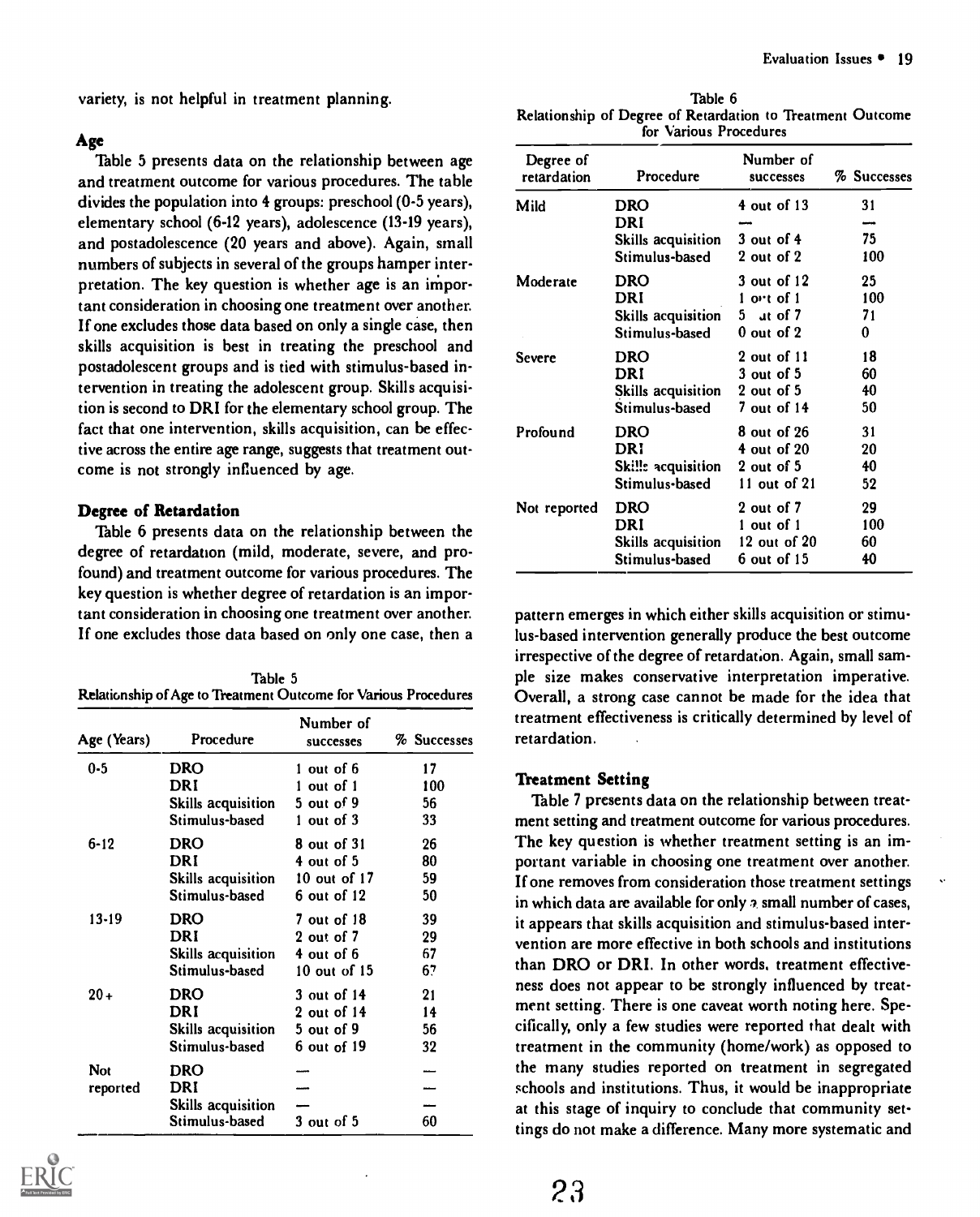| Table 7                                                |    |
|--------------------------------------------------------|----|
| Relationship of Treatment Setting to Treatment Outcome | ., |
| for Various Procedures                                 |    |

| Treatment<br>setting | Procedure          | Number of<br>successes | % Successes |
|----------------------|--------------------|------------------------|-------------|
| Classroom            | <b>DRO</b>         | 6 out of 26            | 31          |
|                      | DRI                | 1 out of 5             | 20          |
|                      | Skills acquisition | $14$ out of $23$       | 61          |
|                      | Stimulus-based     | $8$ out of 16          | 50          |
| Institution          | DRO                | 11 out of $33$         | 33          |
|                      | DRI                | $6$ out of $18$        | 33          |
|                      | Skills acquisition | 9 out of 16            | 56          |
|                      | Stimulus-based     | 17 out of 35           | 49          |
| Home/Work            | DRO                | $0$ out of $4$         | 0           |
|                      | DRI                | $2$ out of $3$         | 67          |
|                      | Skills acquisition | 1 out of 2             | 50          |
|                      | Stimulus-based     | 1 out of 1             | 100         |
| Special medical      | <b>DRO</b>         | $0$ out of $6$         | 0           |
| unit                 | DRI                | $0$ out of $1$         | 0           |
|                      | Skills acquisition |                        |             |
|                      | Stimulus-based     | $0$ out of 1           | 0           |
| Not reported         | <b>DRO</b>         |                        |             |
|                      | DRI                |                        |             |
|                      | Skills acquisition |                        |             |
|                      | Stimulus-based     | 0 out of 1             | 0           |
|                      |                    |                        |             |

methodologically sound studies need to be carried out on the impact of treatment in the community to do full justice to this approach.

# Thrget Behavior

Table 8 presents data on the relationship between target

Table 8 Relationship of Target Behavior to Treatment Outcome for Various Procedures

| Target<br>behavior | Procedure          | Number of<br>successes | % Successes |
|--------------------|--------------------|------------------------|-------------|
| Self-injury        | <b>DRO</b>         | 10 out of 35           | 29          |
|                    | DRI                | 7 out of 23            | 30          |
|                    | Skills acquisition | $3$ out of $6$         | 50          |
|                    | Stimulus-based     | $13$ out of $25$       | 52          |
| Aggression/        | DRO                | $6$ out of $30$        | 20          |
| <b>Tantrums</b>    | DRI                | 2 out of 2             | 100         |
|                    | Skills acquisition | 11 out of 22           | 50          |
|                    | Stimulus-based     | 5 out of 12            | 42          |
| Aggression and     | <b>DRO</b>         |                        |             |
| self-injury        | DRI                | $0$ out of $1$         | $\bf{0}$    |
|                    | Skills acquisition | 9 out of 12            | 75          |
|                    | Stimulus-based     | 1 out of 6             | 17          |
| <b>Rumination/</b> | <b>DRO</b>         | $3$ out of $4$         | 75          |
| Vomiting           | DRI                | 0 out of 1             | 0           |
|                    | Skills acquisition | 1 out of 1             | 100         |
|                    | Stimulus-based     | 7 out of 11            | 64          |



behavior and treatment outcome for various procedures. The entry labeled aggression and self-injury refers to those studies in which both of these behaviors were observed in the same individual and does not refer to a pooling of studies on aggression with studies on self-injury. The key question is whether target behavior is an important consideration in choosing one treatment over another. Again, if one excludes comparisons involving only 1 or 2 cases, then skills acquisition and/or stimulus-based intervention typically generate the highest rates of success across all target behaviors. (DRO may be most effective for rumination but the sample size is small.) In other words, treatment effectiveness is not strongly influenced by the nature of the target behavior.

### Conclusion

Again, interpretation of the data on the six factors just described is made difficult by the small number of subjects available for comparison purposes. At this point we may conclude that, overall, there are no compelling data demonstrating that gender, diagnesis, age, degree of retardation, treatment setting, or target behavior are critical variables to consider in selecting treatmer ts. At the moment the field is in flux and is struggling to identify variables that may be central to treatmen . planning. Thc most frequently cited candidates are the motivational and antecedent factors to be discussed next. Sporadically in the past, and increasingly so in the present, these variables have been a focus of functional analysis and treatment planning.

# Variables That Appear to be Central

In recent years there has been a trend toward the use of functional analysis as a means for the rational and systematic selection of treatment interventions. It will be recalled that functional analysis is a method of assessment wherein the variables of which behavior problems are a function are identified through experimental manipulation. In many respects this strategy reflects a growing feeling among clinical researchers that there has been too much behavior modification in the field and not enough behavior analysis. Or, to put it in other terms, there has been an overemphasis on the purely technical aspects of treatment and an underemphasis on basing treatment selection on the functional properties of behavior. Even when a formal functional analysis is not carried out, it is still possible to hypothesize which variables likely control a given behavior problem and then to base treatment selection on a given hypothesis (Repp, Felce, & Barton, 1988). Hypothesisdriven treatment is closely related at a conceptual level to functional analysis.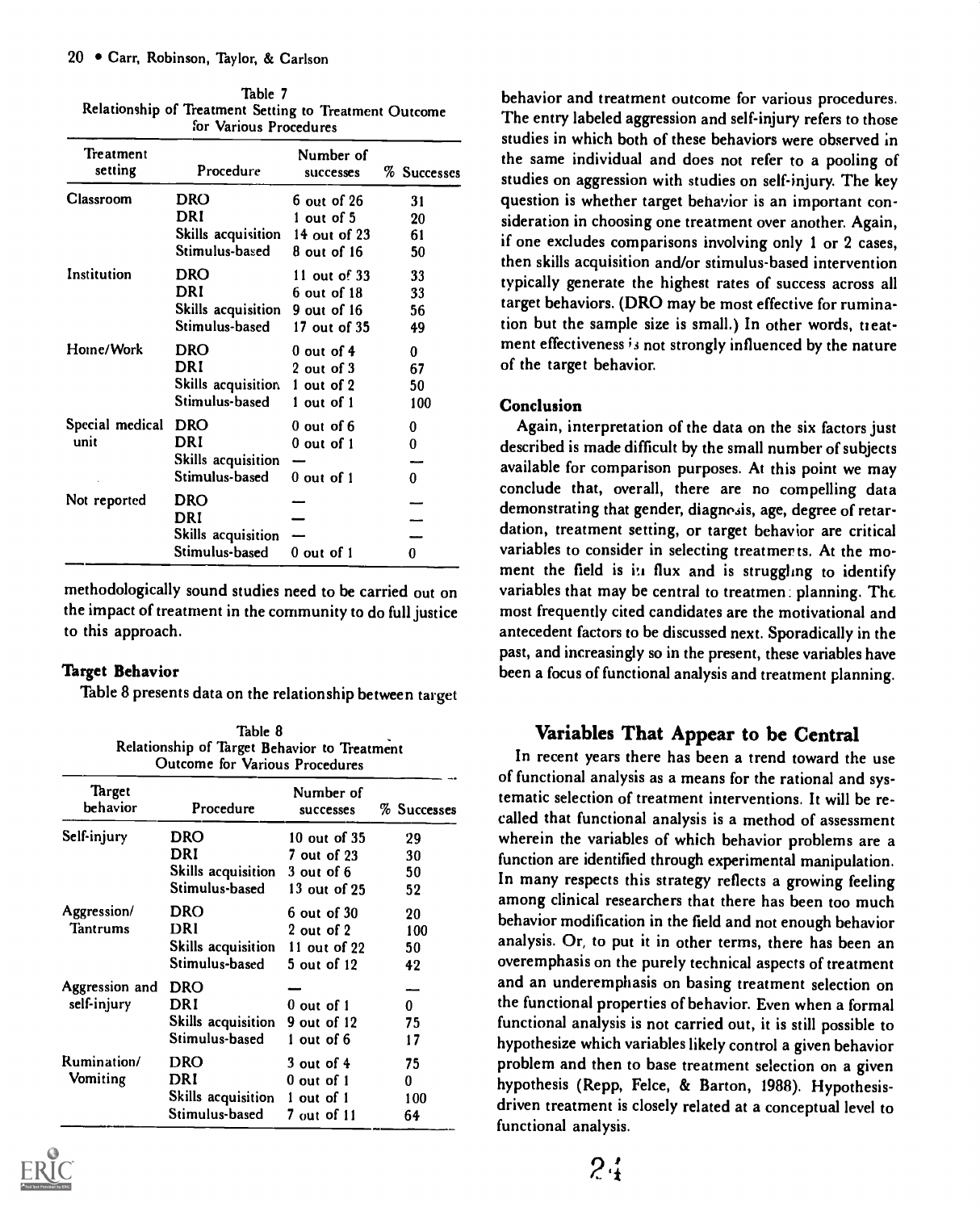Given the increasing centrality of functional analysis to the practice of positive intervention, it is worthwhile to examine the general classes of variables that have been demonstrated or suggested to be important in the control of behavior problems. We must note at the outset that the systematic analysis of consequences has far outstripped the parallel analysis of antecedent factors. For this reason, we will focus primarily on consequences (motivational variables). However, it is important to emphasize that the power of antecedent factors to control behavior typically derives from their close association with specific motivational factors. Therefore, when we evaluate (in a later section) various positive interventions with respect to their relationship with different controlling antecedents and consequences, we will frequently highlight the interplay between these two sets of variables.

#### Motivational Factors

These factors can be subdivided into positive reinforcers (stimuli whose presentation, contingent on the performance of a behavior, increases the frequency of the behavior) and negative reinforcers (stimuli whose cessation, contingent on the performance of a behavior, increases the frequency of the behavior). Each type of reinforcer can be further subdivided along an extrinsic versus intrinsic dimension with extrinsic reinforcers referring to external stimuli (those existing outside the body) and intrinsic reinforcers referring to internal stimuli (those existing inside the body).

Positive reinforcers: Extrinsic (social and tangible). There are many instances in which behavior problems appear to be maintained by social and tangible reinforcers (Bachman, 1972; Carr, 1977; Carr & Durand, 1985b; Demchak & Halle, 1985; Frankel & Simmons, 1976; Schroeder, Rojahn, Mulick, & Schroeder, in press). Consider first the case of social reinforcement. An individual may engage in self-injury or aggression when there is a decrease in the level of attention that he or she is receiving from others (Carr & Durand, 1985a; Lovaas et al., 1965). The performance of a self-injurious behavior may then act to reinstate or increase the amount of attention received from others. If a functional analysis suggests that a behavior problem is maintained by social reinforcement, then a rational approach to treatment might involve teaching the individual new (nonproblematic) behaviors to gain attention as well as ensuring that the old (problematic) behaviors no longer succeed in generating attention (Carr, 1988).

Consider the case of tangible reinforcement. An individual may engage in serious behavior problems because such behavior reliably results in other people providing the individual with specific tangible reinforcers such as access to a toy, snacks, or playground equipment (Durand &



Crimmins, 1988; Edelson, Taubman, & Lovaas, 1983). Rational treatment might therefore involve teaching the individual new ways of requesting tangible items. These ways couid involve the use of speech, sign language, or picture boards.

Positive reinforcers: Extrinsic and intrinsic (sensory). Some instances of severe behavior problems, especially selfinjury, appear to be maintained by sensory reinforcers. That is, given a relatively impoverished physicai environment, individuals may engage in self-injurious acts that generate a variety of extrinsic sensory stimuli including those that are visual, auditory, or tactile in nature as well as intrinsic stimuli including those that are gustatory, vestibular, or kinesthetic. The behavior problem is maintained by the sensory stimulatiaa it generates (Carr, 1977; Favell, McGimsey, & Schell, 1982; Iwata, Dorsey, Slifer, Bauman, & Richman, 1982; Rincover & Devaney, 1982). In this case, treatment intervention based on a knowledge of controlling variables might well consist of arranging for the removal of the sensory consequences generated by the self-injurious behavior thereby extinguishing the behavior. Since this goal may be difficult to achieve, particularly for self-injury maintained by intrinsic stimuli, another strategy, and one more in keeping with the positive approach to intervention, might be to provide the individual with alternative sources of equivalent sensory stimulation. Thus, if an individual engages in self-injurious eye-poking for the presumptive purpose of generating phosphenes, then one could provide toys that also generate a rich array of visual stimuli, for example, kaleidoscopes or video games. These new sources of stimulation may make self-injury unnecessary and the behaviors associated with toy play can eventually replace the problem behavior.

Positive reinforcers: Intrinsic (organic). There is a large literature demonstrating that behavior problems, particularly self-injury, are often associated with organic conditions (Baumeister & Rollings, 1976; Carr, 1977; Romanczyk, Gordon, Crimmins, Wenzel, & Kistner, 1980; Schroeder et al., in press). It has been suggested that some of the correlated biological variables actually may be motivational in nature. Specifically, one hypothesis is that in some instances, self-injurious behavior may result in the release of endogenous opiates into the bloodstream (Cataldo & Harris, 1982). If so, then the behavior could be seen as selfaddicting, since the release of these opiates constitutes a poweeful (intrinsic) reinforcer. If a functional analysis (in the biochemical realm) indicated that the opioid hypothesis was relevant to a particular case of self-injury, then rational treatment planning might include pharmacological intervention designed to block the effects of the endogenous opiates. In fact, data suggest that naltrexone, an opiate an-

 $\ddotsc$ 

 $25$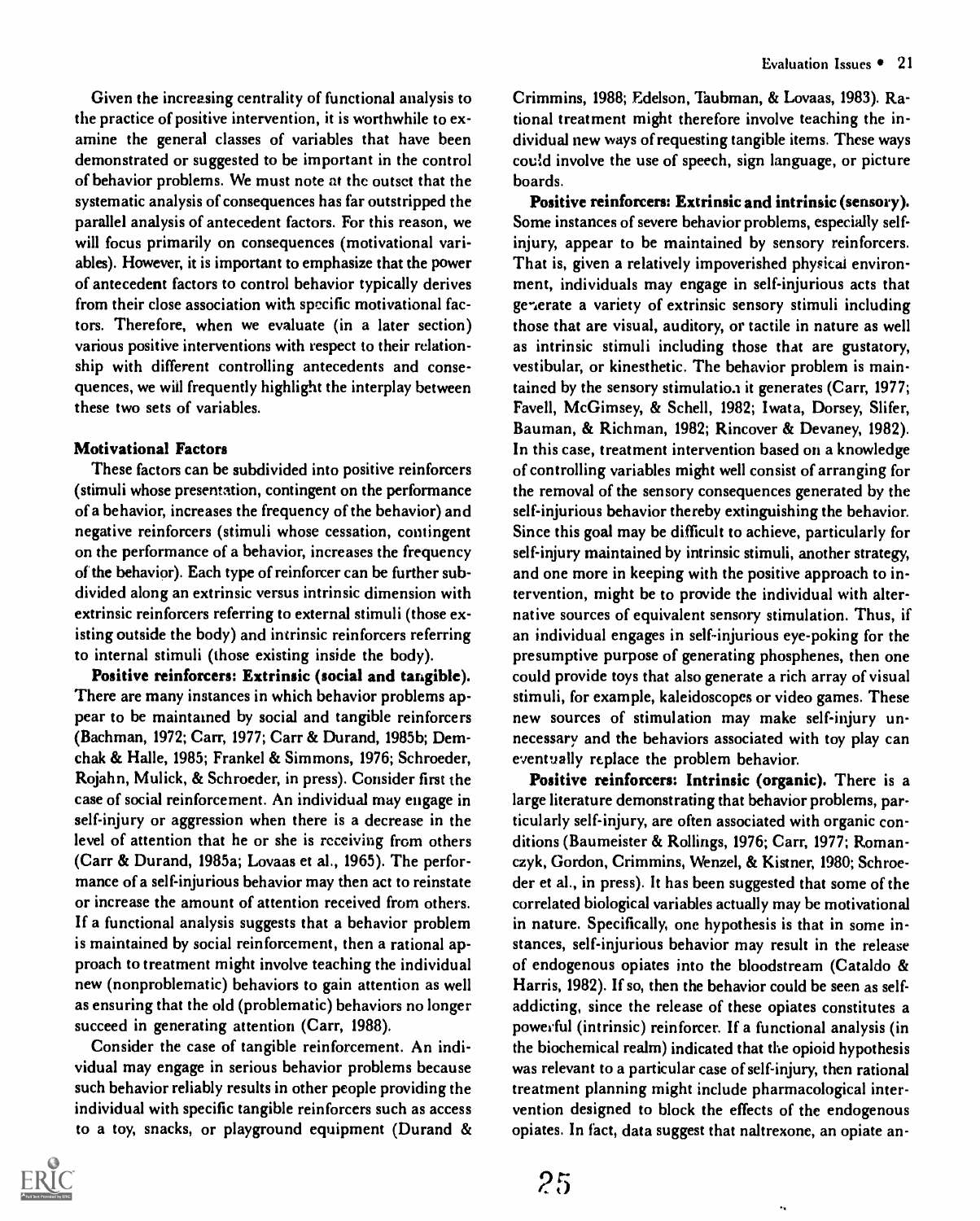tagonist, may reduce self-injury in some cases (Herman et al., 1987). We mention this point only in passing in order to demonstrate that hypothesis-driven intervention need not characte:ize positive approaches alone, but may well be an important trend in the psychopharmacology area as well, a trend that stands in marked contrast to current psychopharmacological approaches that are not, for the most part, hypothesis-driven.

Negative reinforcers: Extrinsic and intrinsic (escape). A wide variety of self-injuriovs, aggressive, and tantrum behavior appears to be maintained by the cessation of aversive stimuli, that is, negative reinforcement (Carr, 1977; Carr & Durand, 1985b; Iwata, 1987; Sailor, Guess, Rutherford, & Baer, 1968; Schroeder et al., in press). For exam. ple, an individual may respond to difficult instructional demands by becoming aggressive (Carr et al., 1980), selfinjurious (Carr et al., 1976), or tantrumous (Carr & Newson, 1985). Such behavior often results in the teacher withdrawing the demands; that is, the individual escapes from the instructional situation. Since the demands are presumably aversive, the problem behavior is thereby negatively reinforced and more likely to occur the next time that frustrating demands are presented. When, through functional analysis, a behavior is known to be controlled by negative reinforcement processes, common treatments such as timeout must be avoided. Since timeout would involve removing the individual from the demand situation, this treatment would in fact exacerbate the problem, a fact that has been documented empirically (Carr et al., 1980; Plummer, Baer, & LeBlanc, 1977). Thus, functional analysis may suggest also what treatments not to use. Once escape motivation has been established as a relevant variable, several treatments may be rationally deduced. In the instructional situation described earlier, one may institute interventions that reduce task aversiveness or allow the individual to solicit help.

The aversive stimuli just described were extrinsic in nature. Some data suggest, however, that at times they may be intrinsic in nature. For example, DeLissovoy (1963) noted an association between head-banging and painful middle ear infection (otitis media) in young children. He hypothesized that head-banging may have been a form of pain relief in which case the behavior was maintained by intrinsic negative reinforcement. That is, the children banged their heads in order to produce a cessation or attenuation in the level of the aversive (pain) stimulus. If a functional analysis (of biological variables) suggests that intrinsic negative reinforcement is a relevant factor, then rational treatment planning would call for specific pharmacological intervention.

#### Antecedent Factors

There has been growing interest in the functional analysis of antecedent factors in order to determine %hat role they may play in understanding and eventually omeliorating behavior problems. A variety of simple and complex stimuli have been identified that exert control over severe behavior problems. The list of such stimuli includes demands (e.g., Carr et aL, 1980), crowding (e.g., Boe, 1977; McAfee, 1987), staff change (Touchette et al., 1985), vestibular stimulation (e.g., Dura, Mulick, & Hammer, 1988), exercise (e.g., Baumeister & MacLean, 1984), certain items of clothing (e.g., Rojahn, Mulick, McCoy, & Schroeder, 1978), and task repetition (e.g., Winterling et al., 1987) This list is a small sample from a literature that is increasing rapidly each year. The literature presents a great opportunity and a great danger at the same time.

The danger is that clinicians will develop an ever-growing list of potential stimulus variables without also developing decision rules that will help them select in a rational manner those stimuli that have the greatest treatment potential in a given case. This scenario could result in a laundry list of stimulus-based clinical tricks that is inefficient at best and ineffective at worst. The opportunity is that researchers can begin to develop a conceptual system in the area of stimulus control that will parallel the conceptual system already developed in the area of motivational control and documented in the section of the monograph just presented. A good starting point for conceptual development in this area would be to link motivational constructs to stimulus control constructs. As noted earlier, stimulus control is frequently related to motivational variables. That is, in operant theoretical terms, stimuli are frequently discriminative for various contingencies and types of reinforcers. The relationship between stimulus and reinforcer can determine the presence or absence of a response, the temporal distribution of responding, response intensity, and response-response relationships. Two examples can be given to illustrate potential avenues of conceptual development. First, topographically dissimilar stimuli such as demands, crowding, and task repetition may be grouped under a single functional category, aversive stimulation. That is, these stimuli signal (are discriminative for) severe behavior problems, because such problems have in the past been effective in extricating the individual from unpleasant circumstances by bringing about the cessation of demands, less crowding, or greater task variety. In other words, a wide variety of stimuli may be functionally linked through the process of extrinsic negative reinforcement. A second example involves vestibular stimulation and exercise. These two sets of stimuli may, depending on the intervention used,

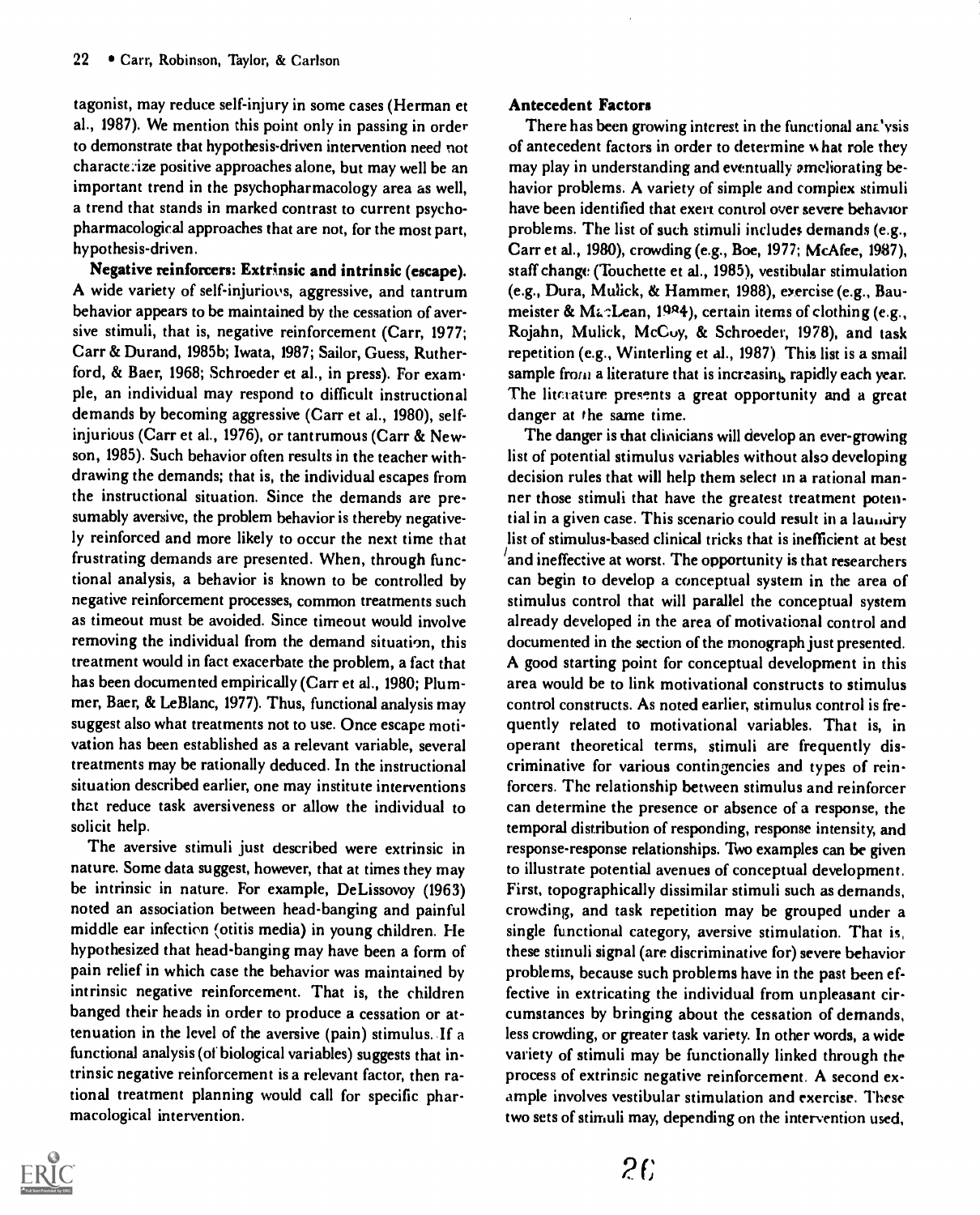appear quite dissimilar. Yet, they may be linked functionally through a process of intrinsic positive reinforcement. Consider that environments providing little sensory stimulation may be discriminative for those behavior problems that reliably generate high levels of the relevant sensory stimuli. Therefore, if one provides an individual with the relevant sensory stimuli (by making available vestibular stimulation or exercise), then the motivation for exhibiting behavior problems is undermined. Alternatively, it may be that provision of vestibular stimulation and exercise helps modulate arousal levels as per some neurophysiological theories of autistic behavior (Hutt & Hutt, 1970). If behavior problems serve a similar arousal-modulating function (Guess et al., 1988), then implementation of the type of intervention described may reduce the need for the individual to engage in problem behavior.

Our discussion suggests that understanding the functional link between various antecedent factors and their motivational counterparts can aid in the process of categorizing an array of otherwise topographically distinct stimuli and in so doing facilitate the process of rationally deducing treatments. It is worth adding, however, that the successful categorization of stimuli into functional classes is likely to depend on a consideration of other variables besides the motivational factors on which we have focused. The research and conceptual challenge of the future pertains to the identification of what these additional factors are, be they respondent, organic, or some as yet undefined variable.

#### Impact on Treatment Planning

The focus on motivational and antecedent factors represents one of the most significant trends in the field today. Functional analysis and hypothesis-driven treatment constitute a method for deducing plausible intervention strategies in a systematic and rational manner. As noted, some of these strategies fall in the category of positive (environmental) treatment, whereas others likely fall in the category of biological treatment. In our later examination of the treatment effects of DRO, DRI, skills acquisition, and stimulus-based intervention, we will attempt to relate each of these procedures to the broader context of motivational and antecedent factors. It is this context that may provide a unifying theme for the field,

# Generalization

### Stimulus Generalization

Stimulus generalization refers to the degree to which treatment effects transfer from the original treatment situation to other situations involving new treatment agents,

physical settings, and tasks. It is important to note that stimulus generalization does not refer to treatment effects that occur in new situations following the introduction of treatment into those situations. Stimulus generalization involves a behavior change that occurs in spite of the fact that no treatment is occurring in the new situation. Using this stringent and technically correct criterion, only a few of the studies reviewed later report systematic data on stimulus generalization.

#### Response Generalization

Response generalization refers to the degree to which treatment effects transfer from the initial target problem to other aspects of the individual's behavior repertoire. Consider a child who engages in self-injury and aggression but rarely talks to adults. If the child's self-injury is treated and not only does the self-injury decrease but the child also shows less aggression and more conversation with adults, then the treatment procedure would be described as producing response generalization. It is critical to note that the change in aggression and conversation with adults occurs in spite of the fact that these two classes of behavior are not directly treated. If they were treated, then response generalization would not be said to have occurred. Instead, we would say that multiple behavior change had occurred simply because multiple behaviors were targeted for treaiment. The mechanisms underlying response generalization are poorly understood at present (Carr, 1988).

# Maintenance

Maintenance (or temporal generaliz ... on) refers to the degree to which treatment effects last  $\sigma$   $\cdots$  'ime (treatment durability). This dimension of behavior  $\triangle$  ange has been interpreted differently by different investigators. Some investigators have held that maintenance can be said to have occurred only when the specific treatment of interest has been completely terminated and behavior problems remain at a level significantly below baseline. This interpretation constitutes a strong criterion for judging maintenance. Other investigators have held that maintenance can be said to have occurred when the level of treatment is less than that initially employed. For example, fewer treatment sessions per day may be conducted or some elements of a treatment package may be faded. This interpretation constitutes a weak criterion for judging maintenance. Our analysis of maintenance effects includes studies involving both types of criteria. To anticipate a point made in greater detail later, there is always a question in studies of maintenance whether treatment durability can be unambiguously ascribed to the treatment initially used or whether the posttieatment en-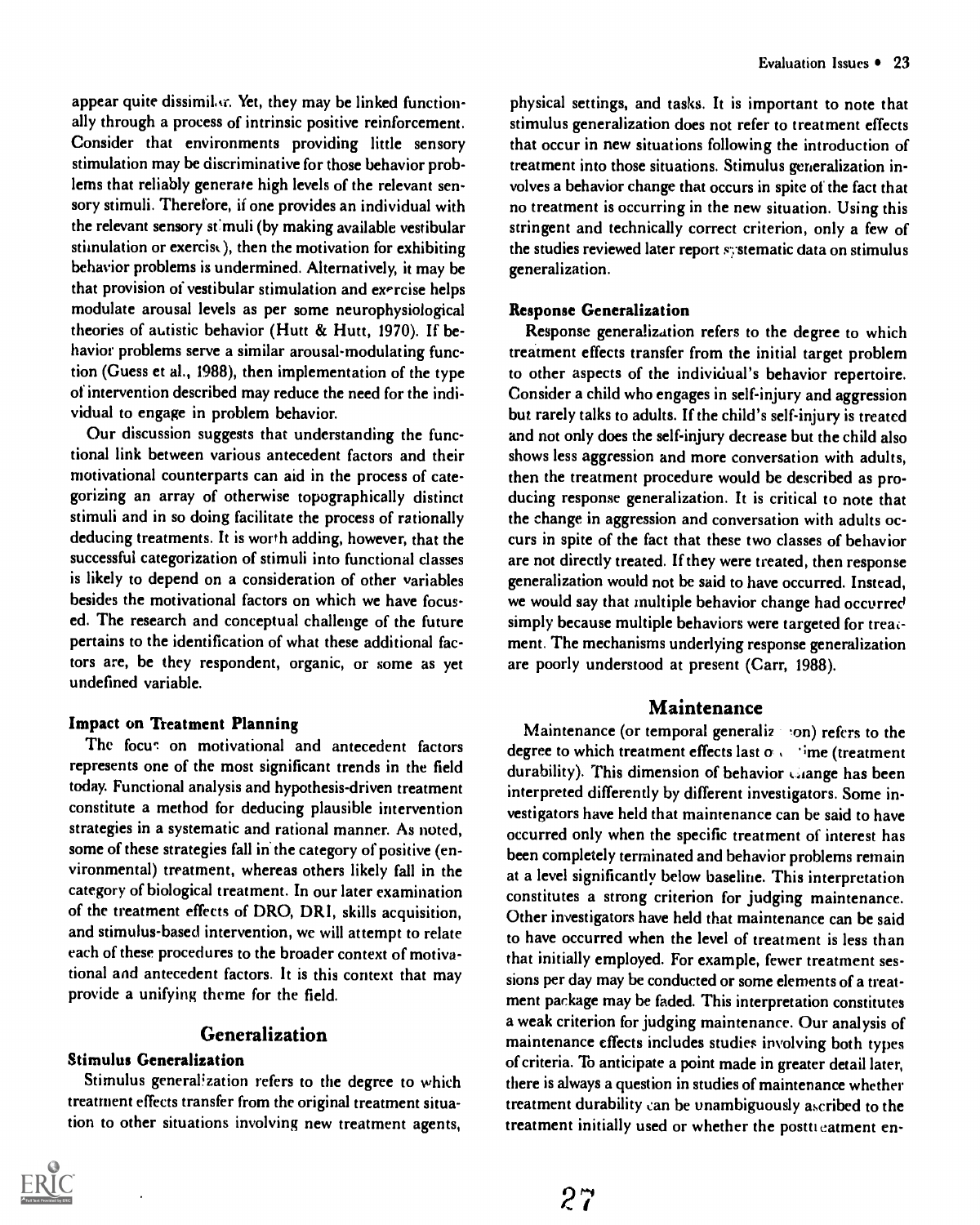### 24 • Carr, Robinson, Taylor, & Carlson

vironment contains elements that are crucial to facilitating or inhibiting durability of treatment effects. Since the posttreatment environments are rarely described in a systematic and empirical fashion, the factors promoting maintenance of any treatment are at the moment poorly understood.

 $\ddot{\phantom{0}}$ 

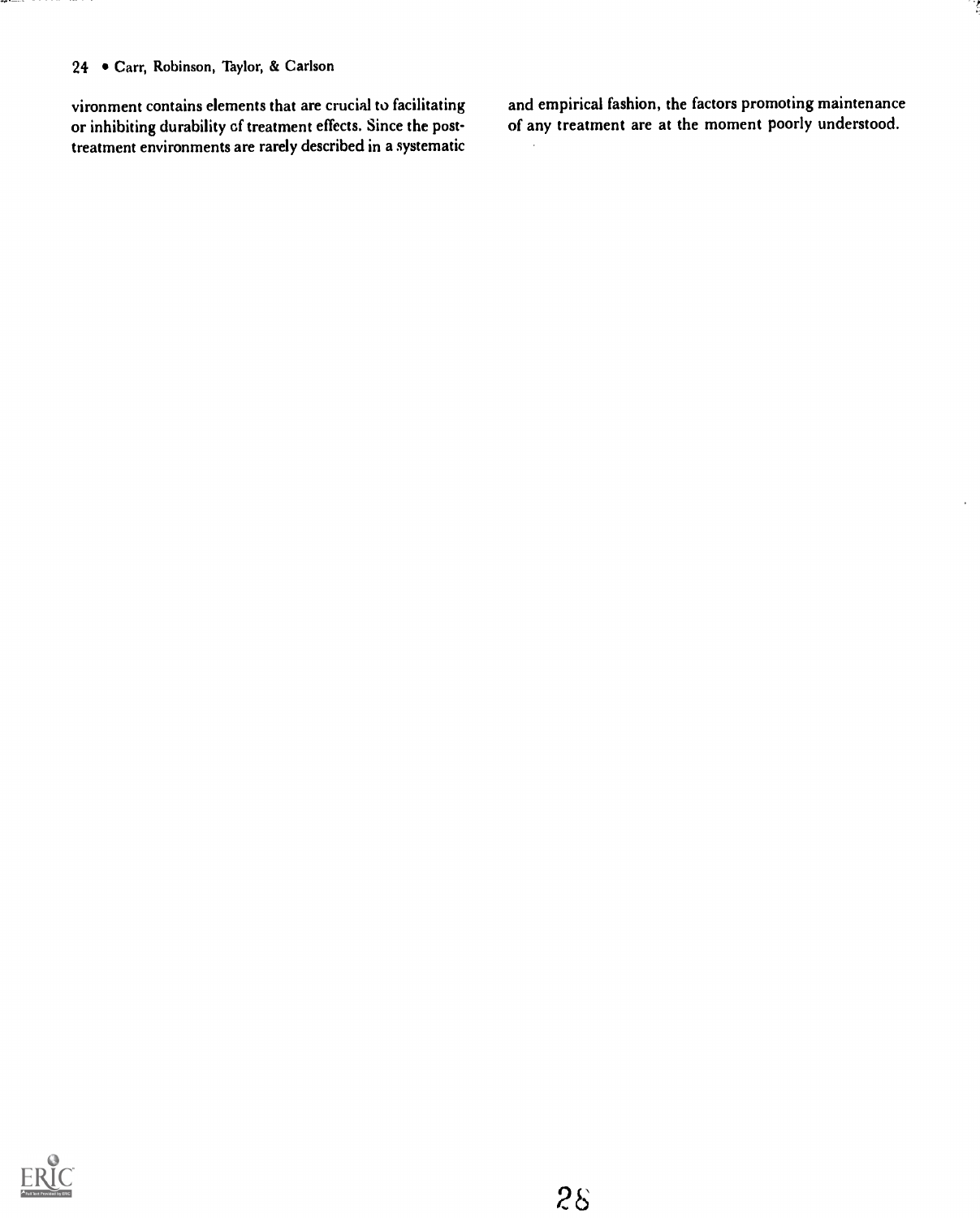# V. INTERVENTIONS

# DRO

# Treatment Effects

Table 9 summarizes the effectiveness of the four types of intervention in terms of the percentage reduction from  $\therefore$  iseline of the target behavior. A single study could include s rat different subjects whose treatment outcomes varied wi ly; hence, the sum of the number of studies listed here exc Is the number listed in Table 2.

Ti most striking finding is that the effectiveness of DRO runs  $t$  entire gamut from 100% reduction of the behavior problet  $(7 \text{ subjects in } 7 \text{ studies})$  to 0 to 19% reduction (5) subjects in 5 studies). Surprisingly, in the case ot 8 subjects in 7 studies, DRO produced an increase in the level of the behavior problem over baseline.

#### Relation to Central Variables

How may DRO be related to the motivational and antecedent factors derived from functional analysis as discussed earlier? To begin, we must note that the decision to use DRO is not based on a prior functional analysis. Yet, with a 90% reduction criterion, 15 subjects were successfully treated. The traditional explanation for treatment success is that DRO strengthens many nonproblematic behaviors and these eventually replace the problem behavior. None of the successful cases provided documentation to demonstrate the systematic emergence of nonproblem behavior. Given the absence of these data, it may be heuristic to suggest alternative explanations (withon: necessarily rejecting the traditional explanation) based on a consideration of central variables.

DRO can be reconceptualized in terms of antecedent fac-

tors. Specifically, consider the case in which tangible reinforcers are used. The repetitive delivery of food could be viewed as an antecedent factor; that is, it constitutes a stimulus that controls low rates of behavior problems, in essence, a stimulus-based treatment. As long as the DRO interval is short, the individual will be almost continuously engaged in food-related responding. Many clinicians, in desperation, will often try to "distract" an individual from performing his or her problem behavior by introducing new stimuli at a high rate. Perhaps DRO is a systematic form of distraction. The point is that the stimulus aspects of the DRO procedure have not been explored systematically in the literature. The above analysis suggests that such exploration may be fruitful in selected cases.

DRO can also be reconceptualized in terms of any of three motivational factors: social, tangible, and sensory. Consider the social and tangible variables. In those cases in which a behavior problem is motivated by attentionseeking or tangible-seeking, it is conceivable that the use of DRO makes the behavior problem unnecessary. Thus, if a child has been head-banging ostensibly to get attention and a DRO is instituted involving effusive praise and conversation, then the self-injury should become nonfunctional and decrease in frequenc, at least during the time the procedure is applied. Likewise, if a child is aggressive due to hunger (tangible-seeking) and a DRO is instituted involving foods, then the aggressive behavior should become nonfunctional and decrease. Consider the sensory variable. As noted before, some instances of self-injury appear to be motivated by the sensory stimulation they generate. If so, then providing a DRO in which tactile, visual, auditory,

| Summary of Effectiveness of Positive Approaches                                              |    |    |    |    |           |           |            |          |
|----------------------------------------------------------------------------------------------|----|----|----|----|-----------|-----------|------------|----------|
| Percentage suppression of target behavior<br>Procedure<br>100<br>$80 - 89$<br>90-99<br>60-79 |    |    |    |    |           |           |            |          |
|                                                                                              |    |    |    |    | $40 - 59$ | $20 - 39$ | $0 - 19$   | Increase |
| <b>DRO</b>                                                                                   |    |    |    |    |           |           |            |          |
| <b>Studies</b>                                                                               |    | 11 | 8  |    | 10        | 5         |            |          |
| Subjects                                                                                     |    | 12 | 10 | 10 | 11        | 6         |            | 8        |
| DRI                                                                                          |    |    |    |    |           |           |            |          |
| <b>Studies</b>                                                                               |    |    |    |    |           |           |            |          |
| Subjects                                                                                     | 5  | 4  |    |    | 2         | 5         | $^{\circ}$ |          |
| Skills acquisition                                                                           |    |    |    |    |           |           |            |          |
| <b>Studies</b>                                                                               | 8  | 11 |    |    | 4         |           |            |          |
| Subjects                                                                                     | 10 | 14 | 3  |    | 5         |           |            |          |
| Stimulus-based                                                                               |    |    |    |    |           |           |            |          |
| <b>Studies</b>                                                                               |    | 13 | 8  |    |           | о         |            |          |
| Subjects                                                                                     | 9  | 17 | 9  | 13 | 9.        | റ         |            |          |

Table 9

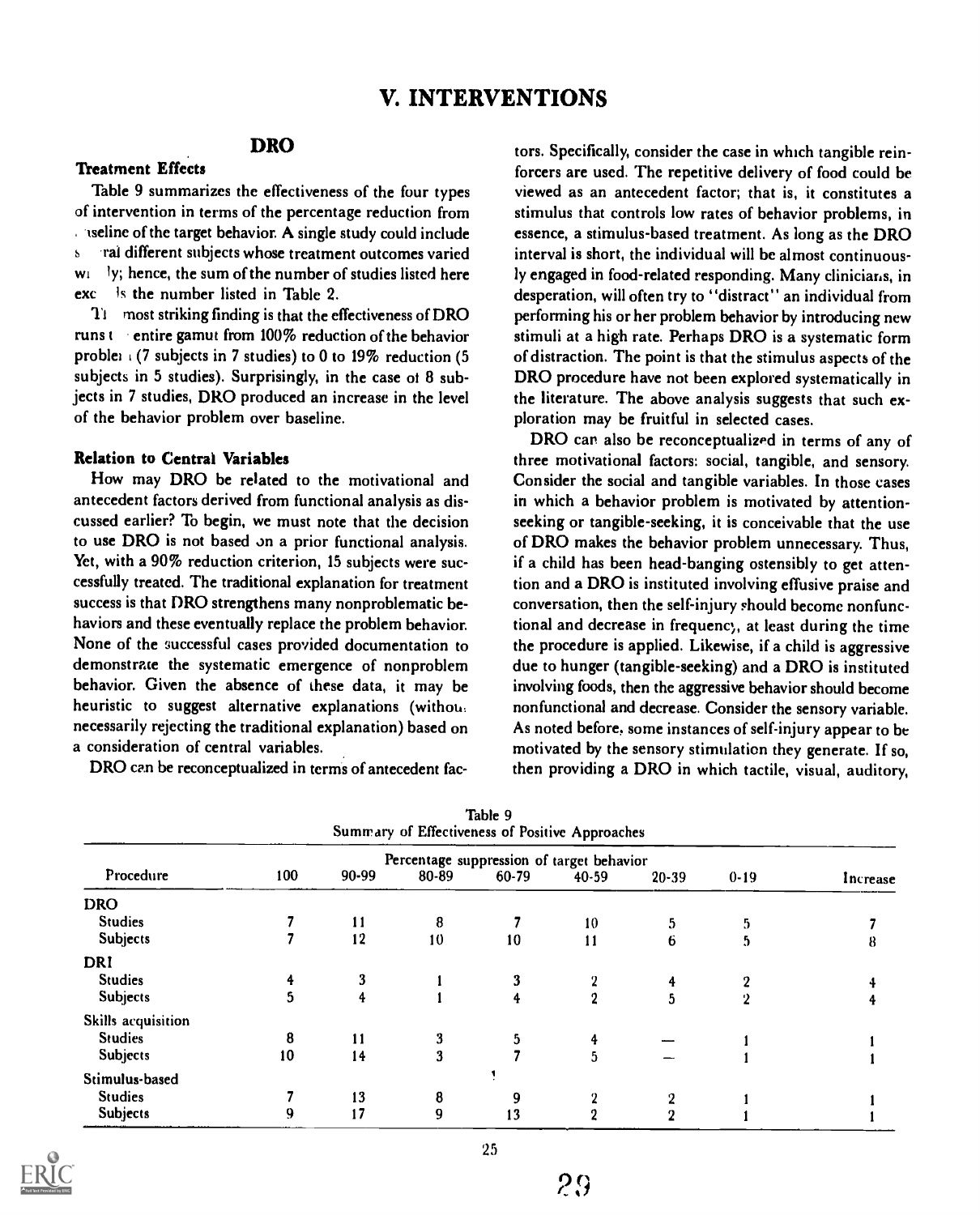or other relevant stimuli are provided again may make ie behavior problem unnecessary.

Our discussion suggests that the effectiveness of DRO might well be enhanced by conducting a careful functional analysis prior to treatment implementation. Such an analysis could better identify reinforcing stimuli that would exert powerful antecedent control over nonproblematic behavior. In addition, the identification of the reinforcing variables maintaining behavior problems would allow judicious selection of equivalent reinforcers to be used as part of the DRO contingency. In contrast, the absence of functional analysis could lead to the use of stimuli and reinforcers that are largely irrelevant to the behavior being treated, thereby increasing the likelihood of treatment failure. This outcome might be especially likely to occur in instances in which behavior problems are controlled by organic or escape variables.

#### Advantages and Disadvantage:,

There are two clear advantages to using DRO. First, the procedure is easy to implement; thus, long periods of staff training are not required. Second, to the extent that the reinforcing stimuli involved in the DRO contingency are powerfully discriminative for nonproblem behavior, DRO (as discussed previously) may function more like a stimulusbased treatment than a reinforcement-based treatment. In this case, the rapid treatment effects characteristic of other stimulus-based procedures may also be seen here.

The most obvious disadvantage of DRO concerns the possibility of satiation. If the DRO interval is short and the reinforcer used is food, then it is likely that after  $\cdot$  period of time, the individual under treatment will have consumed so much food that food will lose its reinforcing properties. Theoretically, at this point, DRO would become ineffective and there should be a deterioration in behavior.

A second disadvantage concerns the possibility that DRO could inadvertently strengthen undesirable behavior. Suppose the behavior under treatment is self-injury. Since the DRO contingency does not specify what "other" behavior need occur at the end of an interval free of self-injury, it is possible that reinforcement will be given at a time when the individual is engaging in some other objectionable behavior (e.g., spitting, screaming). If this possibility exists, the DRO contingency would need to be changeu  $\rightarrow$  include these other objectionable behaviors as well or a different treatment would need to be considered.

Third, if an individual is engaging almost continuously in behavior problems, there may be no opportunity for reinforcement. This situation is sometimes seen in individuals exhibiting very high rates of self-injury. In this case, there may be few or no intervals free of the behavior problem.



Attempts to use DRO in this situation may result in rein- '. rcers being given too close in time to the behavior prob- .em, thereby possibly exacerbating the problem.

Fourth, DRO may interfere with educational efforts. For example, if behavior problems are frequent in the classroom, then the repeated application of DRO could reduce the amount of time available for instruction, particularly, as is often the case, if educational efforts are halted while the proceduie is being applied.

Fifth, DRO is a personnel-intensive procedure. Typically, a person must be constantly present to monitor the behavior of the individual, to time the interval, and to dispense reinforcement. The presence of several individuals requiring DRO treatment at the same time may unduly tax personnel resources. However, some data now suggest that once the effects of DRO are well established, it may be possible to reduce the level of monitoring so that behavior is checked only at the end of the DRO interval rather than during the entire interval (Repp, Barton, & Brulle, 1983). Thus, the procedure can become less personnel intensive and therefore more practical.

Finally, as noted earlier, DRO may be a nonfunctional or counterproductive procedure. For example, if an individual's behavior problems are escape motivated (e.g., escape from educational tasks), then halting instructional periods while DRO is in effect may be tantamount to negatively reinforcing undesirable behavior. This problem could be avoided by conducting a functional analysis of the problem prior to making a treatment decision. Unfortunately, however, as the published literature makes clear, selection of DRO as an inter. ention is not based on functional analysis.

### DRI

# Treatment Effects

The data for DRI parallel those for DRO. Specifically, effectiveness of treatment ranges from 100% reduction (5 subjects in 4 studies) to 0 to 19% reduction (2 subjects in 2 studies). As with DRO, in a small number of cases, the procedure made the behavior problem worse (4 subjects in 4 studies).

#### Relation to Central Variables

The use of DRI, like DRO, is not based on a prior functional analysis of controlling variables. Not surprisingly, therefore, many of the points made with respect to DRO can also be made for DRI. It is possible, for example, that the successful use of DRI may be related to whether or not the reinforcer chosen to strengthen the physically incompatible response is functionally related to the reinforcers maintaining the problem behavior. That is, success may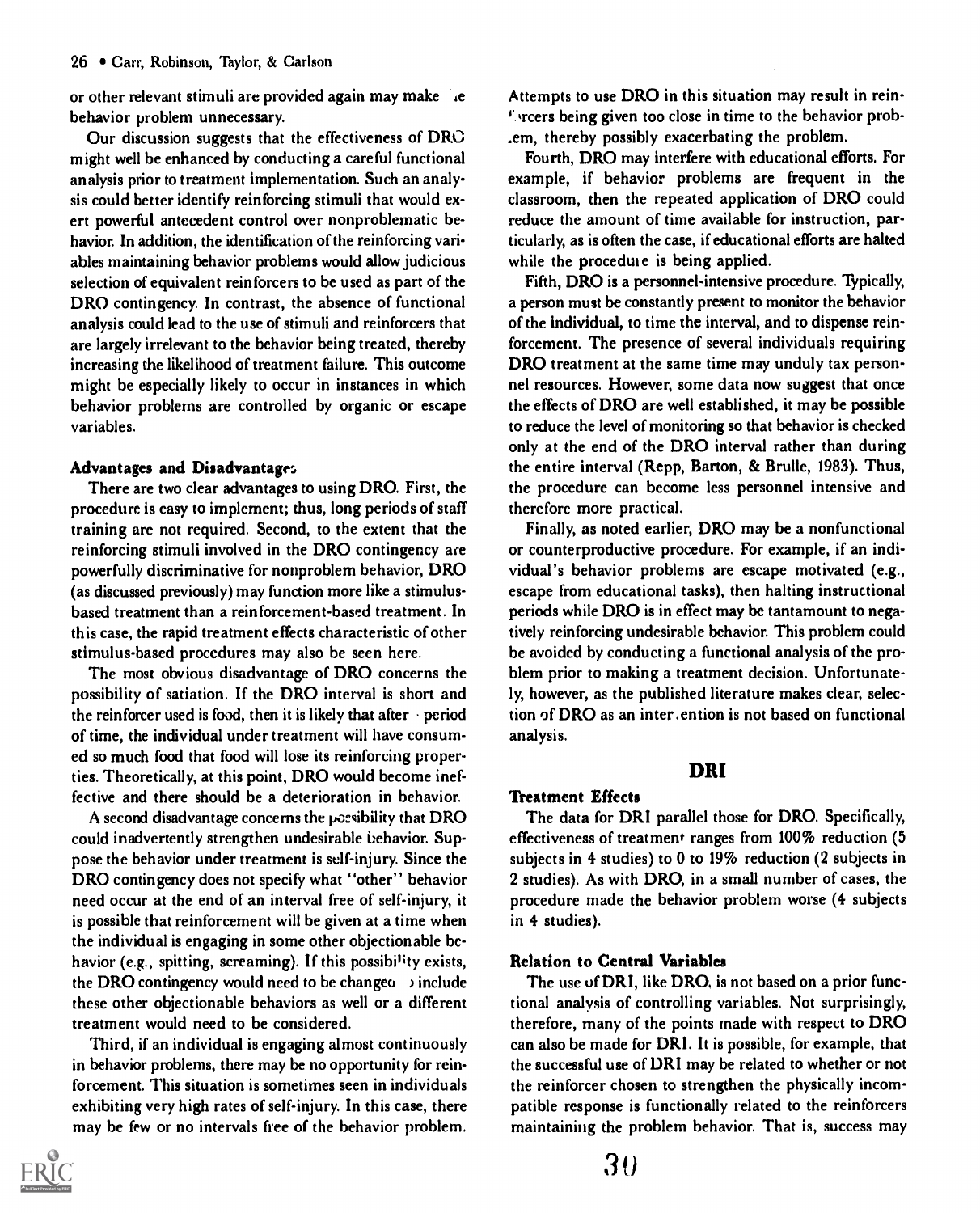depend more on functional equivalence of reinforcers than on physical incompatibility of responses. This possibility has yet to be examined empirically. It is conceivable, therefore, that the low rate of treatment success reflects the general lack of relationship between DRI and the central variables that we have discussed.

#### Advantages and Disadvantages

The major advantage of DRI is that the selection of a response that is physically incompatible with the problem behavior virtually ensures the elimination of the problem behavior as long as the incompatible response is maintained.

The major disadvantage of DRI is that the incompatible response may interfere with other activities. Consider an individual who engages in self-injurious face-slapping. If the incompatible response consists of keeping one's hands in one's pockets, then activities such as play or even eating become impossible. Clearly, DRI can rarely be applied alone and other treatments are needed to supplement and eventually replace DRI.

A second disadvantage concerns the case in which the incompatible response is not already in the individual's repertoire and therefore must be taught through prompting and other instructional procedures. Because instruction takes time, DRI would not be a good crisis management strategy. Some other procedure would need to be implemented to control problem behavior quickly. The other disadvantages of DRI are similar to those noted earlier for DRO. Specifically, DRI is personnel-intensive and rarely based on prior functional analysis, thereby raising the possibility that in some instances it may be ineffective or perhaps counterproductive.

### Skills Acquisition

#### Treatment Effects

The data for this procedure show relatively higher levels of behavior problem reduction than the other procedures . just discussed. A 100% reduction was achieved for 10 subjects in 8 studies. Only 2 subjects obtained less than a 40% reduction in behavior problems. The behavior of one of these subjects was made worse by the treatment.

#### Relation to Central Variables

Some forms of skills acquisition are based directly on prior functional analysis. DRC is the clearest example. As noted previously, the specific communicative forms that are trained typically are related to the social, tangible, and escape variables identified through functional analysis. Of course, there is no a priori reason to expect that problems maintained by organic or sensory factors would also res-



pond to DRC. That is, teaching a child to request attention, for example, should have no effect on controlling headbanging maintained by vestibular stimulation or endogenous opiates. This notion has yet to be tested, however.

Consider, next, compliance training. It is conceivable that this procedure could be especially useful in the case of attention-seeking individuals. For them, compliance may represent a new and reliable means of generating social interaction with significant others. Alternatively, for some individuals, the commands involved in the compliance procedure may already be powerful discriminative stimuli that evoke responses that are incompatible with behavior problems. Thus, antecedent factors may also be involved.

The relation of self-management to central variables is unclear at present. Possibly, the various self-statements acquired by the individual function as discriminative stimuli that evoke responses that actively compete with the behavior problem. This notion of the role of antecedent factors is speculative of course and has not been systematically tested.

Finally, consider the case of functional independence training. During the course of acquiring broad behavior repertoires involving vocational skills, self-help, and leisure skills, an individual learns to respond appropriately to a wide variety of new stimuli. Thus, as a consequence of training, many stimuli are created that are discriminative for nonproblem behavior. In this manner, functional independence training may reduce the frequency of behavior problems via antecedent factors. In addition, this training could address certain motivational factors. For example, vocational skills may constitute a new means for gaining the attention of others and leisure skills may be a new means for accessing preferred sensory stimuli. If so, then behavior problems maintained by attention and sensory variables may become unnecessary.

#### Advantages and Disadvantages

The major advantage of all interventions based on the development of skills is that the individual acquires a variety of new behaviors that are potentially useful in the daily living environment. The acquisition of compliance, self-management, communication, and greater independence (e.g., leisure skills, self-help skills) represent genuine educational gains for the individual and may have greater long-term significance than the mere elimination of undesirable behavior.

A second advantage is that some instances of skill-based intervention directly address the function of the behavior problem. Specifically, a procedure such as DRC is designed to give the individual a socially desirable way to achieve, in lay terms, the same goals as the behavior problem under treatment, thereby making such behavior unnecessary.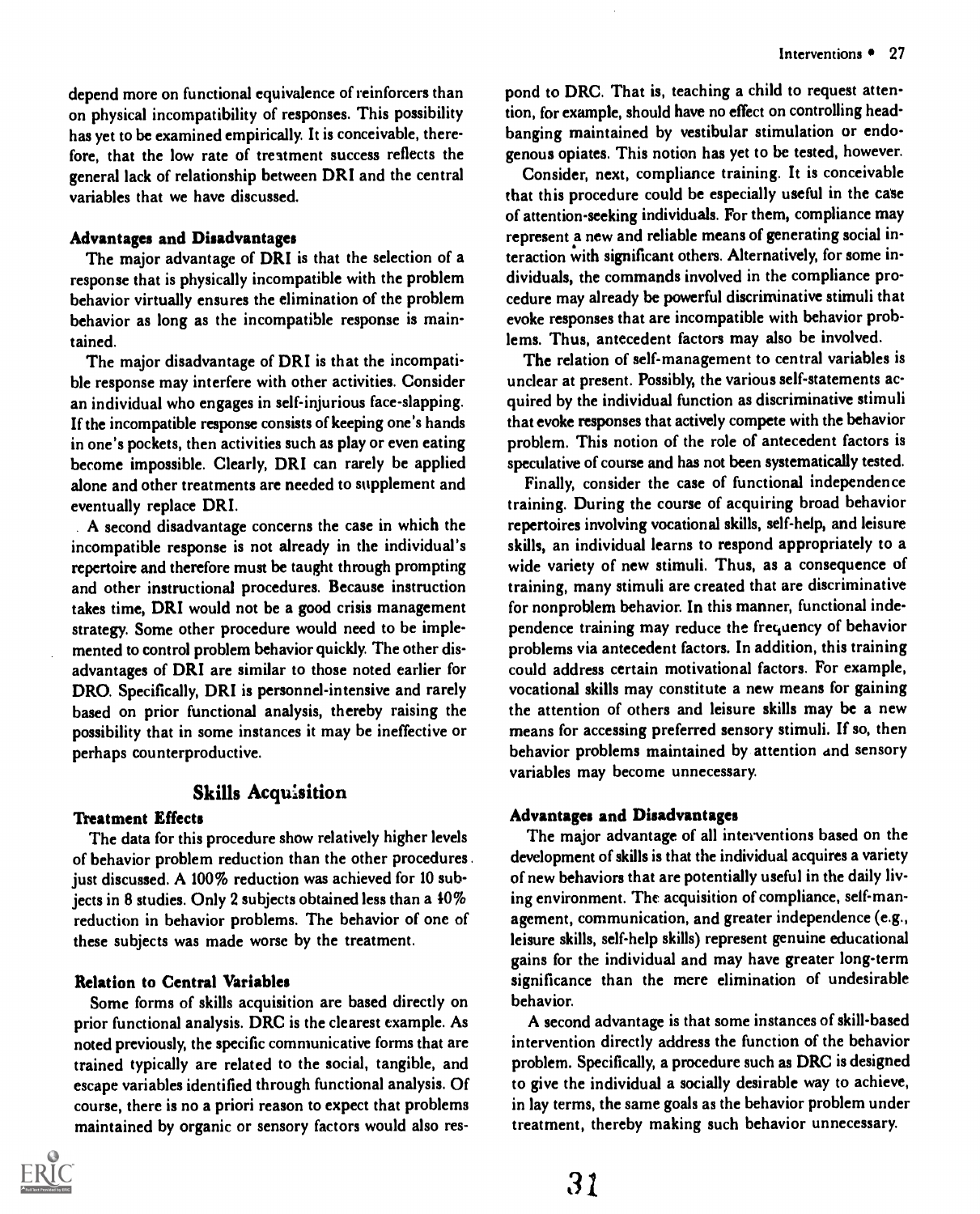Third, the skills taught in the interventions we have been discussing typically produce desirable outcomes (reinforcers) for the individual. For example, compliance is likely to be supported by significant others whenever the behavior occurs. In principle, then, there is no reason for such skills to decrease over time. Treatment maintenance may be a built-in feature of skills acquisition.

The major disadvantage of skill-based intervention is that it frequently requires considerable expertise on the part of the treatment agent. To the extent that a functional analysis is an integral part of intervention planning, many typical treatment agents (e.g., parents, classroom aides) will require the support and consultation of professionals who have been trained to carry out the relevant analyses. In addition, treatment implementation can involve carrying out complex clinical protocols and this fact can also create difficulties for relatively unsophisticated personnel.

A second disadvantage, noted previously, is that interventions based on skills acquisition ordinarily require a period of training during which the skill is gradually strengthened. Because of the time factor involved, skill-based intervention would i y itself be the treatment of choice in a crisis situation in which quick effects are imperative.

Finally, some of the interventions, notably self-management, likely require that the person undergoing treatment has a minimal level of language competence, since the procedural effects are linguistically mediated. For this reason, some variants of skill-based intervention may be inappropriate for individuals who have severe language deficits. The nature of these limitations has not yet been systematically researched.

# Stimulus-Based Treatments

#### Treatment Effects

The data for this intervention parallel those for skills acquisition in that treatment effects cluster at the higher levels of behavior problem reduction. Specifically, a 100% reduction was achieved for 9 subjects in 7 studies. Only 4 subjects obtained less than a 40% reduction in behavior problems. One of these subjects was made worse by the treatment.

#### Relation to Central Variables

Several instances of stimulus-based treatment may be related to negative reinforcement processes. First, modifying stimuli that control high rates of behavior problems might involve simplifying frustrating (aversive) educational tasks to produce higher levels of academic success. Second, modifying educational curricula might involve reducing task repetitiveness (boredom) by introducing a variety of tasks in a given period of time. Third, ameliorative use of

setting events might involve reducing aversive crowded conditions by providing additional living space. Finally, embedding stimuli that control high rates of behavior problems among those that control low rates might involve placing aversive demands in the context of positive conversational exchange in a process analogous to counterconditioning. All four examples described involve procedures designed to reduce the aversiveness of a stimulus, thereby making escape behavior (i.e., behavior problems maintained by negative reinforcement) unnecessary.

Some instances of stimulus-based treatment may be related to sensory reinforcement processes. For example, the ameliorative use of setting events could involve the introduction of periods of exercise or noncontingent tactile, vestibular, and gustatory stimulation. This type of intervention might be especially potent in dealing with behavior problems whose motivation is sensory, since the individual can now access relevant sensory stimuli without having to resort to particular forms of self-injury or aggression.

It is likely that stimulus-based treatment may also be related to processes involving social and tangible reinforcement. The discussion presented makes clear, however, that functional analysis could be useful in systematically selecting the type and form of stimulus-based treatment although, to date, it has been greatly underutilized in this area.

### Advantages and Disadvantages

The major advantage of stimulus-based intervention lies in its potential for producing rapid behavior change. The introduction of new discriminative stimuli into a situation is typically accompanied by a sudden increase in the behaviors controlled by such stimuli and a decrease in other behaviors. Thus, careful programming of appropriately selected stimuli could produce a rapid decrease in the level of behavior problems, an effect normally associated with aversive stimuli. The further elaboration of stimulus-based procedures through research could result in technological alternatives to the use of aversive intervention.

A second advantage is that some instances of stimulusbased intervention directly address the function of the behavior problem. For example, if a difficult educational task is identified as an aversive stimulus that evokes escapemotivated self-injury, then temporarily changing (simplifying) the task could produce a rapid shift to a low level of self-injury. In this case, the use of task simplification was dictated by the functional nature of the behavior problem. Removing the motivation for self-injury in this manner makes further performance of the problem behavior unnecessary.

The primary disadvantage of stimulus-based interven-

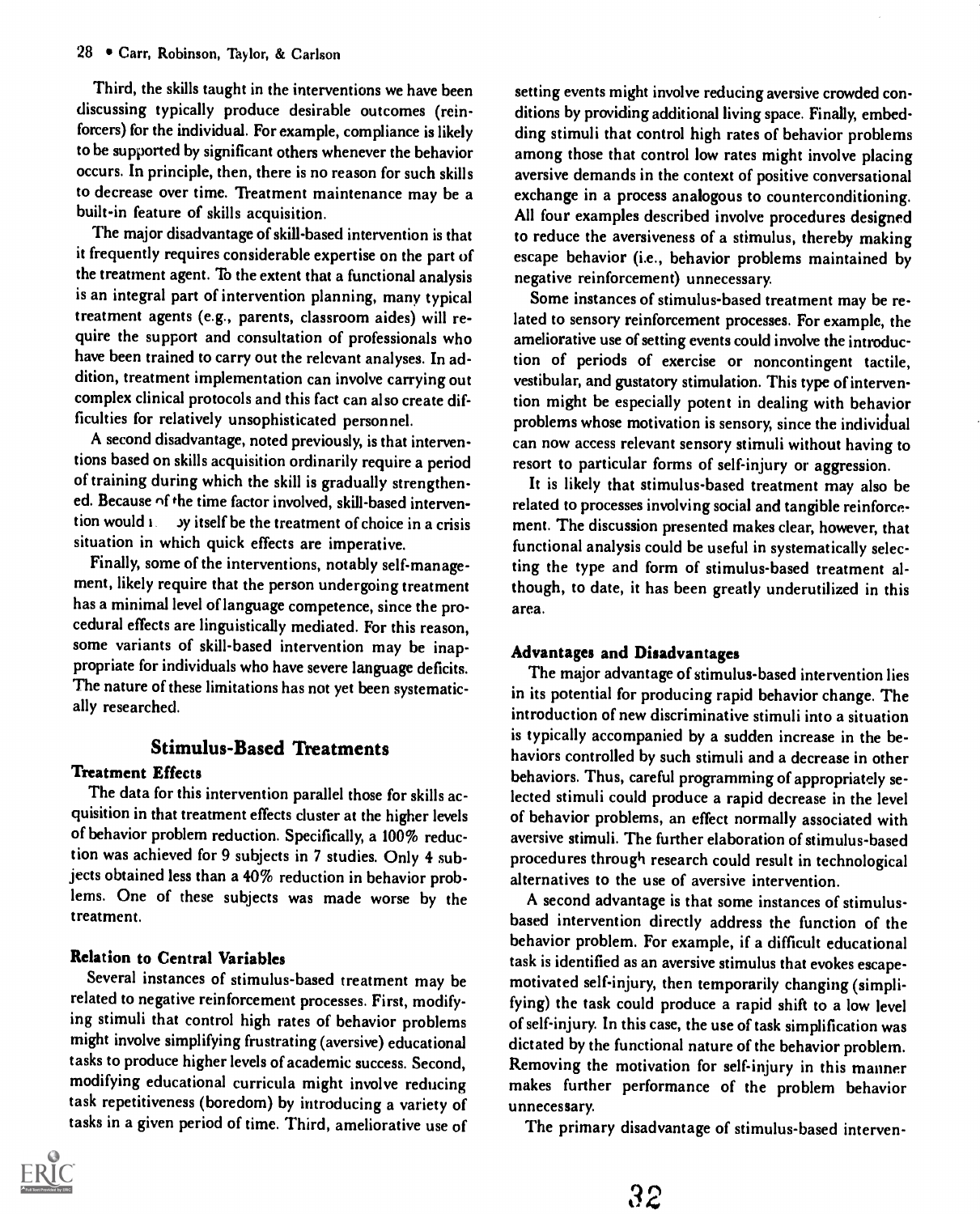tion is that the maintenance of treatment gains may be overly dependent on a particular stimulus configuration. Consider a situation in which an individual engages in selfinjury during vocational activities but not during play time. Theoretically, if one were to extend play time throughout the day, one could produce long periods during which the individual was free of self-injury. But these gains are fragile, since reintroduction of vocational activities may evoke new bouts of self-injury. In addition, the individual is not being taught potentially important work skills during the protracted play period. The example demonstrates that stimulus-based intervention may be temporarily beneficial because it produces decreases in behavior problems. However, these decreases will not be clinically significant unless other interventions are designed and implemented to allow the individual to function well in the presence of more normalized stimulus configurations.

# Comparative Effectiveness

Table 10 summarizes the comparative effectiveness of the four categories of positive treatment approaches using a 90% or more suppression criterion. All procedures had some degree of success. It is clear, however, that skills acquisition (59% success) and stimulus-based interventions (48% success) were superior overall to DRO (28% success) and DRI (33% success). This outcome is especially significant in view of the fact that skills acquisition and stimulusbased interventions are more closely tied to the use of functional analysis than either DRO or DRI. Perhaps a more systematic and sophisticated use of functional analysis as an aid to treatment planning would further improve outcome.

# Generalization

### Stimulus Generalization

As noted earlier, stimulus generalization can occur with respect to new treatment agents, physical settings, and tasks. Only a few of the studies reviewed reported systematic data on stimulus generalization. More typically, studies reported anecdotal observations. For example, con-

| Table 10                                         |
|--------------------------------------------------|
| Comparative Effectiveness of Positive Approaches |
| Using a 90% of More Suppression Criterion        |

| Procedure          | Number of<br>successes | % Successes |
|--------------------|------------------------|-------------|
| <b>DRO</b>         | 19 out of 69           | 28          |
| DRI                | 9 out of 27            | 33          |
| Skills acquisition | $24$ out of $41$       | 59          |
| Stimulus-based     | 26 out of 54           | 48          |
|                    |                        |             |

sider the literature on DRO. Luiselli et al. (1985) noted that the reduction in aggression and self-injury observed for two individuals following DRO treatment generalized to new teachers (treatment agents). Weiher and Harman (1975) noted that decreases in head-banging for one child generalized to a new situation (physical setting) in which the protective helmet which the child wore was removed. These anecdotal reports, although encouraging, are difficult to interpret because of the lack of reliability assessment and the lack of quantification concerning magnitude of effect.

There are a handful of reports in the literature involving systematic (data-based) evaluation of stimulus generalization. In the DRO literature, Neufeld and Fantuzzo (1987) documented that, for one individual who had engaged in self-injurious face-slapping, there was a 78% reduction from the baseline in the problem behavior when it was measured in a new setting.

In the DRI literature, Mace et al. (1983) observed a 100% reduction in the tantrums and aggressive behavior (hitting, scratching, head-butting) of one individual when the behavior was measured in the presence of new therapists and in new settings.

In the skills acquisition literature, Billingsley and Neel (1985) treated the aggressive grabbing behavior of one person using a communication-based approach. Following treatment, they observed a 49% and 71% reduction respectively in the problem behavior as measured in two new settings. Day, Rea, Shussler, Larsen, and Johnson (1988) treated the self-injurious behavior of two individuals using a communication approach and then measured generalization to new settings. For one individual, a 39% and 45% reduction, respectively, was seen in two new settings. For the other they noted an 8%, 67%, and 90% reduction, respectively, in three new settings. Skills acquisition involving communication training may roduce generalization effects not only across settings (as just noted) but across treatment agents as well. Durand (1984), in a doctoral dissertation, noted that 12 out of 12 children with developmental disabilities who had been treated with DRC displayed reductions of 90% or more in behavior problems in the presence of new teachers who were not associated with the original treatment.

Finally, with respect to stimulus-based intervention, it is often difficult to evaluate generalization because of certain methodological and conceptual issues. For example, if one introduces stimuli that control low rates of behavior problems throughout the day (e.g., Touchette et al., 1985), then the methodology ensures that there are no periods of time available during which one can assess stimulus generalization. Another issue concerns the assessment of stimulus generalization following the use of setting events. Fol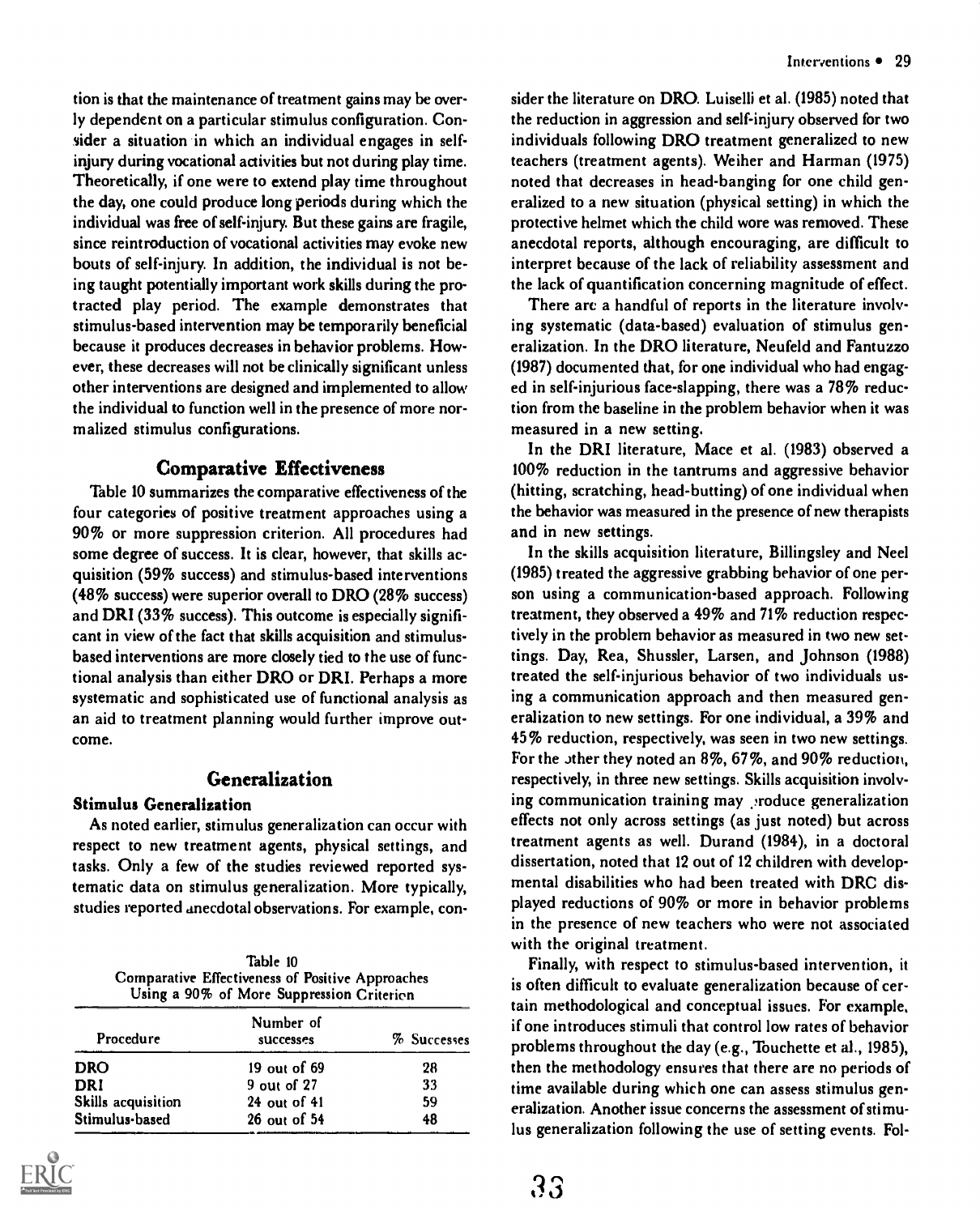lowing a period of exercise (a setting event), one may observe a reduction in behavior problems (e.g., Baumeister & MacLean, 1984). If one conceptualizes the situation involving the exercise period as one stimulus complex and the period following exercise as a different stimulus complex, then behavior reductions observed in the second stimulus complex could be viewed as an example of stimulus generalization. On the other hand, if one views exercise as the treatment and the period following exercise as the test of that treatment, then any behavior reductions following exercise are the direct result of treatment rather than an example of stimulus generalization. The methodological and conceptual issues just outlined have not been analyzed as yet in the literature involving stimulus-based intervention.

To conclude, there have been only a small number of studies that have systematically addressed the issue of stimulus generalization. Of those studies that do address the issue, some find strong evidence for generalization (e.g., Durand, 1984; Mace et al., 1983) whereas others find weak effects (e.g., Day et al., 1988). Ultimately, the failure to find generalization effects may not often be a major clinical drawback. This is because once an effective treatment has been identified, it is usually possible to introduce that treatment into any desired situation that does not already give evidence of stimulus generalization (Stokes & Baer, 1977), thereby promoting more widespread gains. Generalization failures may, however, constitute a major clinical drawback in those cases in which programming treatment across situations is unduly time consuming, costly, or personnel intensive.

#### Response Generalization

The major issue to be considered here concerns whether a decrease in a specific behavior problem following treatment is accompanied by changes in other aspects of an individual's functioning in spite of the fact that these other aspects were not a target of treatment. As was the case for stimulus generalization, few studies report systematic data. Most observations are anecdotal in nature. For example, following the successful use of DRO to eliminate self-injury, Weiher and Harman (1975) noted that the person treated became more vocal and social. Likewise, Carr et al. (1976) observed an increase in laughing, smiling, and talking as the self-injury of one boy diagnosed as schizophrenic decreased following a stimulus-based intervention.

Only two studies were identified, both in the literature on DRO, in which systematic data were taken to demonstrate response generalization effects. Garcia and DeHaven (1975) found that following successful treatment of spitting, there was a 100% decrease in vomiting. Parrish, Cataldo,



Kolko, Neef, & Egel (1986) found that following the successful treatment of aggressive behavior, there was a 78%, 109%, and 2225% increase respectively in compliance for the three individuals treated.

At first the lack of data on response generalization may seem discouraging. However, it is important to bear in mind that the entire literature on positive treatment approaches could be legitimately reconceptualized in such a manner that every study we have examined becomes relevant to the issue of response generalization. Specifically, recall that all positive interventions are designed to make socially desirable responses more probable. That is, the behavior that is the target of intervention is some response other than the problem behavior. Thus, in DRC, communication is the target of treatment. In DRI, a physically incompatible behavior is the target of treatment. In an intervention based on setting events, exercise may be the target of intervention. In every case, not only does the target of intervention increase in probability, but the probability of behavior problems may also change (decrease) in spite of the fact that the problem behavior is not directly treated. This outcome constitutes a true example of response generalization, hence the statement that the literature on positive treatments constitutes a systematic exploration of response gene; alization phenomena.

Of course, it is important that a reduction in behavior problems should be accompanied also by a wide variety of other desirable changes. This idea is sometimes stated in terms of the notion of life-style change (Homer, Dunlap, & Koegel, 1988; Meyer & Evans, 1989; Smith, 1990); that is, the elimination of behavior problems is held to be clinically insignificant unless it allows an individual to function effectively in the wider world of work and recreation and makes possible new opportunities for social interaction in the community. One might also expect that the elimination of behavior problems could be accompanied by qualitative changes in more subjective variables relating to affective expression and sensitivity to others. The definition, measurement, and analysis of these variables constitutes a major research challenge that has yet to be taken up by applied behavior analysts. Successful analyses and clinical demonstrations with respect to these variables would constitute an important step toward social validation. The notion of life-style change is in actuality a call for broadspectrum response generalization effects of a type that has rarely been reported in the literature even at an anecdotal level. Increasingly, the meaningful treatment of behavior problems will require some demonstration that the alleviation of problems is accompanied by life-style change. At this point we would simply like to note that it may be naive to expect that the elimination of behavior problems will,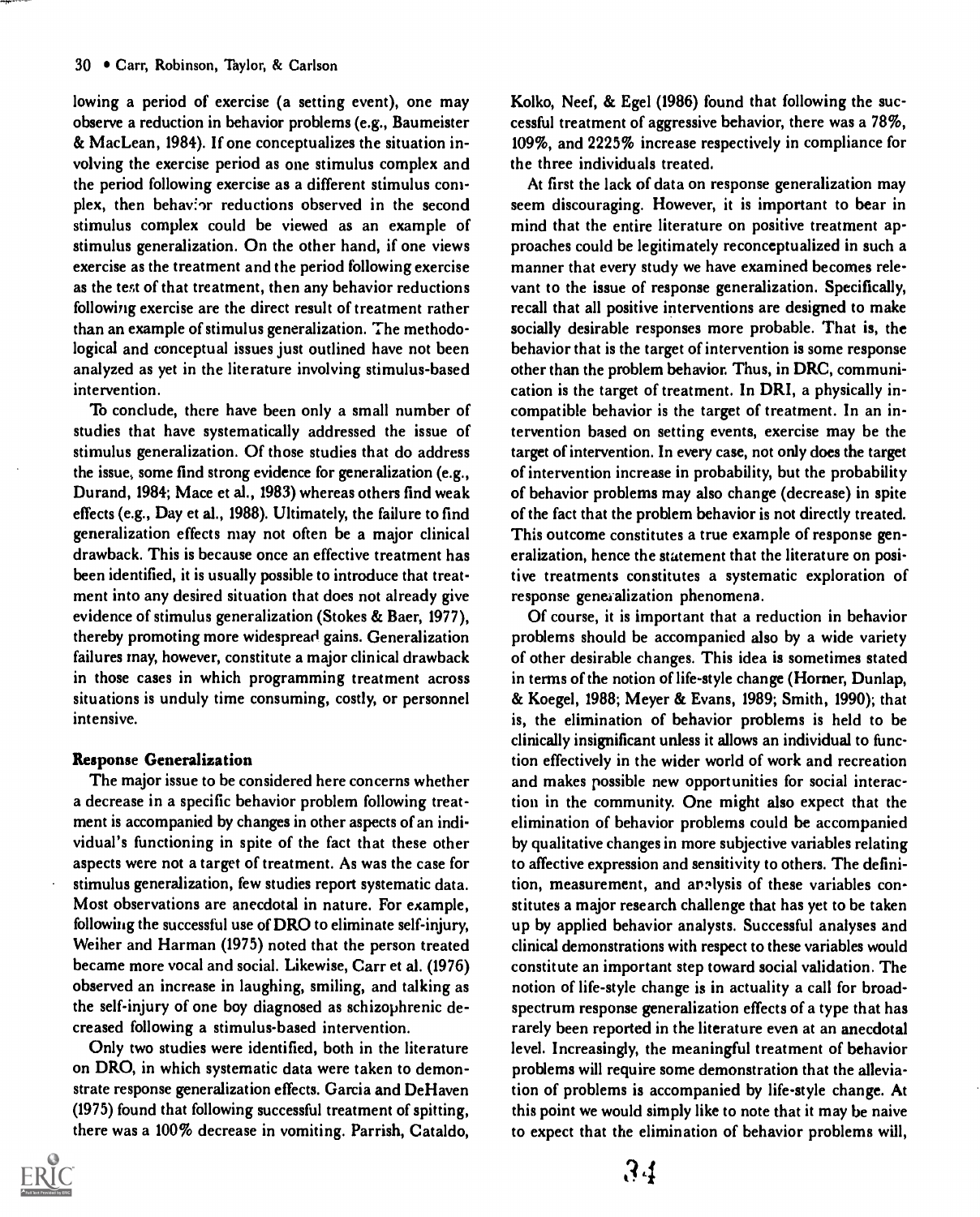by itself, automatically make new opportunities available to the successfully treated individual. More likely, life-style change will require that new competencies be developed in the individual through an array of educational, community-oriented interventions that are applied concurrently with the strategies used to eliminate the behavior problem.

#### Maintenance

Table 11 shows the data for maintenance of treatment effects following the use of positive approaches. It should be noted that some studies reviewed report maintenance data following the use of a combination of positive and aversive procedures. Since these studies do not permit an assessment of the unique contribution of positive approaches to maintenance, they are excluded from Table 11. Of the 40 DRO studies included in our analysis, only 5 reported data on maintenance. These studies involved a total of 6 subjects who exhibited 92 to 100% suppression of behavior problems at follow-ups ranging in duration from 2 to 12

months. Of the 14 DRI studies reviewed, 5 reported maintenance data. These studies involved a total of 6 subjects who exhibited 95 to 100% suppression at fellow-ups ranging from 6 to 15 months. Of the 18 skills acquisition studies analyzed, 6 reported maintenance data. These studies involved a total of 8 subjects who exhibited 60 to 100% suppression at follow-ups ranging from 30 days to 9 months. One subject was worse at follow-up (i.e., 9% increase in behavior problems). Of the 24 studies reviewed involving stimulus-based intervention, only 2 reported maintenance data. These studies involved a total of 2 subjects who exhibited 84% and 98% suppression respectively at follow-ups of 10 days and 12 months.

Clearly, only a small number of studies in the literature report maintenance data. Of the 96 studies reviewed, 18 studies, or 19% of the sample, presented systematic followup data. Nonetheless, the research demonstrates that for all four categories of treatment, one or more studies can be found in which the target behavior was suppressed 90%

| Procedure          | Study                                                | <b>Subjects</b> | % Suppression<br>of target behavior       |
|--------------------|------------------------------------------------------|-----------------|-------------------------------------------|
| <b>DRO</b>         | Barman (1980)-s*                                     |                 | 100% at 12 mo.                            |
|                    | Frankel, Moss, Schofield, & Simmons (1976)-s         |                 | 97% at 100 days                           |
|                    | Luiselli, Colozzi, & O'Toole (1980)—s                |                 | 92-97% (depending on<br>setting) at 2 mo. |
|                    | Luiselli, Myles, Evans, & Boyce (1985)-w*            | 2               | S1: 100% at 5 mo.<br>S2: 93% at 3 mo.     |
|                    | Luiselli & Slocumb (1983)-w                          |                 | 94% at 34 weeks                           |
| DRI                | Friman, Barnard, Altman, & Wolf (1986)-s             |                 | 95% at 15 mo.                             |
|                    | Mace, Kratochwill, & Fiello (1983)-s                 |                 | 100% at 8 mo.                             |
|                    | Saposnek & Watson (1974)-s                           |                 | 100% at 6 mo.                             |
|                    | Smith (1987)-w                                       |                 | 97% at 12 mo.                             |
|                    | Steege, Wacker, Berg, Cigrand, & Cooper (1989)-w     | $\mathbf 2$     | S1: 100% at 6 mo.<br>S2: 100% at 15 mo.   |
| Skills acquisition | Billingsley & Neel $(1985)$ —w                       |                 | 90% at 30 days                            |
|                    | Brawley, Harris, Allen, Fleming, & Peterson (1969)-w |                 | 95% at 3 mo.                              |
|                    | Durand & Kishi (1987)-w                              | 5               | S1: 87% at 1 mo.                          |
|                    |                                                      |                 | S2: 100\% at 1 mo.                        |
|                    |                                                      |                 | S3: 9% incr. at 1 mo.                     |
|                    |                                                      |                 | S4: 98% at 9 mo.                          |
|                    |                                                      |                 | S5: 68% at 9 mo.                          |
|                    | Gardner, Cole, Berry, & Nowinski (1983)-s            | 2               | S1: 100% at 6 mo.                         |
|                    |                                                      |                 | S2: 100% at 6 mo.                         |
|                    | Shapiro & Klein (1980)-w                             | 3               | S1: 88% at 2 mo.                          |
|                    |                                                      |                 | S2: 100% at 2 mo.                         |
|                    |                                                      |                 | S3: 60% at 2 mo.                          |
|                    | Slifer, Ivancic, Parrish, Page, & Burgio (1986)--w   |                 | 85% at 3 mo.                              |
| Stimulus-based     | Jackson, Johnson, Ackron, & Crowley (1975)--w        |                 | 84% at 10 days                            |
|                    | Touchette, MacDonald, & Langer (1985)-s              |                 | 98% at 12 mo.                             |

Table 11 Maintenance of Treatment Effects for Positive Approaches

 $s =$ strong criterion; w = weak criterion

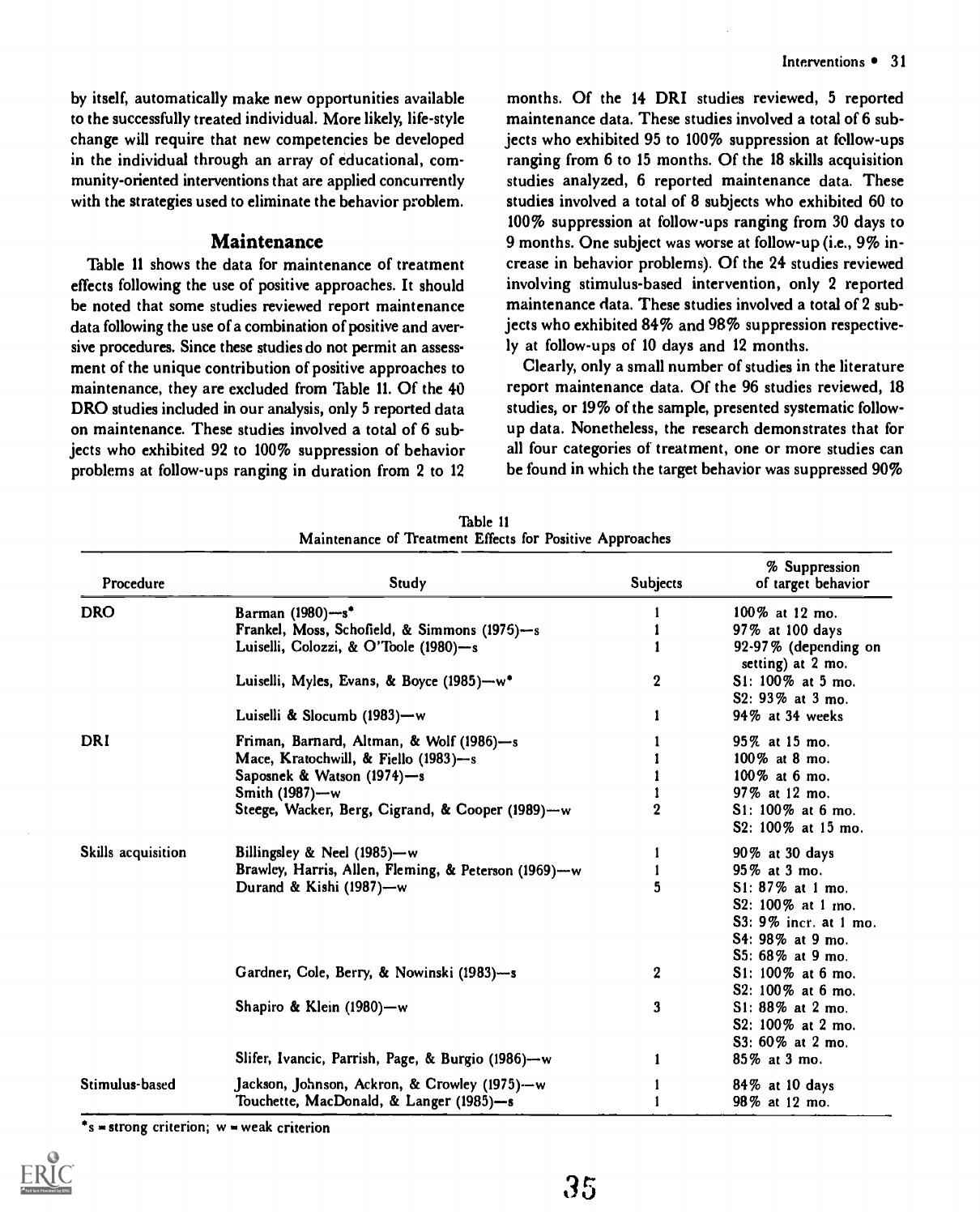or more from baseline levels. Furthermore, for all treatment categories, one or more studies can be found demonstrating maintenance effects of 9 months or more. There is thus a data base, though not yet an extensive one, that supports the assertion that positive approaches can produce long-term treatment gains.

The significance of a strong (s) versus weak (w) criterion for maintenance as shown in Table 11 requires some comment. Recall that a strong criterion means that no elements of the original treatment are present during the follow-up period. A weak criterion, on the other hand, means that at least some elements of the original treatment are retained in follow-up. The first issue to be addressed concerns whether a strong criter inn is inherently superior to a weak criterion. In the case of DRO, a strong criterion is arguably better. The reason for this statement is that a DRO, particularly one involving a short treatment interval, requires extensive monitoring and may impede the carrying out of other activities including academic and vocational instruction. Thus, eventual termination of DRO is essential if the individual is to function more normally in the school and community. In contrast, in the case of skills acquisition, a strong criterion may in fact be counterproductive. Consider communication training as an example. In the study by Durand and Kishi (1987), some students were taught to ask for a break whenever they had worked for a time. As they acquired this communicative response, their aggressive behaviors declined precipitously, ostensibly because such behaviors were escape-motivated (i.e., in lay terms, a way of getting a break) and were now no longer necessary. It is important to stress that part of the treatment involved caregivers honoring the break requests. If requests were not honored, communication would not change the individual's living situation in any appreciable way and therefore one could expect continued high rates of behavior

problems. A strong criterion implies that all aspects of the treatment procedure, including caregiver responsivity, be discontinued. In the present case, this approach would almost certainly produce an increase in behavior problems. Thus, a strong criterion is largely irrelevant to evaluating maintenance following skills acquisition. The continued strengthening and expansion of newly acquired skills (albeit involving a lower level of prompting and other instructional strategies) is frequently essential during the follow-up period and beyond.

The second issue to be addressed concerns the significance of successful maintenance following the complete withdrawal of treatment (strong criterion). If DRO, for example, is completely withdrawn and strong maintenance effects are reported (e.g., Barman, 1980; Luiselli, Colozzi, & O'Toole, 1980), to what extent can it be said that DRO per se was responsible? Incidentally, the same issue presents itself in the case of aversive treatment when, for example, electric shock has been discontinued for a year and maintenance is then assessed. There is frequently an implicit assumption that a given treatment, positive or aversive, somehow influences behavior long after the treatment itself has been discontinued. At present, however, there is no coherent theory as to how this action-at-a-distance model works. More plausible is the assumption that, regardless of the treatment used, elements of the posttreatment environment are critically related to the long-term facilitation or inhibition of treatment effects. The field as a whole has ignored this important issue by its failure to delineate in a systematic and empirical fashion the elements of the posttreatment environment thought to be important in maintenance. Until such studies are carried out and the mechanisms underlying the process are identified, maintenance effects, though sometimes achieved, will seldom be explicable or predictable.

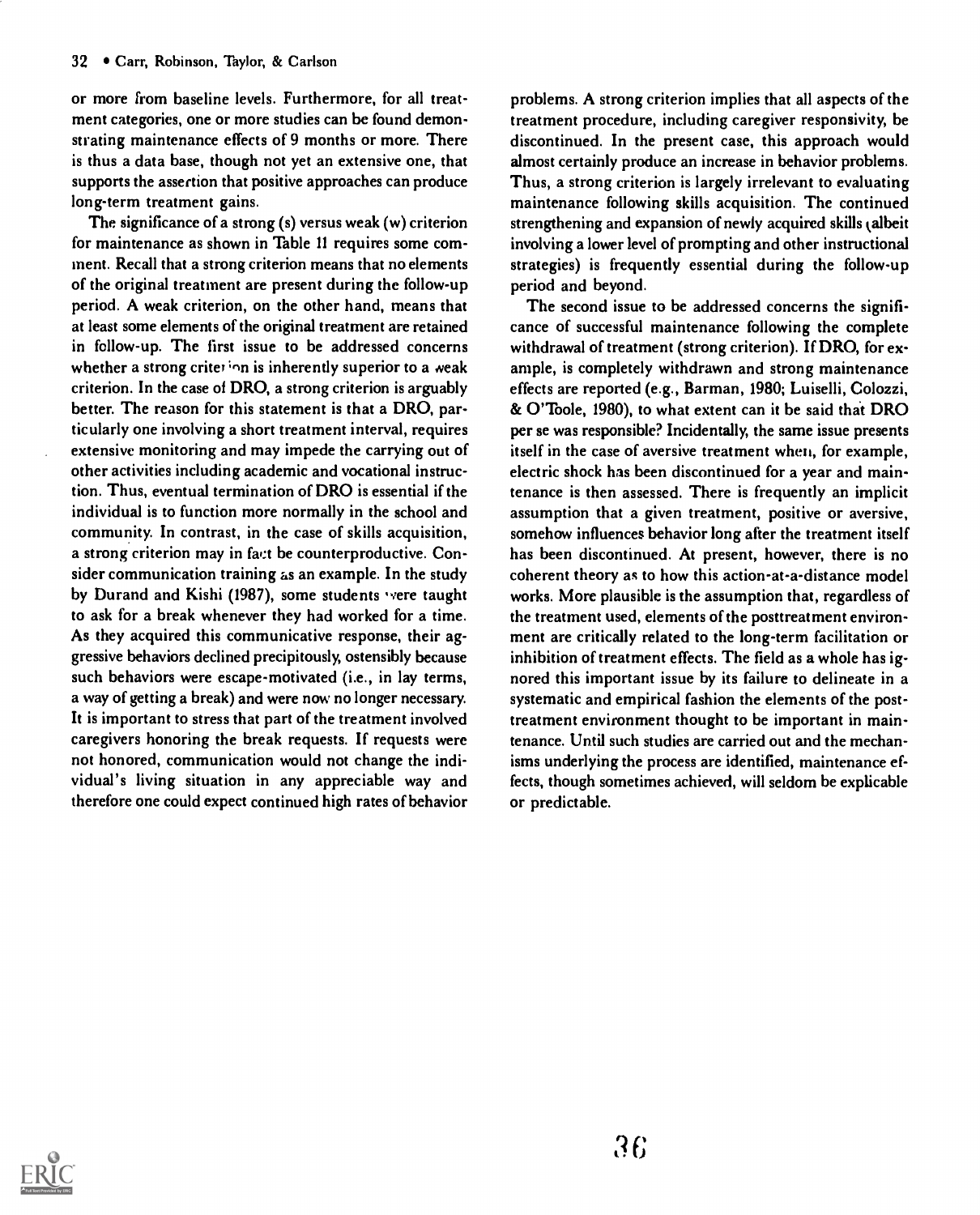# VI. RECOMMENDATIONS

- 1. There is a need to encourage the further development and more widespread use of functional analysis and hypothesis-driven intervention as an approach for systematically selecting relevant treatments from the array of all possible treatments. With few exceptions, the literature illustrates a pattern in which clinicians and researchers alike select treatments without providing a coherent rationale by which such selections are justified. That is, treatment selection is typically not based on a knowledge of the variables controlling severe behavior problems. The data reviewed suggest that approaches more directly tied to functional analysis (e.g., skills acquisition, stimulus-based intervention) are somewhat more likely to produce favorable outcomes. This fact provides further incentive for emphasizing the role of functional analysis in treatment planning.
- 2. It may be useful to combine several positive approaches in order to produce a comprehensive treatment intervention. To date, only a few studies have employed this strategy (Berkman & Meyer, 1988; Donnellan, LaVigna, Zambito, & Thvedt, 1985; Heidorn & Jensen, 1984). In every case, outcome data were encouraging. The two concerns that argue most strongly in favor of combining positive approaches involve the issue of crisis management and the likelihood that problem behavior may be multiply motivated. In most clinical cases, both of these issues have to be addressed. Crisis management requires procedures that work quickly. In this regard, stimulusbased intervention may be an important part of treat-

ment. Multiple motivation means that for a single individual, behavior problems may be maintained by escape, tangibles, attention-seeking, or sensory variables, depending on the context in which the behavior occurs. Thus, different treatments (e.g., DRC, compliance training, manipulation of setting events) must be brought to bear on the various aspects of the problem behavior. Thus far, the design of treatments that systematically address the array of motivational and antecedent factors that commonly operate in individual cases has been iargely ignored in favor of intervention oriented to solving some particular aspect of the wider problem.

- 3. The field needs to shift its focus from crisis management, where the emphasis has been for 25 years, to considerations of long-term treatment. Even when a crisis is successfully managed, there is still a question of how to ensure that treatment gains will maintain. Otherwise, a recurrent cycle of crises may ensue. There need to be incentives that encourage researchers to explore and identify those aspects of the posttreatment environment that facilitate maintenance.
- 4. The nature of the dependent variable in research on severe behavior problems needs to be expanded from the traditional focus on frequency, rate, and duration to a new and wider focus involving considerations of severity, conditional probability, and life-style changes, including those pertaining to interpersonal and affective variables.

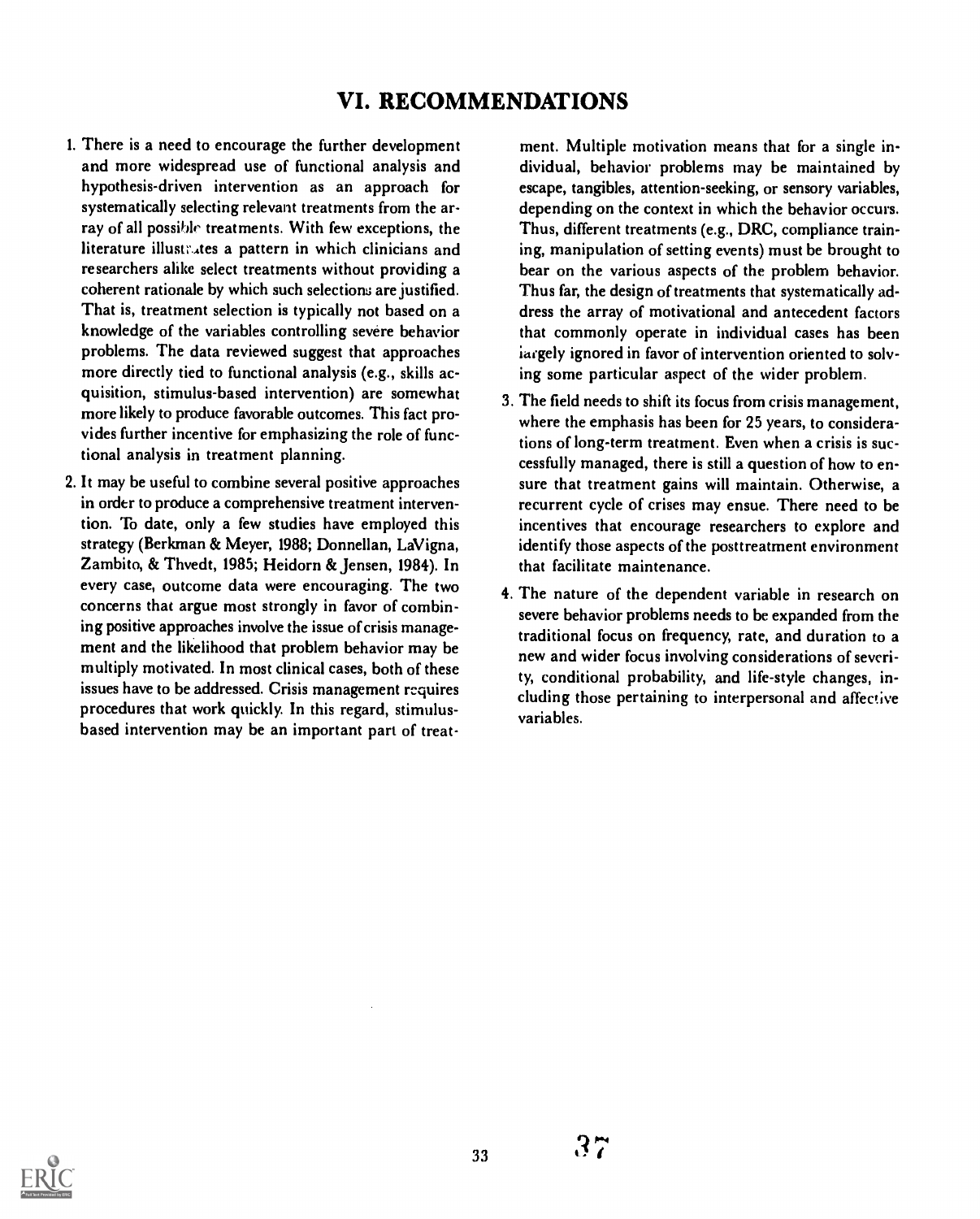# References

- Albin, J.B. (1977). The treatment of pica (scavenging) behavior in the retarded: A critical analysis and implications for research. Mental Retardation, 15, 14-17.
- Altman, K., Hobbs, S., Roberts, M., & Haavik, S. (1980). Control of disruptive behavior by manipulation of reinforcement density and item difficulty subsequent to errors. Applied Research in Mental Retardation, 1, 193-208.
- Altman, K., & Krupshaw, R. (1983). Suppressing aggressivedestructive behavior by delayed overcorrection. Journal of Behavior Therapy and Experimental Psychiatry, 14, 359-362.
- American Medical Association Council on Scientific Affairs. (1987). Aversion therapy. Journal of the American Medical Association, 258, 2562-2566.
- Anderson, L., Dancis, J., & Alpert, M. (1978). Behavioral contingencies and self-mutilation in Lesch-Nyhan disease. Journal of Consulting and Clinical Psychology, 46, 529-536.
- Augustine, A., & Cipani, E. (1982). Treating self-injurious behavior: Initial effects, maintenance and acceptabil.'y of treatment. Child and Family Behavior Therapy, 4, 53 59.
- Azrin, N.H., Besalel, V.A., Jamner, J.P., & Caputo, J.N. (1988). Comparative study of behavioral methods of treating severe selfinjury. Behavioral Residential Treatment, 3, 119-152.
- Azrin, N.H., Jamner, J.P., & Besalel, V.A. (1986). Vomiting reduction by slower food intake. Applied Research in Mental Retardation, 7, 409-413.
- Bachman, J.A. (1972). Self-injurious behavior: A bchavioral analysis. Journal of Abnormal Psychology, 80, 211-224.
- Baer, D.M., Peterson, R.F., & Sherman, J.A. (1967). The development of imitation by reinforcing behavioral similarity to a model. Journal of the Experimental Analysis of Behavior, 10, 405-416.
- Baer, D.M., Wolf, M.M., & Risley, T.R. (1968). Some current dimensions of applied behavior analysis. Journal of Applied Behavior Analysis, 1, 91-97.
- Ball, T.S., Hendricksen, H., & Clayton, J. (1974). A special feeding technique for chronic regurgitation. American Journal of Mental Deficiency, 78, 486-493.
- Bandura, A. (1969). Principles of behavior modification. New York: Holt, Rinehart, & Winston.
- Barlow, D.H., Hayes, S.C., & Nelson, R.O. (1984). The scientist practitioner. New York: Pergamon.
- Barman, B.C. (1980), Use of contingent vibration in the treatment of self-stimulatory hand-mouthing and ruminative vomiting behavior. Journal of Behavior Therapy and Ex, ... imental Psychiatry, 11, 307-311.
- Baroff, G.S. (1974). Mental retardation: Nature, cause and management. Washington, DC: Hemisphere.
- Bates, E., Camaioni, L., & Volterra, V. (1975). The acquisition of performatives prior to speech. Merrill-Palmer Quarterly, 21, 205-226.
- Bates, P., & Wehman, P. (1977). Behavior management with the mentally retarded: An empirical analysis of the research. Mental Retardation, 15, 9-12.
- Baumeister, A.A., & MacLean, W.E. (1984). Deceleration of selfinjurious and stereotypic responding by exercise. Applied Research in Mental Retardation, 5, 385-393.
- Baumeister, A.A., & Rollings, J.P. (1976). Self-injurious behavior. In N.R. Ellis (Ed.), International Review of Research in Mental Retardation (Vol. 8, pp. 1-34). New York: Academic Press.
- Bell, S.M., & Ainsworth, M.D.S. (1972). Infant crying and maternal responsiveness. Child Development, 43, 1171-1190.
- Bellack, A.S., & Hersen, M. (1977). Behavior modification: An introductory textbook. New York: Oxford University Press.
- Berkman, K.A., & Meyer, L.H. (1988). Alternative strategies and multiple outcomes in the remediation of severe self-injury: Going "all out" nonaversively. Journal of The Association for Persons with Severe Handicaps, 13, 76-86.
- Berkson, G., & Landesman-Dwyer, S. (1977). Behavioral research on severe and profound mental retardation (1955-1974). American Journal of Mental Deficiency, 81, 428-454.
- Bijou, S.W., & Baer, D.M. (1978). Behavior analysis of child development. Englewood Cliffs, NJ: Prentice-Hall.
- Billingsley, F.F., & Neel, R.S. (1985). Competing behaviors and their effects on skill generalization and maintenance. Analysis and Intervention in Developmental Disabilities, 5, 357-372.
- Boe, R.B. (1977). Economical procedures for the reduction of aggression in a residential setting. Mental Retardation, 15, 25-28.
- Brawley, E.R., Harris, ER., Allen, K.A., Fleming, R.S., & Peterson, R.F. (1969). Behavior modification of an autistic child. Behavioral Science, 14, 87-97.
- Brownlee, J.R., & Bakeman, R. (1981). Hitting in toddler-peer interattion. Child Development, 52, 1076-1079.
- Bryant, L.E., & Budd, K.S. (1984). Teaching behaviorally handicapped preschool children to share. Journal of Applied Behavior Analysis, 17, 45-56.
- Car:, E.G. (1977). The motivation of self-injurious behavior: A review of some hypotheses. Psychological Bulletit., 84, 800-816.
- Carr, E.G. (1985). Behavioral approaches to language and communication. In E. Schopler & G. Mesibov (Eds.), Current issues in autism: Volume 3. Communication problems in autism (pp. 37-57). New York: Plenum.
- Carr, E.G. (1988). Functional equivalence as a mechanism of response generalization. In R. Horner, R.L. Koegel, & G. Dunlap (Eds.), Generalization and maintenance: Life-style changes in applied settings (pp. 194-219). Baltimore: Paul H. Brookes.
- Carr, E.G., & Durand, V.M. (1985a). Reducing behavior problems through functional communication training.Journal of Applied Behavior Analysis, 18, 111-126.
- Carr, E.G., & Durand, V.M. (19856). The social-communicative basis of severe behavior problems in children. In S. Reiss & R. Bootzin (Eds.), Theoretical issues in behavior therapy (pp. 219-254). New York: Academic Press.
- Carr, E.G., McConnachie, G., Levin, L., & Kemp, D.C. (in press). Communication-based treatment of severe behavior problems.

 $35$ 

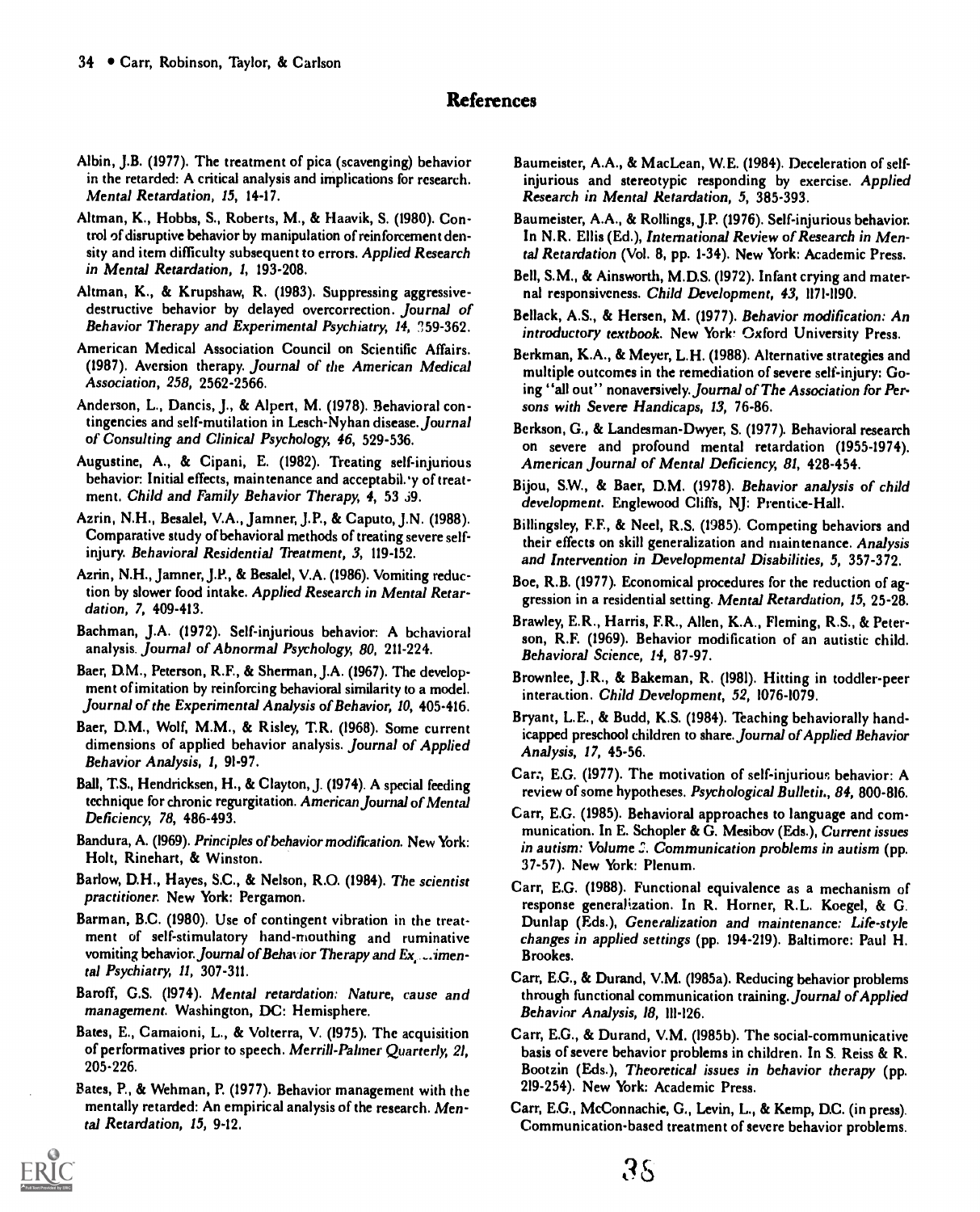In R. Van Houten & S. Axelrod (Eds.), Effective behavioral treatment: Issues and implementation. New York: Plenum,

Carr, E.G., & Newsom, C.D. (1985). Demand-related tantrums: Conceptualization and treatment. Behavior Modification, 9, 403-426,

Carr, E.G., Newsom, C.D., & Binkoff, J.A. (1976). Stimulus control of self-destructive behavior in a psychotic child. Journal of Abnormal Child Psychology, 4, 139-153,

Carr, E.G., Newsom, C.D., & Binkoff, J.A. (1980). Escape as a factor in the aggressive behavior of two retarded children. Journal of Applied Behavior Analysis, 13, 101-117.

Carr, E.G., & Reynolds, G,S. (1974). Temporal inhibition: Effects of changes in rate of reinforcement and rate of responding.Journal of the Experimental Analysis of Behavior, 22, 73-81.

Carr, E.G., Robinson, S., & Palumbo, L.W. (in press). The wrong issue: Aversive versus nonaversive treatment. The right issue: Functional versus nonfunctional treatment. In A. Repp & N. Singh (Eds.), Current perspectives in the use of nonaversive and aversiv interventions with developmentally disabled persons. Sycamore, IL: Sycamore Press.

Casey, L.O. (1978). Development of communicative behavior in autistic children: A parent program using manual signs. Journal of Autism and Childhood Schizophrenia, 8, 45-59.

Cataldo, M.F., & Harris, J. (1982). The biological basis for selfinjury in the mentally retarded. Analysis and Intervention in Developmental Disabilities, 2, 21-39.

Cataldo, M.F., Ward, E.M., Russo, D.C., Riordan, M., & Bennett, D. (1986). Compliance and correlated problem behavior in children: Effects of contingent and noncontingent reinforcement. Analysis and Intervention in Developmental Disabilities, 6, 265-282.

Conrin, J., Pennypacker, H.S., Johnston, J., & Rast, J. (1982). Differential reinforcement of other behaviors to treat chronic rumination of mental retardates. Journal of Behavior Therapy and Experimental Psychiatry, 13, 325-329.

Corte, H.E., Wolf, M.M., & Locke, B.J. (1971). A comparison of procedures for eliminating self-injurious behavior of retarded adolescents. Journal of Applied Behavior Analysis, 4, 201-213.

Davis, P.K., & Cuvo, A.J. (1980). Chronic vomiting and rumination in intellectually normal and retarded individuals: Review and evaluation of behavioral research. Behavior Research of Severe Developmental Disabilities, 1, 31-09.

Day, R.M., Rea, J.A., Schussler, N.G., Larsen, S.E., & Johnson, W.L. (1938). A functionally based approach to the treatment of self-injurious behavior. Behavior Modification, 12, 565-589.

Deitz, S.M. (1978). Current status of applied behavior analysis: Science versus technology. American Psychologist, 33, 805-814.

Deitz, S.M., Repp, A.C., & Deitz, D.E.D. (1976). Reducing inappropriate classroom behaviour of retarded students through three procedures of differential reinforcement. Journal of Mental Deficiency Researck, 20, 155-170.

DeLissovoy, V. (1963). Head banging in early childhood: A suggested cause. Journal of Genetic Psychology, 102, 109-114,

Demchak, M.A., & Halle, J.W. (1985). Motivational assessment: A potential means of enhancing treatment success of selfinjurious individuals. Education and Training of the Mentally Retarded, 20, 25-38.



Donnellan, A.M., LaVigna, G.W., Zambito, J., & Thvedt, J. (1985). A time-limited intensive intervention program model to support community placement for persons with severe behavior problems., ionrral of The Association for Persons with Severe Handicaps, 10, 123-131.

Donnellan, A.M., Mirenda, P.L., Mesaros, R.A., & Fassbend(1, L.L. (1984). Analyzing the communicative functions of aberrant behavior. Journal of The Association for Persons with Severe Handicaps, 9, 201-212,

Dorsey, M.F., Iwata, B.A., Ong, P., & McSween, T.E. (1980). Treatment of self-injurious behavior using a water mist: Initial response suppression and generalization. Journal of Applied Behavior Analysis, 13, 130-140.

Dorsey, M.F., Iwata, B.A., Reid, D.H., & Davis, PA. (1982). Protective equipment: Continuous and contingent application in the treatment of self-injurious behavior. Journal of Applied Behavior Analysis, 15, 217-230.

Dura, J.R., Mulick, J.A., & Hammer, D. (1988). Rapid clinical evaluation of sensory integrative therapy for self-injurious behavior. Mental Retardation, 26, 83-87.

Durand, V.M. (1984). Attention-getting problem behavior: Analysis and intervention. Unpublished doctoral dissertation, State University of New York, Stony Brook.

Durand, V.M., & Crimmins, D.B. (1988). Identifying the variables maintaining self-injurious behavior. Journal of Autism and Developmental Disorders, 18, 99-117.

Durand, V.M., & Kishi, G. (1987). Reducing severe behavior problems among persons with dual sensory impairments: An evaluation of a technical assistance model. Journal of The Association for Persons with Severe Handicaps, 12, 2-10.

Edelson, S.M., Taubman, M.T, & Lovaas, 0.1. (1983). Some social contexts of self-destructive behavior. Journal of Abnormal Child Psychology, 11, 299-312.

Evans, I.M., & Meyer, L.H. (1985). An educative approach to behavior problems: A practical decision model for interventions with severely handicapped learners. Baltimore: Paul H. Brookes,

Favell, J.E., Azrin, N.H., Baumeister, A.A., Carr, E.G., Dorsey, M.F., Forehand, R., Foxx, R.M., Lovaas, 0.1., Rincovcr, A., Risley, T.R., Romanczyk, R.G., Russo, D.C., Schroeder, S.R., & Solnick, J.V. (1982). The treatment of self-injurious behavior. Behavior Therapy, 13, 529-554,

Favell, J.E., McGimsey, J.F, & Schell, R.M. (1982). Treatment of self-injury by providing alternate sensory activities. Analysis and Intervention in Developmental Disabilities, 2, 83-104.

Foxx, R.M., & Shapiro, ST (1978). The timeout ribbon: A nonexclusionary timeout procedure. Journal of Applied Behavior Analysis, 11, 125-136.

Frankel, F., Moss, D., Schofield, S., & Simmons, J.Q (1976). Case study: Use of differential reinforcement to suppress self-injurious and aggressive behavior. Psychological Reports, 39, 843-849.

Frankel, F., & Simmons, J.Q (1976). Self-injurious behavior in schizophrenic and retarded children. American Journal of Mental Deficiency, 80, 512-522.

Friman, P.C., Barnard, J.D., Altman, K., & Wolf, M.M. (1986). Parent and teacher use of DRO and DRI to reduce aggressive behavior. Analysis and Intervention in Development Disabilities, 6, 319-330.

39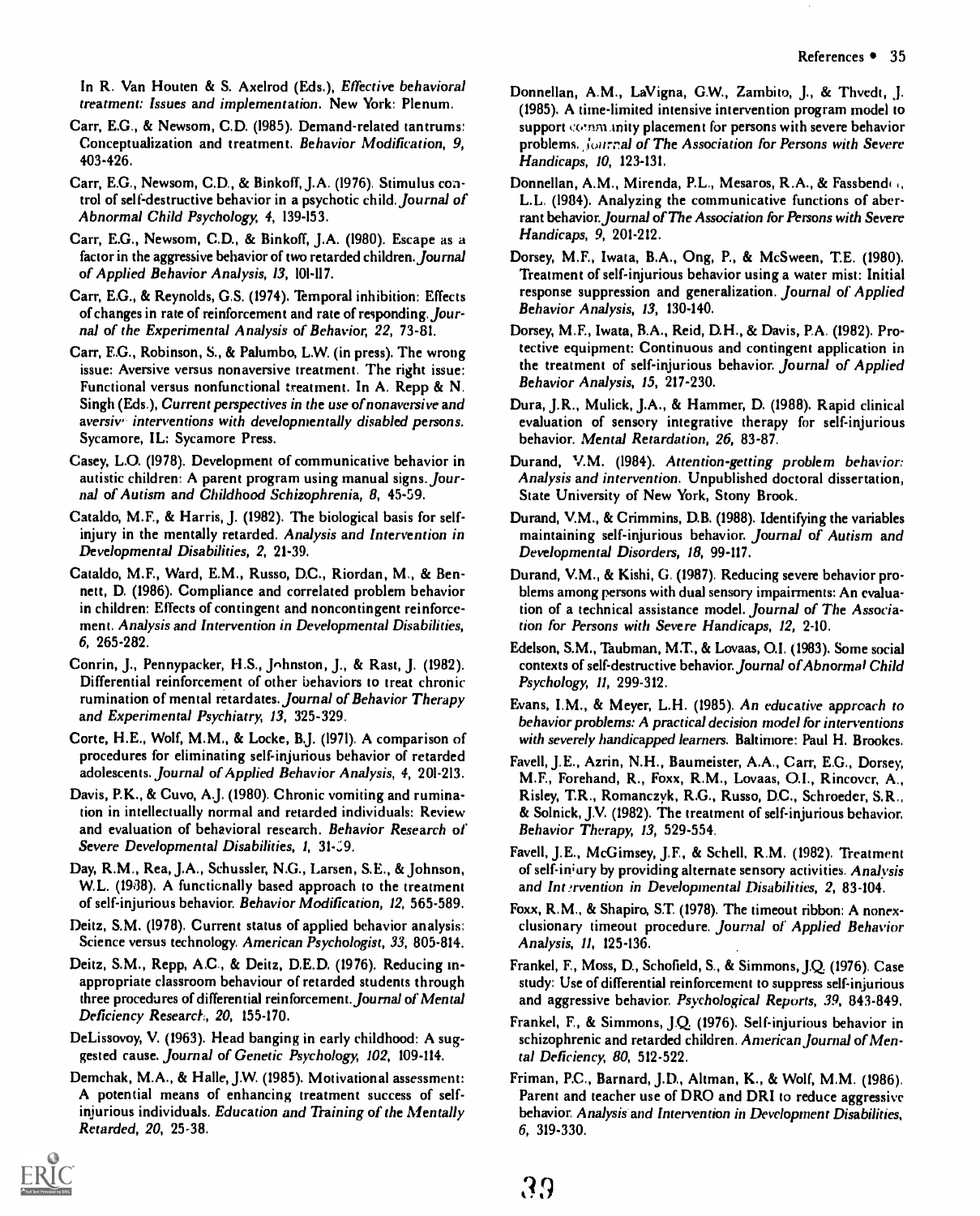- Fulcher, G. (1984). A review of self-injurious behaviour-(SIB). Australia and Nei, Zealand Journal of Developmental Disabilities, 10, 51-67.
- Garcia, E.E., & De Haven, E.D. (1975). An experimental analysis of response acquisition and elimination with positive reinforcers. Behavioral Neuropsychiatry, 7, 71-78.
- Gardner, W.I., & Cole, C.L. (1984). Aggression and related conduct difficulties in the mentally retarded: A multicomponent behavior model. Advances in Mental Retardation and Developmental Disabilities, 2, 41-84.
- Gardner, W.L, Cole, C.L., Berry, D.L., & Nowinski, J.M. (1983). Reduction ot disruptive behaviors in mentally retarded adults: A sdf-management approach. Behavior Modification, 7, 76-96.
- Gaylord-Ross, R. J., Weeks, M., & Lipner, C. (1980). An analysis of antecedent, response, and consequence events in the treatment of self-injurious behavior. Education and Training of the Mentally Retarded, 15, 35-42.
- Gelfand, D.ivl., Jenson, W.R., & Drew, C. J. (1988). Understanding child behavior disorders: An introduction to child psychopathology (2nd ed.). New York: Holt, Rinehart, & Winston.
- Goetz, E.M., Holmberg, M.C., & LeBlanc, J.M. (1975). Differential reinforcement of other behavior and noncontingent reinforcement as control procedures during the modification of a preschooler's compliance.Journal of Applied Behavior Analysis, 8, 77-82.
- Gordon, R., Handleman, J.S., & Harris, S.L. (1986). The effects of contingent versus non-contingent running on the out-of-seat behavior of an autistic boy. Child and Family Behavior Therapy, 8, 37-44.
- Gorman-Smith, D., & Matson, J.L. (1985). A review of treatment research for self-injurious and stereotyped responding.Journal of Mental Deficiency Research, 29, 295-308.
- Guess, D., Helmstetter, E., Turnbull, H.R., III, & Knowlton. S. (1987). Use of aversive procedures with persons who are disabled: An historical review and critical analysis. Monograph of The Association for Persons with Severe Handicaps, 2 (1).
- Guess, D., Mulligan-Ault, M., Roberts, S., Struth, J., Siegel-Causey, E., Thompson, B., Bronicki, & Guy, B. (1988). Implications of biobehavioral states for the education and treatment of students with the most profoundly handicapping conditions.Journal of The Association for Persons with Severe Handicaps, 13, 163-174.
- Harris, S.L., & Ersner-Hershfield, R. (1978). Behavioral suppression of seriously disruptive behavior in psychotic and retarded patients: A review of punishment and its alternatives. Psychological Bulletin, 85, 1352-1375.
- Hawkins, R.P., Peterson, R.F., Schweid, E., & Bijou, S.W. (1966). Amelioration of problem parent-child relations with the parent in a therapeutic role. Journal of Experimental Child Psychology, 4, 99-107.
- Hayes, S.C., Rincover, A., & Solnick, J.V. (1980). The technical drift of applied behavior analysis. Journal of Applied Behavior Analysis, 13, 275-285,
- Heidorn, S.D., & Jensen, C.C. (1984). Generalization and maintenance of the reduction of self<sup>t</sup>injurious behavior maintained by two types of reinforcement. Behaviour Research and Therapy, 22, 581-586.



- Herman, B,H., Hammock, M.K., Arthur-Smith, A., Egan, J., Chatoor, I., Werner, A., & Zelnick, N. (1987). Naltrexone decreases self-injurious behavior. Annals of Neurology, 22, 550-552.
- Hersen, M., & Barlow, D.H. (1976). Single case experimental designs. New York: Pergamon.
- Hollis, J.H., & Meyers, C.E. (Eds.). (1982). Life-threatening behavior: Analysis and intervention. Washington, DC: American Association on Mental Deficiency.
- Homer, A.L, & Peterson, 1980). Differential reinforcement of other behavior: A preferred response dimination procedure. Behavior Therapy, 11, 449-471.
- Horner, R., Dunlap, G., & Koegel, R.L. (Eds.). (1988). Generalization and maintenance: Life-style changes in applied settings. Baltimore: Paul H. Brookes.
- Horner, R.H., & Budd, C.M. (1985). Acquisition of manual sign use: Collateral reduction of maladaptive behavior, and factors limiting generalization. Education and Training of the Mentally Retarded, 20, 39-47.
- Hughes, H., & Davis, R. (1980). Treatment of aggressive behavior: The effect of EMG response discrimination biofeedback training. Journal of Autism and Developmental Disorders, 10. 193-202.
- Hunt, P., Alwell, M., & Goetz, L. (1988). Acquisition of conversation skills and the reduction of inappropriate social interaction behaviors. Journal of The Association for Persons with Severe Handicaps, 13, 20-27.
- Hutt, C., & Hutt, S.J. (1970). Stereotypes and their relation to arousal: A study of autistic children. In S.J. Tratt & C. Hutt (Eds.), Behavior studies in psychiatry (pp. 175.204). New York: Pergamon.
- Iwata. B.A. (1987). Negative reinforcement in applied behavior analysis: An emerging technology. journal of Applied Behavior Analysis, 20, 361-378.
- Iwata, B.A., Domey, M.F., Slifer, KJ., Bauman, K.E., & Richman, G.S (1982). Toward a functional analysis of self-injury. Analysis and Intervention in Developmental Disabilities, 2, 3-20.
- Jackson, G.M., Johnson, C.R., Ackron, G.S., & Crowley, R. (1975). Food satiation as a procedure to decelerate vomiting. American Journal of Mental Deficiency, 80, 223-227.
- Jansma, P., & Combs, C.S. (1987). The effects of fitness training and reinforcement on maladaptive behaviors of institutionalized adults, classified as mentally retarded/emotionally disturbed. Education and 'Raining in Mental Retardation, 22, 268-279.
- Johnson, W.L., & Baumeister, A.A. (1978). Self-injurious behavior: A review and analysis of methodological details of published studies. Behavior Modification, 2, 465-487.
- Kanfer, F.H., & Saslow, G. (1969). Behavioral diagnosis. In C M. Franks (Ed.), Behavior therapy-Appraisal and status (pp. 417-444). New York: McGraw-Hill,
- Kazdin, A.E. (1980). Behavior modification in applied settings (rev. ed,). Homewood, IL: The Dorsey Press.
- Koegel, R.L., Koegel, L.K., Murphy, C., & Ryan, C. (1989). Assessing the effect of two different language teaching paradigms on disruptive behavior. Unpublished man ript, University of California at Santa Barbara, Speech and Hearing Center, Santa Barbara, CA.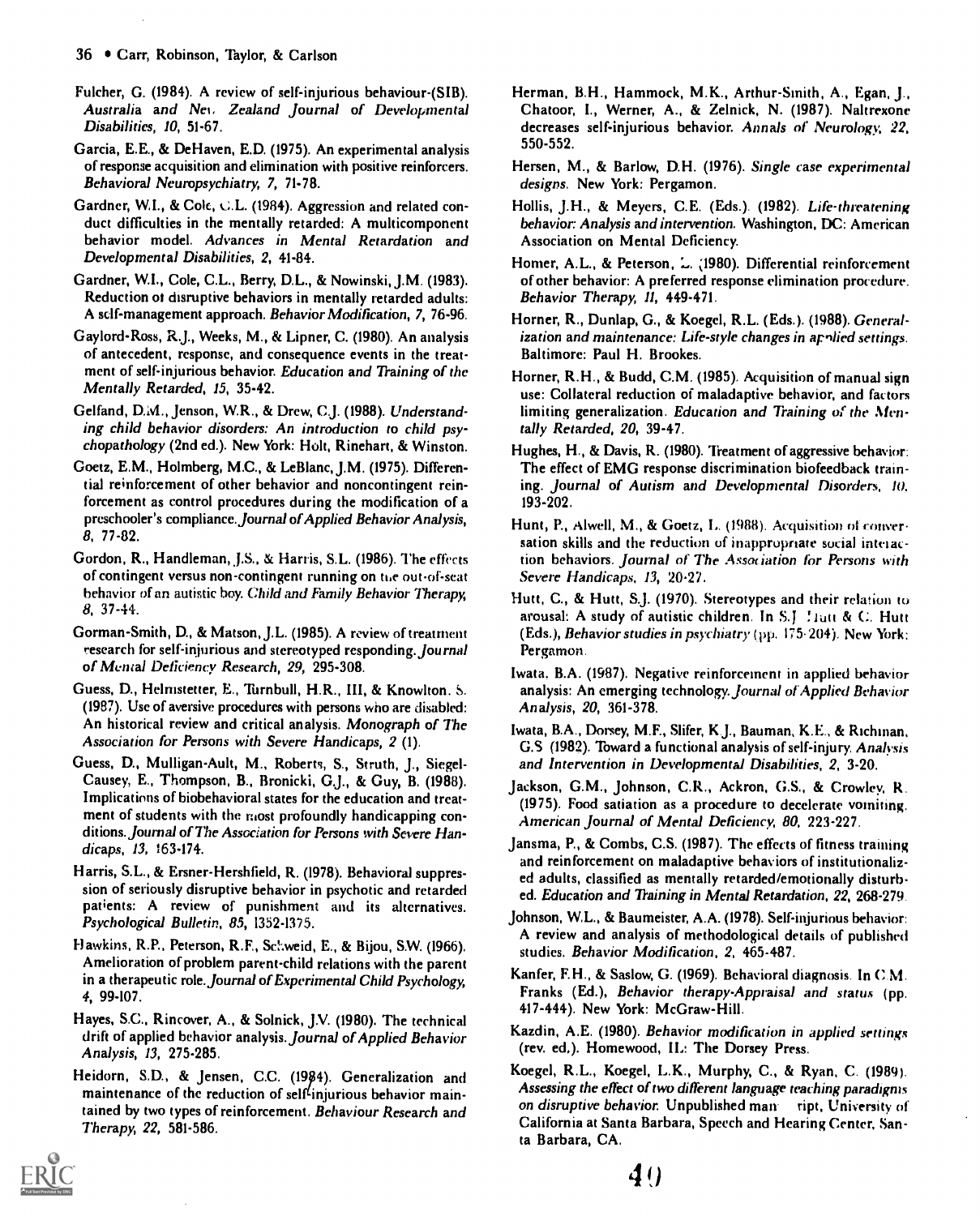- LaGrow, S.J., & Repp, A.C. (1984). Stereotypic responding: A review of intervention research. American Journal of Mental Deficiency, 88, 595-609.
- Lancioni, G.E., Smeets, P.M., Ceccarani, P.S., Capodaglio, L., & Campanari, G. (1984). Effects of gross motor activities on the severe self-injurious tantrums of multihandicapped individuals. Applied Research in Mental Retardation, 5, 471-482.
- Landesman, S., & Vietze, P. (Eds.). (1987). Living environments and mental retardation. Washington, DC: American Association on Mental Retardation.

LaVigna, G.W., & Donnellan, A.M. (1986). Alternatives to punishment: Solving behavior problems with non-aversive strategies. New York: Irvington.

- LaVigna, G.W., Willis, T.J., & Donnellan, A.M. (1989). The role of positive programming in behavioral treatment. In E. Cipani (Ed.), Behavioral approaches in the treatment of aberrant behavior (pp. 59-83). Washington DC: American Association on Menta; Deficiency.
- Lennox, D.B., Miltenburger, R.G., Spengler, P., & Erfanian, N. (1988). Decelerative treatment practices with persons who have mental retardation: A review of five years of the literature. American Journal on Mental Retardation, 92, 492-501.
- Leung, E.H.L., & Rheingold, H.L. (1981). Development of pointing as a social gesture. Developmental Psychology, 17, 215-220.
- Lobato, D., Carlson, E.I., & Barrera, R.D. (1986). Modified satiation: Reducing ruminative vomiting without excessive weight gain. Applied Research in Mental Retardation, 7, 337-347.
- Lockwood, K., & Bourland, G. (1982). Reduction of self-injurious behaviors by reinforcement and toy use. Mental Retardation, 20, 169-173.
- Lovaas, 0.1., Freitag, G., Gold, V.J., & Kassorla, I.C. (1965). Experimental studies in childhood schizophrenia: Analysis of selfdestructive behavior. Journal of Experimental Child Psychology, 2, 67-81.
- Luce, S.C., Delquadri, J., & Hall, R.V. (1980). Contingent exercise: A mild but powerful procedure for suppressing inappropriate verbal and aggressive behavior. Journal of Applied Behavior Analysis, 13, 583-594.
- Luccro, W.J., Frieman, J., Spoering, K., & Fehrenbacher, J. (1976). Comparison of three procedures in reducing self-injurious behavior. American Journal of Mental Deficiency, 80, 548-554.
- Luiselli, J.K. (1984). Therapeutic effects of brief contingent effort on severe behavior disorders in children with developmental disabilities. Journal of Clinical Child Psychology, 13, 257-262.
- Luiselli, J.K. (1988). Comparative effects of a time-out contingency when combined with alternate methods of reinforcement. Journal of the Multihandicapped Person, 1, 121-127.
- Luiselli, J.K., Colozzi, G.A., & O'Toole. K.M. (1980). Programming response maintenance of differential reinforcement effects. Child Behavior Therapy, 2, 65-73.
- Luiselli, J.K., Helfen, C.S., Colozzi, G., Donellon, S., & Pemberton, B. (1978). Controlling self-inflicted biting of a retarded child by the differential reinforcement of other behavior. Psychological Reports, 42, 435-438.
- Luiselli, J.K., Myles, E., Evans, T.P., & Boyce, D.A. (1985). Reinforcement control of severe dysfunctional behavior of blind,

multihandicapped students. American Journal of Mental Deficiency, 90, 328-334.

- Luiselli, J.K., Myles, E., & Littman-Quinn, J. (1983). Analysis of a reinforcement/time-out treatment package to control severe aggressive and destructive behaviors in a multihandicapped, rubella child. Applied Research in Mental Retardation, 4, 65-78.
- Luiselli, J.K., & Reisman, J. (1980). Some variations in the use of differential reinforcement procedures with mentally retarded children in specialized treatment settings. Applied Research in Mental Retardation, 1, 277-288.
- uiselli, J.K., & Slocumb, P.R. (1983). Management of multiple aggressive behaviors by differential reinforcement. Journal of Behavior Therapy and Experimentz! Psychiatry, 14, 343-347.
- Luiselli, J.K., Suskin, L., & Slocumb, P.R. (1984). Application of immobilization time-aut in management programming with developmentally disabled children. Child and Family Behavior Therapy, 6, 1-15.
- Lundervold, D., & Bourland, G. (1988). Quantitative analysis of treatment of aggression, self-injury, and property destruction. Behavior Modification, 12, 590-617.
- Mace, F.C., Kratochwill, TR., & Fiello, R.A. (1983). Positive treatment of aggressive behavior in a mentally retarded adult: A case study. Behavior Therapy, 14, 689-696.
- Maisto, C.R., Baumeister; A.A., & Maisto, A.A. (1978). An analysis of variables related to self-injurious behaviour among institutionalised retarded persons. Journal of Mental Deficiency Research, 22, 27-36.
- Martin, PL., & Foxx, R.M. (1973). Victim control of the aggression of an institutionalized retardate. Journal of Behavior Therapy and Experimental Psychiatry, 4, 161-165.
- Martin, R. (1975). Legal challenges to behavior modification: Trends in schools, corrections, and mental health. Champaign, IL: Research Press.
- Matson, J.L., & DiLorenzo, T.M. (1984). Punishment and its alternatives: A new perspective for behavior modification. New York: Springer.
- Matson, J.L., & Gorman-Smith, D. (1986). A review of treatment research for aggressive and disruptive behavior in the mentally retarded Applied Research in Mental Retardation, 7, 95-103,
- Matson, J.L., & Taras, M.E. (1989). A 20 year review of punishment and alternative methods to treat problem behaviors in developmentally delayed persons. Research in Developmental Disabilities, 10, 85-104.
- McAfee, J.K. (1987). Classroom density and the aggressive behavior of handicapped children. Education and Treatment of Children, 10, 134-145.
- Measel, C. J., & Alfieri, P.A. (1976). Treatment of self-injuri.,us behavior by a combination of reinforcement for incompatible behavior and overcorrection. American Journal of Mental Deficiency; 81, 147-153.
- Meyer, L.H., & Evans, I.M. (1989). Nonaversive intervention for behavior prob!ems. Baltimore: Paul H. Brookes.
- Mulick, J.A., & Kedesdy, J.H. (1988). Self-injurious behavior, its treatment, and normalization. Mental Retardation, 26, 223-229.
- Mulick, J.A., Schroeder, S.R., & Rojahn, J. (1980). Chronic ruminative vomiting: A comparison of four treatment pro-

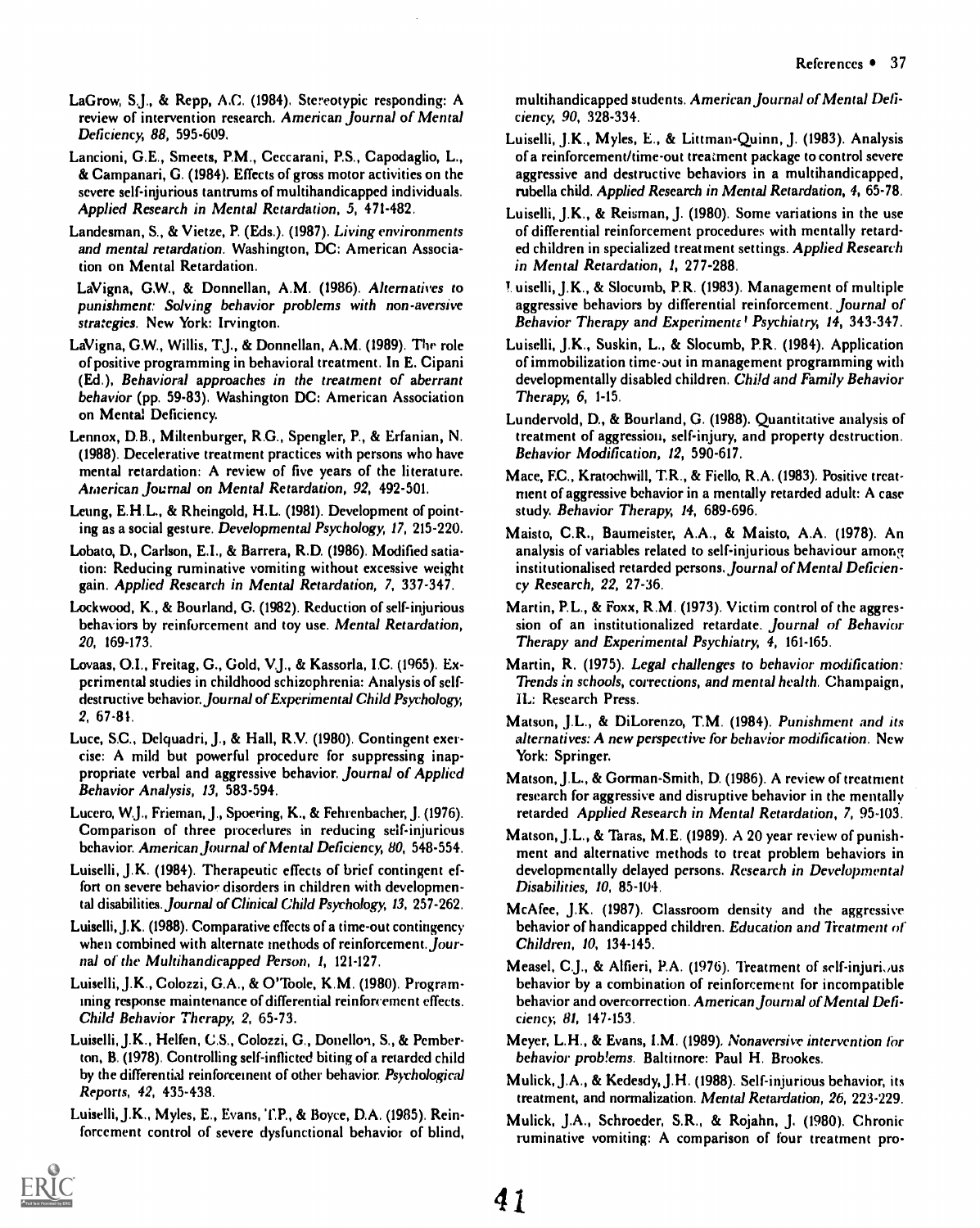#### 38 • Carr, Robinson, Taylor, & Carlson

cedures. journal of Autism and Developmental Disorders, 10, 203-213.

- Murphy, G., & Wilson, B. (Eds.). (1985). Self-injurious behavior: A collection of published papers on prevalence, causes, and treatment in people who are mentally handicapped or autistic. Birmingham: British Institute of Mental Handicap.
- Myers, DV. (1975). Extinction, DRO, and response-cost procedures for eliminating self-injurious behavior: A case study. Behaviour Research and Therapy, 13, 189-191.
- Neel, R.S., Billingsley, F.F., McCarty, F., Symonds, D., Lambert, C., Lewis-Smith, N., & Hanashin), R. (1983). Innovative model program for autistic children and their teachers. Unpublished manuscript, University of Washington, Seattle,
- Neufeld, A., & Fantuzzo, J.W. (1987). Treatment of severe selfinjurious behavior by the mentally retarded using the bubble helmet and differential reinforcement procedures. Journal of Behavior Therapy and Experimental Psychiatry, 18, 127-136.
- Nevin, J.A., & Shettleworth, S.J. (1966). An analysis of contrast effects in multiple schedules, journal of the Experimental Analysis of Behavior, 9, 305-315.
- Parrish, J.M., Cataldo, M.F., Kolko, D.J., Neef, N.A., & Egel, A.L. (1986). Experimental analysis of response covariation among compliant and inappropriate behaviors. journal of Applied Behavior Analysis, 19, 241-254,
- Patterson, G.R. (1982). Coercive family process. Eugene, OR: Castalia.
- Patterson, G.R., Littman, R.A., & Bricker, W. (1967). Assertive behavior in children: A step toward a theory of aggression. Monographs of the Society for Research in Child Development, 32 (5, Whole No, 113).
- Peterson, L., Homer, A.L., & Wonderlich, S.A. (1982). The integrity of independent variables in behavior analysis. journal of Applied Behavior Analysis, 15, 477-492.
- Picker, M., Poling, A., & Parker, A. (1979). A review of children's self-injurious behavior. The Psychological Record, 29, 435-452.
- Plummer, S., Baer, D.M., & LeBlanc, J.M. (1977). Functional considerations in the use of procedural timeout and an effective alternative. Journal of Applie.<sup>1</sup> Behavior Analysis, 10, 689-705.
- Poling, A., Mi"er, K., Nelson, N., & Ryan, C. (1978). Reduction of undesired classroom behavior by systematically reinforcing the absence of such behavior. Education and Treatment of Children, I, 35-41.
- Poling, A., & Ryan, C. (1982). Differential-reinforcement-of-otherbehavior schedules: Theraputic applications. Behavior Modification, 6, 3-21.
- Polvinale, R.A., & Lutzker, J.R. (1980). Elimination of assaultive and inappropriate sexual behavior by reinforcement and socialrestitution. Mental Retardation, 18, 27-30.
- Rapoff, M.A., Altman, K., & Christophersen, E.R. (1980). Suppression of self-injurious behaviour: Determining the least restrictive alternative. journal of Mental Deficiency Research, 24, 37-46.
- Rast, J., & Johnston, J.M. (1986). Social versus dietary control of ruminating by mentally retarded persons. American journal of Mental Deficiency, 90, 464-467.

Rast, J., Johnston, J.M., Drum, C., & Conrin, J. (1981). The rela-

tion of food quantity to rumination behavior. journal of Applied Behavior Analysis, 14, 121-130,

- Reichle, J.E., & Yoder, D.E. (1979). Assessment and early stimulation of communication in the severely and profoundly mentally retarded. In R.L. York & E. Edgar (Ed...), Teaching the severely handicapped: Volume 4 (pp. 180-218). Seattle: American Association for the Education of the Severely/Profoundly Handicapped.
- Repp, A.C., Barton, L.E., & Brulle, A.R. (1983). A comparison of two procedures for programming the differential reinforcement of other behaviors. Journal of Applied Behavior Analysis, 16, 435-445.
- Repp, A.C., & Deitz, S.M. (1974). Reducing aggressive and selfinjurious behavior of institutionalized retarded children through reinforcement of other behaviors. journal of Applied Behavior Analysis, 7, 313-325.
- Repp, AC., Deitz, S.M., & Deitz, D.E.D. (1976). Reducing inappropriate behaviors in classrooms and in individual sessions through DRO schedules of reinforcement. Mental Retardation, 14, 11-15.
- Repp, A.C., Felce, D., & Barton, L.E. (1988). Basing the treatment of stereotypic and self-injurious behaviors on hypotheses of their causes. journal of Applied Behavior Analysis, 21, 281-289.
- Reynolds, G.S. (1961). Behavioral contrast. journal of the Experimental Analysis of Behavior, 4, 57-71.
- Rincover, A., & Devaney, J. (1982). The application of sensory extinction procedures to self-injury. Analysis and Intervention in Developmental Disabilities, 2, 67-81.
- Rojahn, J., Mulick, J.A., McCoy, D.V., & Schroeder, S.R. (1978). Setting effects, adaptive clothing, and the modification of headbanging and self-restraint in two profoundly retarded adults. Behavioral Analysis and Modification, 2, 185-196.
- Rolider, A., & Van Houten, R. (1985). Movement suppression time-out for undesirable behavior in psychotic and severely developmentally delayed children, journal of Applied Behavior Analysis, 18, 275-288.
- Romanczyk, R.G., Gordon, W.C., Crimmins, D.B., Wenzel, A.M., & Kistner, J.A. (1980). Childhood psychosis and 24-hour rhythms: A behavioral and psychophysiological analysis. Ghronobiologia, 7, 17-24.
- Rose, T.L. (1979). Reducing self-injurious behavior by differentially reinforcing other behaviors. American Association for the Education of the Severely/Profoundly Handicapped Review, 4, 179-186.
- Ross, A.O. (1980). Psychological disorders of children. New York: McGraw-Hill.
- Russo, D.C., Cataldo, M.F., & Cushing, P. J. (1981). Compliance training and behavioral covariation in the treatment of multiple behavior problems. Journal of Applied Behavior Analysis, 14, 209-222.
- Rutter, M., & Schopler, E. (Eds.). (1978). Autism: A reappraisal of concepts and treatment. New York: Plenum.
- Sailor, W., Guess, D., Rutherford, G., & Baer, D.M. (1968). Control of tantrum behavior by operant techniques during experimental verbal training. journal of Applied Behavior Analysis, I, 237-241

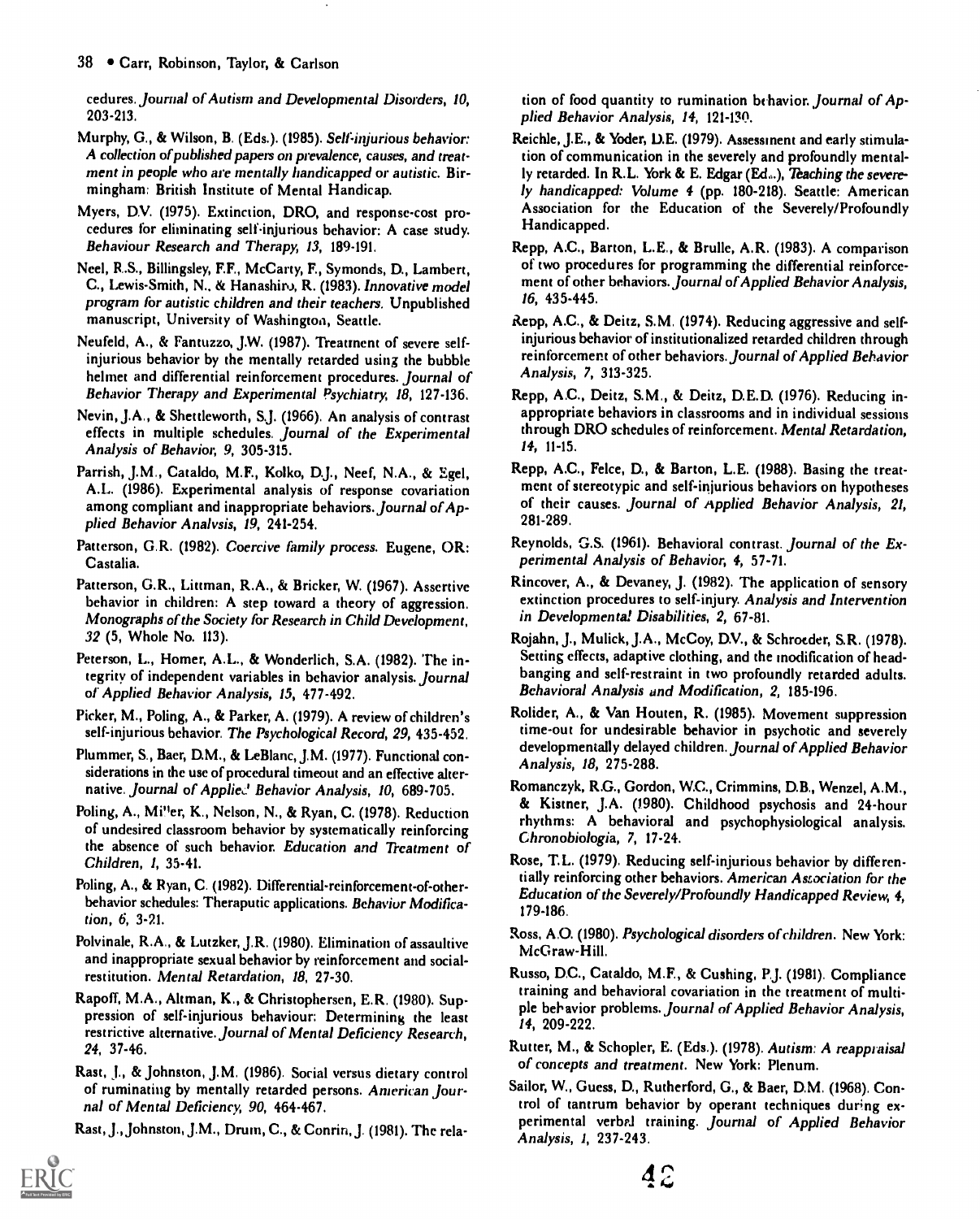Saposnek, D.T., & Watson, L.S. (1974). The elimination of the self-destructive behavior of a psychotic child: A case study. Behavior Therapy, 5, 79-89.

Schneider, H.C., Ross, J.S.G., & Dubin, W. J. (1979). A practical alternative for the treatment of tantrum and self-injurious behavior. Journal of Behavior Therapy and Experimental Psychiatry, 10, 73-75.

Schroeder, S.R., Bickel, W.K., & Richmond, G. (1986). Primary and secondary prevention of self-injurious behavior. In K. Gadow & I. Bialer (Eds.), Advances in Learning and Behavioral Disabilities (Vol. 5, pp. 65-87). Greenwich, CT. JAI.

Schroeder, S.R., Mulick, J.A., & Rojahn, J. (1980). The definition, taxonomy, epidemiology, and ecology of self-injurious behavior. Journal of Autism and Developmental Disorders, 10, 417-432.

Schroeder, S.R., Rojahn, J.. Mulick, J.A., & Schroeder, C.S. (in press). Self-injurious behavior: An analysis of behavior management techniques. In J.L. Matson & J.R. McCartney (Eds.), Handbook of behavior modification with the mentally retarded (2nd ed.). New York: Plenum.

Schroeder, S.R., Schroeder, C.S., Rojahn, J., & Mulick, J.A. (1981). Self-injurious behavior: An analysis of behavior management techniques. In J.L. Matson & J.R. McCartney (Eds.), Handbook of behavior modification with the mentally retarded (pp. 61-115). New York: Plenum.

Shapiro, E.S., & Klein, R.D. (1986). Self-management of classroom behavior with retarded/disturbed children. Behavior Modification, 4, 83-97.

Shodell, M.J., & Reiter, H.H. (1968). Self-mutilative behavior in verbal and nonverbal schizophrenic children. Archives of General Psychiatry, 19, 453-455.

Sidman, M. (1960). Thctics of scientific research. New York: Basic Books.

Silverman, K.. Watanabe, K., Marshall, A.M., & Baer, D.M. (1984). Reducing self-injury and corresponding self-restraint through the strategic use of protective clothing. Journal of Applied Behavior Analysis, 17, 545-552.

Singh, N.N. (1981). Current trends in the treatment of selfinjurious behavior. In L.A. Bamess (Ed.), Advances in Pediatrics (Vol. 28, pp. 377-440). Chicago: Year Book Medical Publishers,

Singh, N.N., & Pulman, R.M. (1979). Self-injury in the De Lange Syndrome. Journal of Mental Deficiency Research, 23, 79-84.

Sisson, L.A., Van Hasselt, V.B., Hersen, M., & Aurand, J.C. (1988). Tripartite behavioral intervention to reduce stereotypic and disruptive behaviors in young multihandicapped children. Behavior Therapy, 19, 503-526.

Skinner, B.F. (1953). Science and Human Behavior New York: The Free Press.

Skinner, B.F. (1959). Current trends in experimental psychology. In B.F. Skinner, Cumulative Record (pp. 223-241). New York: Appleton-Century-Crofts.

Slifer, KJ., Ivancic, M.T, Pariish, J.M., Page, TJ., & Burgio, L.D. (1986). Assessment and treatment of multiple behavior problems exhibited by a profoundly retarded adolescent. Journal of Behavior Therapy and Experimental Psychiatry, 17, 203-213.

Smith, M.D. (1987). Treatment of pica in an adult disabled by

autism by differential reinforcement of incompatible behavior. Journal of Behavior Therapy and Experimental Psychiatry, 18, 285-288.

- Smith, M.D. (1990). Autism and life in the community. Baltimore: Paul H. Brookes.
- Smolev, S.R. (1971). Use of operant techniques for the modification of self-injurious behavior. American Journal of Mental Deficiency, 76, 295-305.
- Snell, M.E., & Beckman-Brindley, S. (1984). Family involvement in intervention with children having severe handicaps. The Journal of The Association for Persons with Severe Handicaps, 9, 213-230.
- Starin, S.P., & Fuqua, R.W. (1987). Rumination and vomiting in the developmentally disabled: A critical review of the behavioral, medical, and psychiatric treatment research. Research in Developmental Disabilities, 8, 575-605.
- Steege, MW., Wacker, D.P., Berg, W.K., Cigrand, K.K., & Cooper, L.J. (1989). The use of behavioral assessment to prescribe and evaluate treatments for severely handicapped children. Journal of Applied Behavior Analysis, 22, 23-33.
- Steen, P.L., & Zuriff, G.E. (1977). The use of relaxation in the treatment of self-injurious behavior. Journal of Be havior Therapy and Experimental Psychiatry, 8, 447-448.
- Stokes, T.F., & Baer, D.M. (1977). An implicit technology of generalization. Journal of Applied Behavior Analysis, 10, 349-367.
- Sulzer-Azaroff, B., & Mayer, G.R. (1977). Applying behavior analysis procedures with children and youth. New York: Holt, Rinehart, & Winston.

Talkington, LW., Hall, S., & Altman, R. (1971). Communication deficits and aggression in the mentally retarded. American Journal of Mental Deficiency, 76, 235-237.

Tarpley, H.D., & Schroeder, S.R. (1979). Comparison of DRO and DRI on rate of suppression of self-injurious behavior. American Journal of Mental Deficiency, 84, 188-194.

- Thomas, R.L., & Howard, G.A. (1971). A treatment program for a self-destructive child. Mental Retardation, 9, 16-18.
- Touchette, P.E., MacDonald, R.F., & Langer, S.N. (1985). A scatter plot for identifying stimulus control of problem behavior. Journal of Applied Behavior Analysis, 18, 343-351.

Ullmann, L.P., & Krasner, L. (Eds.). (1965). Case studies in behavior modification. New York: Holt, Rinehart, and Winston.

- Voeltz, L.M., & Evans, I.M. (1982). The assessment of behavioral interrelationships in child behavior therapy. Behavioral Assessment, 4, 131-165.
- Voeltz, L.M., & Evans, I.M. (1983). Educational validity: Procedures to evaluate outcomes in programs for severely handicapped learners. Journal of The Association for the Severely Handicapped, 8, 3-15.
- Wahler, R.G. (1969). Oppositional children: A quest for parental reinforcement control. Journal of Applied Behavior Analysis, 2, 159-170,

Wahler, R.G., & Fox, J.J. (1981). Setting events in applied behavior analysis: Toward a conceptual and methodological expansion. Journal of Applied Behavior Analysis, 14, 327-338.

Wahler, R.G., & Graves, M.G. (1983). Setting events in social net-